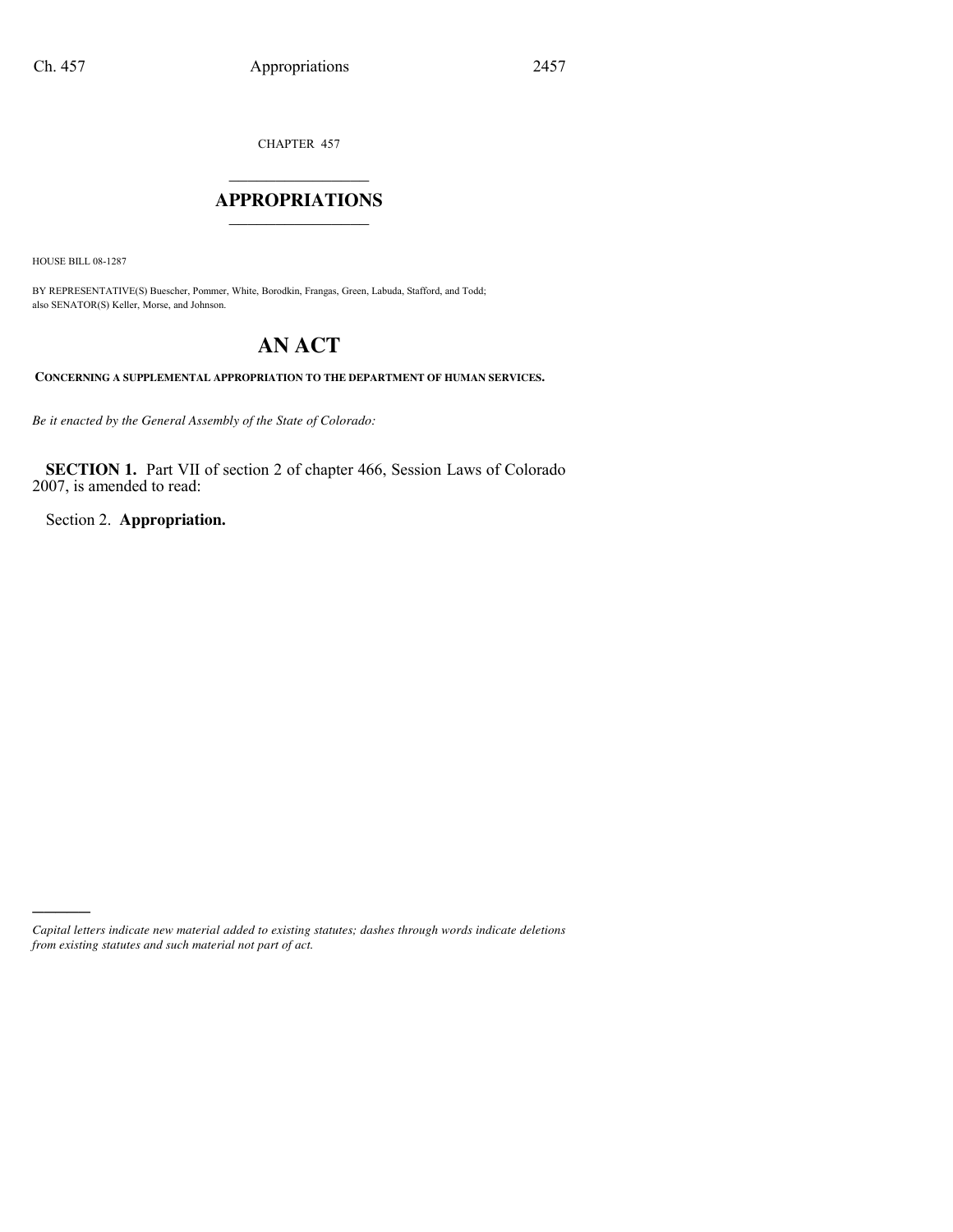|--|

|                 |              | APPROPRIATION FROM |                |              |               |                |  |
|-----------------|--------------|--------------------|----------------|--------------|---------------|----------------|--|
| ITEM &          | <b>TOTAL</b> | <b>GENERAL</b>     | <b>GENERAL</b> | CASH         | <b>CASH</b>   | <b>FEDERAL</b> |  |
| <b>SUBTOTAL</b> |              | <b>FUND</b>        | <b>FUND</b>    | <b>FUNDS</b> | <b>FUNDS</b>  | <b>FUNDS</b>   |  |
|                 |              |                    | <b>EXEMPT</b>  |              | <b>EXEMPT</b> |                |  |
|                 |              |                    |                |              |               |                |  |

**PART VII DEPARTMENT OF HUMAN SERVICES**

| (1) EXECUTIVE DIRECTOR'S OFFICE    |                      |  |  |  |  |
|------------------------------------|----------------------|--|--|--|--|
| (A) General Administration         |                      |  |  |  |  |
| Personal Services                  | 1,990,213            |  |  |  |  |
|                                    | $(22.4$ FTE)         |  |  |  |  |
| Health, Life, and Dental           | 18,671,175           |  |  |  |  |
|                                    | 18,740,921           |  |  |  |  |
| Short-term Disability              | 282,774              |  |  |  |  |
|                                    | 285,124              |  |  |  |  |
| S <sub>B</sub> 04-257 Amortization |                      |  |  |  |  |
| <b>Equalization Disbursement</b>   | <del>2,631,937</del> |  |  |  |  |
|                                    | 2,651,400            |  |  |  |  |
| S.B. 06-235 Supplemental           |                      |  |  |  |  |
| <b>Amortization Equalization</b>   |                      |  |  |  |  |
| Disbursement                       | 482,075              |  |  |  |  |
|                                    | 486,293              |  |  |  |  |
| Salary Survey and Senior           |                      |  |  |  |  |
| Executive Service                  | 8,846,176            |  |  |  |  |
|                                    | 8,901,972            |  |  |  |  |
|                                    |                      |  |  |  |  |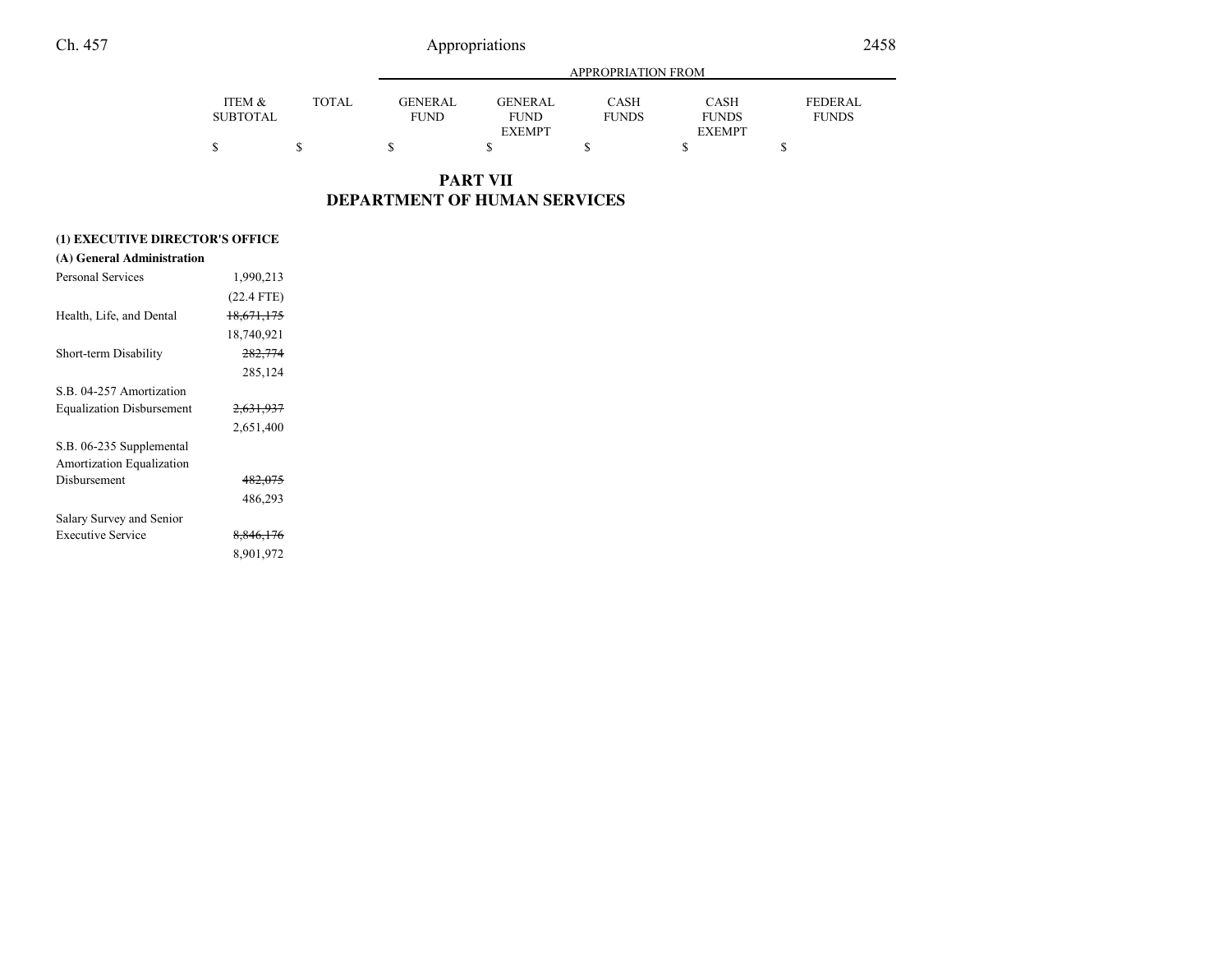| Performance-based Pay                   |             |               |                        |                         |                          |
|-----------------------------------------|-------------|---------------|------------------------|-------------------------|--------------------------|
| Awards                                  | 3,405,333   |               |                        |                         |                          |
|                                         | 3,427,553   |               |                        |                         |                          |
| Shift Differential                      | 4,304,380   |               |                        |                         |                          |
| Workers' Compensation                   | 7,992,867   |               |                        |                         |                          |
|                                         | 6,764,507   |               |                        |                         |                          |
| <b>Operating Expenses</b>               | 494,827     |               |                        |                         |                          |
| Legal Services for 18,439               |             |               |                        |                         |                          |
| hours                                   | 1,328,161   |               |                        |                         |                          |
| Administrative Law Judge                |             |               |                        |                         |                          |
| Services                                | 911,394     |               |                        |                         |                          |
|                                         | 833,592     |               |                        |                         |                          |
| Payment to Risk                         |             |               |                        |                         |                          |
| Management and Property                 |             |               |                        |                         |                          |
| Funds                                   | 1,841,868   |               |                        |                         |                          |
|                                         | 1,296,369   |               |                        |                         |                          |
| <b>Staff Training</b>                   | 31,870      |               |                        |                         |                          |
| Injury Prevention Program <sup>50</sup> | 105,970     |               |                        |                         |                          |
| <b>CBMS</b> Emergency                   |             |               |                        |                         |                          |
| Processing Unit                         | 213,822     |               |                        |                         |                          |
|                                         | $(4.0$ FTE) |               |                        |                         |                          |
|                                         | 53,534,842  | 31,782,703(M) | $890,661$ <sup>*</sup> | 13,987,786 <sup>b</sup> | $6,873,692$ <sup>e</sup> |
|                                         | 51,856,974  | 30,660,699(M) | 895,841 <sup>a</sup>   | $13,456,761^b$          | 6,843,673°               |
|                                         |             |               |                        |                         |                          |

<sup>a</sup> Of this amount, it is estimated that \$243,152 shall be from patient fees collected by the Mental Health Institutes, \$169,203 shall be from the Records and Reports Fund created in Section 19-1-307 (2.5), C.R.S., and  $$478,306$  \$483,486 shall be from various sources of cash funds.

Ch. 457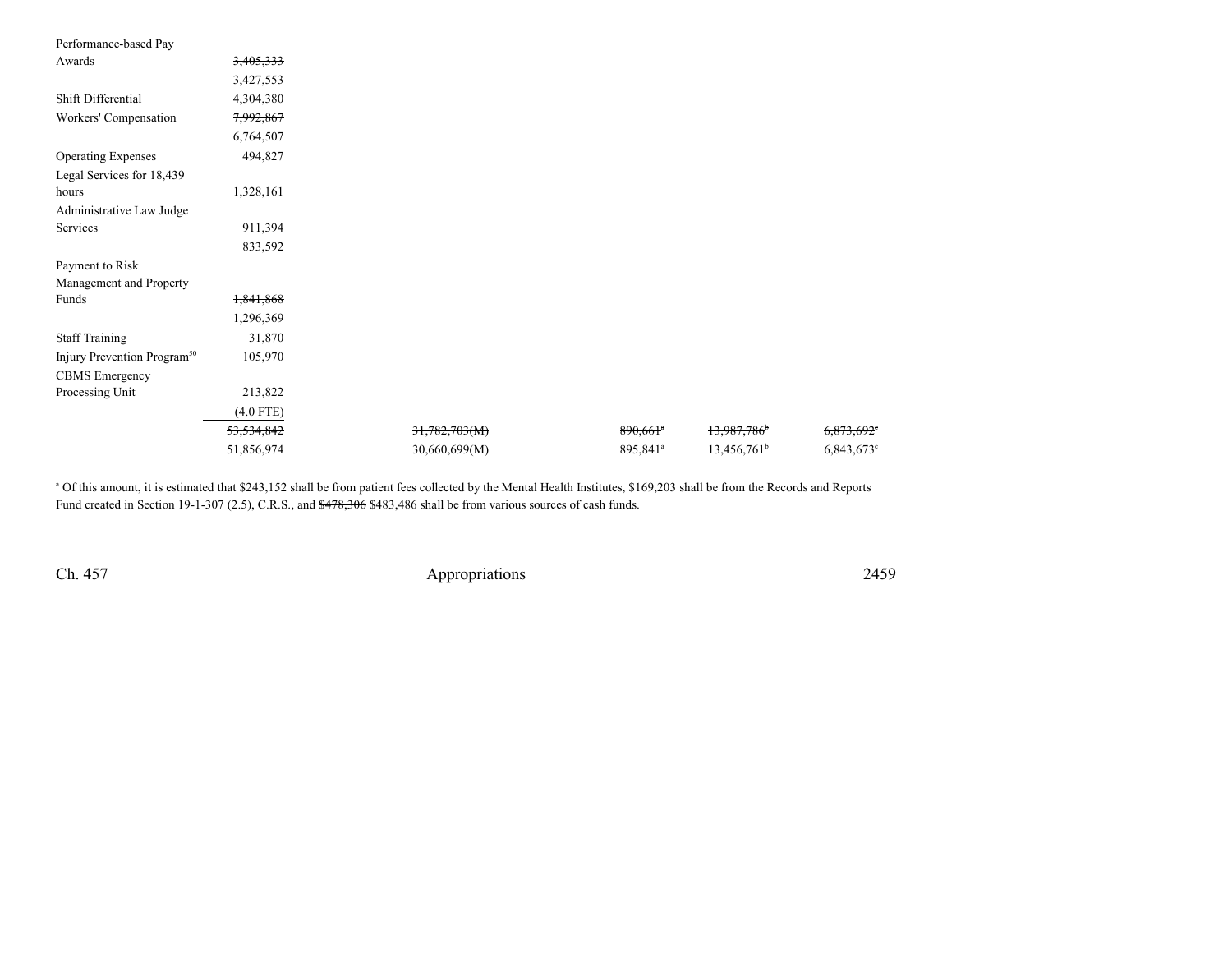|                 |        | APPROPRIATION FROM |                |              |               |                |  |
|-----------------|--------|--------------------|----------------|--------------|---------------|----------------|--|
| ITEM &          | TOTAL. | GENERAL            | <b>GENERAL</b> | CASH         | <b>CASH</b>   | <b>FEDERAL</b> |  |
| <b>SUBTOTAL</b> |        | <b>FUND</b>        | <b>FUND</b>    | <b>FUNDS</b> | <b>FUNDS</b>  | <b>FUNDS</b>   |  |
|                 |        |                    | <b>EXEMPT</b>  |              | <b>EXEMPT</b> |                |  |
|                 |        |                    |                |              |               |                |  |

<sup>b</sup> Of this amount, it is estimated that \$11,765,935(<del>T</del>) \$11,415,662(T) shall be from Medicaid funds transferred from the Department of Health Care Policy and Financing, \$305,233 shall be from patient cash collected by the Mental Health Institutes, \$31,870(T) shall be from moneys in the Conferences and Training Fundcreated in Section , C.R.S., \$1,350(T) shall be transferred from the Department of Health Care Policy and Financing, and \$1,883,398 \$1,702,646 shall be from various sources of exempt cash funds.

<sup>c</sup> Of this amount, it is estimated that  $\frac{4707,332}{756,887}$  shall be from the Temporary Assistance for Needy Families Block Grant, \$630,953 shall be from Section 110 vocational rehabilitation funds, \$280,000 shall be from Child Care Development Funds, \$261,097 shall be from federal cost allocation recoveries, \$240,443 shall befrom the Substance Abuse Prevention and Treatment Block Grant, and \$4,753,867 \$4,674,293 shall be from various sources of federal funds.

#### **(B) Special Purpose**

| Office of Performance             |              |              |                         |                        |                      |
|-----------------------------------|--------------|--------------|-------------------------|------------------------|----------------------|
| Improvement                       | 4,613,062    | 1,682,777    | $171, 124$ <sup>a</sup> | 730,765 <sup>b</sup>   | $2,028,396^{\circ}$  |
|                                   | $(69.1$ FTE) |              |                         |                        |                      |
| <b>Administrative Review Unit</b> | 1,899,494    | 1,160,911(M) |                         |                        | 738,583 <sup>d</sup> |
|                                   | $(22.2$ FTE) |              |                         |                        |                      |
| Records and Reports of            |              |              |                         |                        |                      |
| Child Abuse or Neglect            | 556,108      |              | $354,426^{\circ}$       | $201,682$ <sup>f</sup> |                      |
|                                   | $(7.5$ FTE)  |              |                         |                        |                      |
| Juvenile Parole Board             | 188,552      | 188,552      |                         |                        |                      |
|                                   | $(2.2$ FTE)  |              |                         |                        |                      |
| Developmental Disabilities        |              |              |                         |                        |                      |
| Council                           | 845,180      |              |                         |                        | $845,180^8$          |
|                                   |              |              |                         |                        |                      |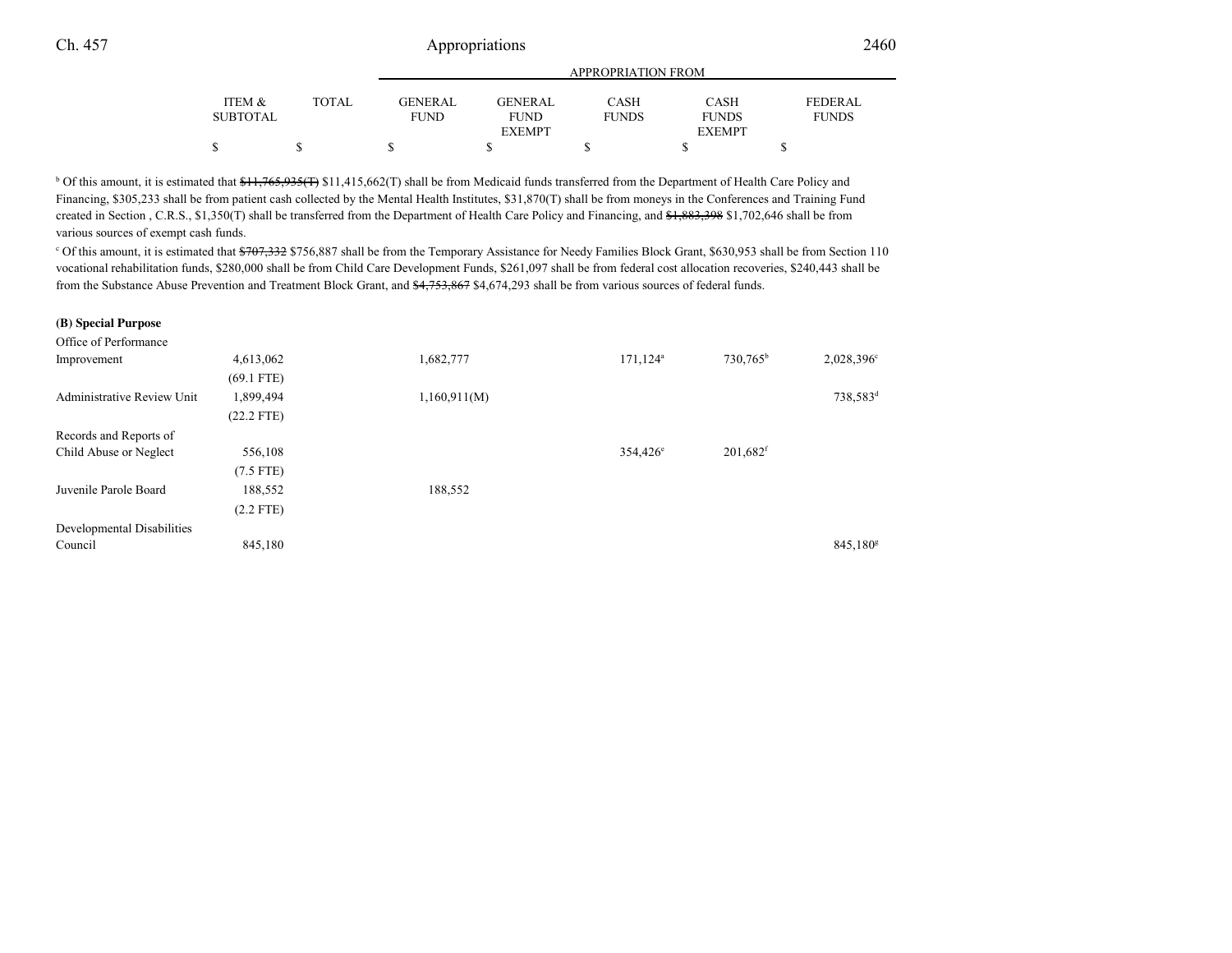|                              | $(6.0$ FTE) |             |                  |                   |                  |
|------------------------------|-------------|-------------|------------------|-------------------|------------------|
| Colorado Commission for      |             |             |                  |                   |                  |
| the Deaf and Hard of         |             |             |                  |                   |                  |
| Hearing                      | 775,888     | 131,164     |                  | $644,724^h$       |                  |
|                              |             | $(0.8$ FTE) |                  | $(1.5$ FTE)       |                  |
| Health Insurance Portability |             |             |                  |                   |                  |
| and Accountability Act of    |             |             |                  |                   |                  |
| 1996 - Security Remediation  | 514,021     | 382,224     | 377 <sup>a</sup> | $101,068^{\rm b}$ | $30.352^{\rm i}$ |
|                              | $(2.0$ FTE) |             |                  |                   |                  |
|                              | 9,392,305   |             |                  |                   |                  |

<sup>a</sup> It is estimated that these amounts shall be from various sources of cash funds.

<sup>b</sup> Of these amounts, it is estimated that \$743,112(T) shall be from Medicaid funds transferred from the Department of Health Care Policy and Financing, \$50,000 shall be from patient cash collected by the Mental Health Institutes, and \$38,721 shall be from various sources of exempt cash funds.

c Of this amount, it is estimated that \$1,216,222 shall be from federal cost allocation recoveries, and \$812,174 shall be from various sources of federal funds.

<sup>d</sup> This amount shall be from Title IV-E of the Social Security Act.

e This amount shall be from the Records and Reports Fund created in Section 19-1-307 (2.5), C.R.S.

<sup>f</sup> This amount shall be from the reserve balance of the Records and Reports Fund created in Section 19-1-307 (2.5), C.R.S.

g This amount shall be from Title I of the Developmental Disabilities Assistance and Bill of Rights Act 2000.

h This amount shall be from the Colorado Commission for the Deaf and Hard of Hearing Cash Fund created in Section 26-21-107 (1), C.R.S.

<sup>i</sup> This amount shall be from the Substance Abuse Prevention and Treatment Block Grant.

## 62,927,147

61,249,279

## **(2) OFFICE OF INFORMATION TECHNOLOGY SERVICES**

Ch. 457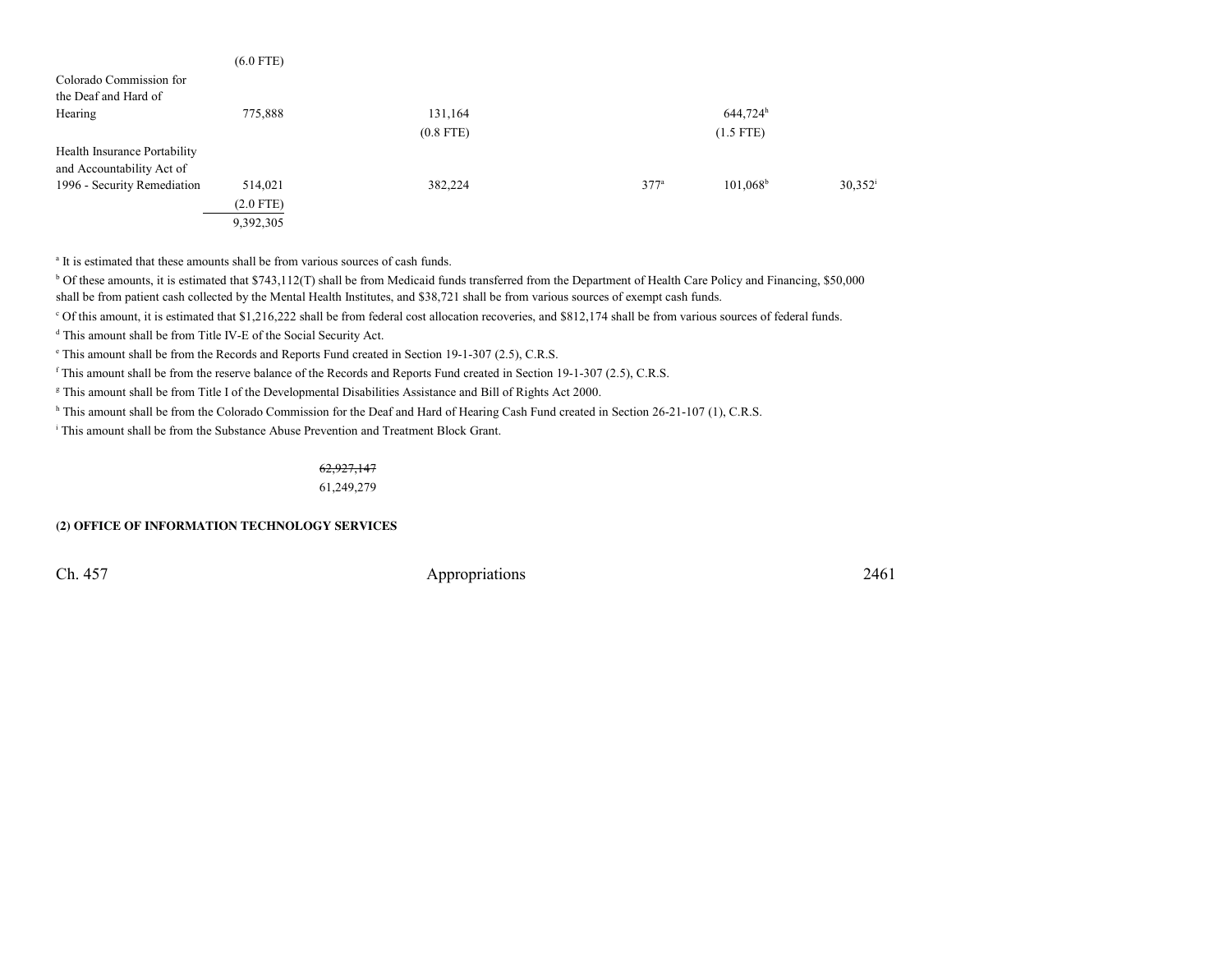|                           |                                             |              |                                             |                                                | <b>APPROPRIATION FROM</b>   |                                              |                                |
|---------------------------|---------------------------------------------|--------------|---------------------------------------------|------------------------------------------------|-----------------------------|----------------------------------------------|--------------------------------|
|                           | <b>ITEM &amp;</b><br><b>SUBTOTAL</b>        | <b>TOTAL</b> | <b>GENERAL</b><br><b>FUND</b>               | <b>GENERAL</b><br><b>FUND</b><br><b>EXEMPT</b> | <b>CASH</b><br><b>FUNDS</b> | <b>CASH</b><br><b>FUNDS</b><br><b>EXEMPT</b> | <b>FEDERAL</b><br><b>FUNDS</b> |
|                           | $\mathbb{S}% _{n}^{X\rightarrow\mathbb{R}}$ | \$           | $\mathbb{S}% _{n}^{X\rightarrow\mathbb{R}}$ | \$                                             | \$                          | \$<br>\$                                     |                                |
| <b>Personal Services</b>  | 5,617,053<br>$(76.2$ FTE)                   |              | 4,348,432                                   |                                                | $24,062^a$                  | 548,258 <sup>b</sup>                         | 696,301°                       |
| <b>Operating Expenses</b> | 386,576                                     |              | 307,488                                     |                                                |                             | 16,040(T) <sup>d</sup>                       | $63,048^{\circ}$               |
| Purchase of Services from |                                             |              |                                             |                                                |                             |                                              |                                |
| Computer Center           | 4,687,376                                   |              | 2,045,534                                   |                                                | $6,354$ <sup>c</sup>        | $3,203$ <sup>f</sup>                         | $2,632,285$ °                  |
|                           | 4,400,854                                   |              | 1,920,498                                   |                                                | 5.966e                      | $3,007$ <sup>f</sup>                         | 2,471,383°                     |
| Microcomputer Lease       |                                             |              |                                             |                                                |                             |                                              |                                |
| Payments                  | 539,344                                     |              | 301,832                                     |                                                | 15,466 <sup>g</sup>         | $128,647$ <sup>h</sup>                       | 93,399 <sup>c</sup>            |
| Colorado Trails           | 9,276,217                                   |              | 5,008,216                                   |                                                |                             |                                              | $4,268,001$ <sup>i</sup>       |
|                           | $(48.0$ FTE)                                |              |                                             |                                                |                             |                                              |                                |
| County Financial          |                                             |              |                                             |                                                |                             |                                              |                                |
| Management System         | 1,515,836                                   |              | 781,835                                     |                                                |                             |                                              | 734,001 <sup>c</sup>           |
| Health Information        |                                             |              |                                             |                                                |                             |                                              |                                |
| Management System         | 339,168                                     |              | 211,290                                     |                                                |                             | 127,878(T)                                   |                                |
| Client Index Project      | 156,116                                     |              | 89,634                                      |                                                |                             |                                              | 66,482 <sup>c</sup>            |
|                           | $(3.0$ FTE)                                 |              |                                             |                                                |                             |                                              |                                |
| National Aging Program    |                                             |              |                                             |                                                |                             |                                              |                                |
| <b>Information System</b> | 93,114                                      |              | 15,526                                      |                                                |                             | $7,752(L)^k$                                 | 69,836                         |
| Colorado Benefits         |                                             |              |                                             |                                                |                             |                                              |                                |
| Management System         |                                             |              |                                             |                                                |                             |                                              |                                |
| $(CBMS)^{51}$             | 24,946,862                                  |              | 3,872,172                                   |                                                | $1,979,830$ <sup>m</sup>    | $8,689,095$ (T) <sup>n</sup>                 | 10,405,765                     |
|                           | 25,143,995                                  |              | 3,902,842                                   |                                                | 1,995,807m                  | $8,757,642(T)^n$                             | 10,487,704°                    |
|                           |                                             |              |                                             |                                                |                             |                                              |                                |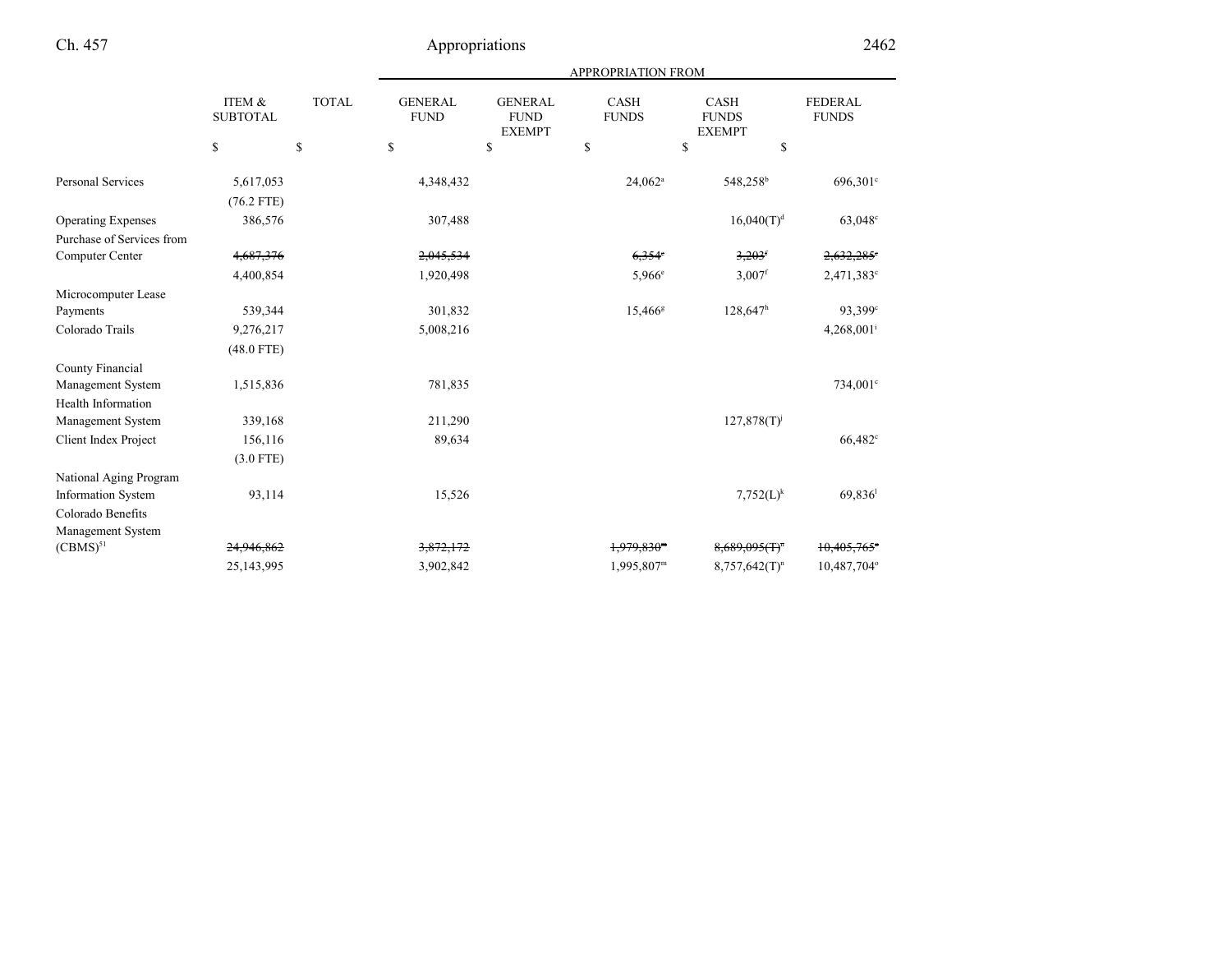|                               | $(35.1 \text{ FTE})$ |            |                    |                     |                      |                        |
|-------------------------------|----------------------|------------|--------------------|---------------------|----------------------|------------------------|
|                               | $(47.1$ FTE)         |            |                    |                     |                      |                        |
| CBMS SAS-70 Audit             | 149,000              |            | 23,386             | 11,957 <sup>m</sup> | $51,718(T)^n$        | $61,939^\circ$         |
| <b>CBMS FEDERAL</b>           |                      |            |                    |                     |                      |                        |
| <b>REALLOCATION</b>           | 1,564,135            |            |                    |                     | 1,564,1359           |                        |
| Multiuse Network Payments     | 2,041,936            |            | 1,245,581          | 20,4195             | $163,355^h$          | $612,581$ <sup>e</sup> |
|                               | 2,207,742            |            | 1,346,723          | 22,077 <sup>g</sup> | 176,619 <sup>h</sup> | $662,323^{\circ}$      |
| <b>Communication Services</b> |                      |            |                    |                     |                      |                        |
| Payments                      | 140,422              |            | <del>119,359</del> |                     | $21,063^p$           |                        |
|                               | 156,510              |            | 133,034            |                     | $23,476^{\rm p}$     |                        |
|                               |                      | 49,889,020 |                    |                     |                      |                        |
|                               |                      | 51,545,660 |                    |                     |                      |                        |

<sup>a</sup> This amount shall be from patient fees from the Mental Health Institutes.

<sup>b</sup> Of this amount, it is estimated that \$301,665(T), including \$224,909 Medicaid cash funds, shall be transferred from the Department of Health Care Policy and Financing, \$117,875 shall be from patient revenues collected by the Mental Health Institutes, and \$128,718 shall be from various sources of cash funds exempt.

<sup>c</sup> Of these amounts, \$1,168,025 \$1,129,087 shall be from the Temporary Assistance for Needy Families Block Grant, \$378,488 \$450,688 shall be from Child Care Development Funds, and it is estimated that  $\frac{61,852,491}{1,822,003}$  shall be from Food Stamp funds,  $\frac{60,973}{1,822,8}$  shall be from federal Alcohol and Drug Abuse block grant funds, and \$1,438,120 \$1,295,931 shall be from various sources of federal funds.

<sup>d</sup> This amount shall be from Medicaid funds transferred from the Department of Health Care Policy and Financing.

<sup>e</sup> Of this amount, it is estimated that \$4,003 \$3,759 shall be from patient fees from the Mental Health Institutes and \$2,351 \$2,207 shall be from the Records and Reports Cash Fund created in Section 19-1-307 (2.5), C.R.S.

f Of this amount, it is estimated that  $\frac{2,912(T)}{2,734(T)}$  shall be from Medicaid funds transferred from the Department of Health Care Policy and Financing and \$291 \$273 shall be from various sources of cash exempt funds.

<sup>g</sup> These amounts shall be from various sources of cash funds.

h Of these amounts, it is estimated that \$159,048(T) \$166,273(T) shall be Medicaid funds transferred from the Department of Health Care Policy and Financing and \$132,954 \$138,993 shall be from various sources of cash exempt funds.

Ch. 457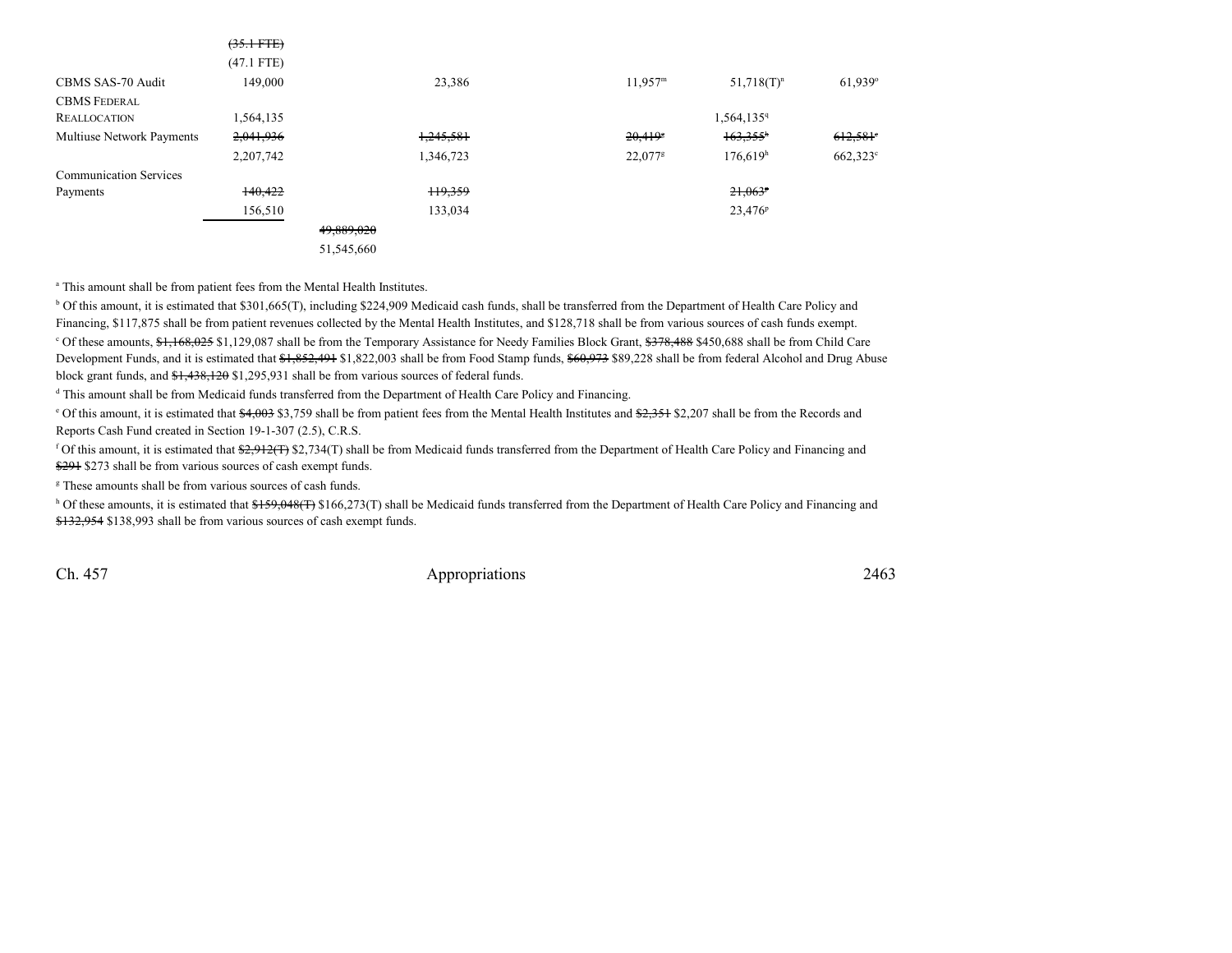|                   |       | <u>IN LIWE KEILON LIWEN</u> |                |              |               |                |
|-------------------|-------|-----------------------------|----------------|--------------|---------------|----------------|
| <b>ITEM &amp;</b> | TOTAL | <b>GENERAL</b>              | <b>GENERAL</b> | CASH         | <b>CASH</b>   | <b>FEDERAL</b> |
| SUBTOTAL          |       | <b>FUND</b>                 | <b>FUND</b>    | <b>FUNDS</b> | <b>FUNDS</b>  | <b>FUNDS</b>   |
|                   |       |                             | <b>EXEMPT</b>  |              | <b>EXEMPT</b> |                |
|                   |       |                             |                |              |               |                |
|                   |       |                             |                |              |               |                |

APPROPRIATION FROM

<sup>i</sup> Of this amount, it is estimated that \$2,735,362 shall be from Title IV-E of the Social Security Act, \$1,379,418 shall be from the Temporary Assistance to Needy Families Block Grant, and \$153,221 shall be from Child Care Development Funds.

j Of this amount, it is estimated that \$106,267 shall be transferred from Mental Health Institutes, \$12,021 shall be transferred from the department's Regional Centers,and \$9,590 shall be transferred from the Division of Youth Corrections.

<sup>k</sup> This amount shall be from local funds.

<sup>1</sup> This amount shall be from Title III Older Americans Act funds.

m It is estimated that these amounts shall be from the Old Age Pension Fund created pursuant to Article XXIV of the State Constitution.

n These amounts shall be transferred from the Department of Health Care Policy and Financing.

<sup>o</sup> Of these amounts, \$7,232,568 \$7,288,827 shall be from the Temporary Assistance for Needy Families Block Grant, and it is estimated that \$3,255,136 \$3,260,816 shall be from Food Stamp funds.

p This amount shall be from various cash exempt sources.

<sup>q</sup> Of this amount, \$1,205,117 shall be from the Health Care Supplemental Appropriations and Overexpenditures account of the Tobacco LITIGATION SETTLEMENT CASH FUND CREATED IN SECTION 24-22-115 (4) (a), C.R.S., AND \$359,018(T) SHALL BE MEDICAID FUNDS TRANSFERRED FROM THE DEPARTMENT OF HEALTH CARE POLICY AND FINANCING.

## **(3) OFFICE OF OPERATIONS<sup>52</sup>**

#### **(A) Administration**

| <b>Personal Services</b>  | 22,428,377    |
|---------------------------|---------------|
|                           | $(454.6$ FTE) |
| <b>Operating Expenses</b> | 2,637,856     |
| Vehicle Lease Payments    | 716,648       |
|                           | 629,262       |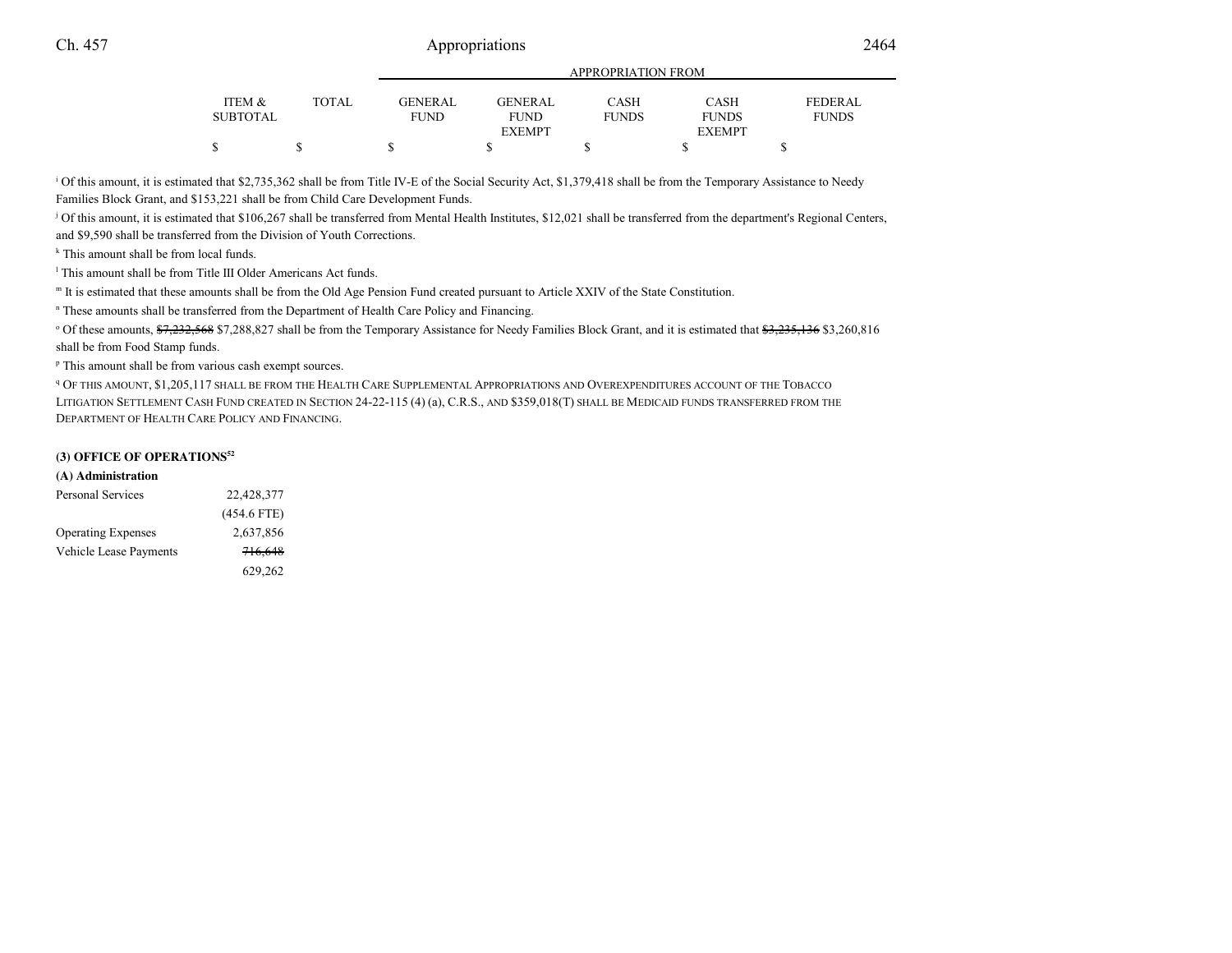| Leased Space           | 2,938,212             |               |                        |                           |                        |
|------------------------|-----------------------|---------------|------------------------|---------------------------|------------------------|
| Capitol Complex Leased |                       |               |                        |                           |                        |
| Space                  | 1,254,224             |               |                        |                           |                        |
|                        | 1,274,122             |               |                        |                           |                        |
| Utilities              | 7,335,406             |               |                        |                           |                        |
|                        | <del>37,310,723</del> | 19,769,459(M) | $542,753$ <sup>a</sup> | $12,501,594$ <sup>b</sup> | 4,496,917 <sup>e</sup> |
|                        | 37, 243, 235          | 19,726,044(M) | 542,632 <sup>a</sup>   | $12,472,444^b$            | $4,502,115^{\circ}$    |

<sup>a</sup> Of this amount, it is estimated that \$410,366 shall be from patient cash collected by the Mental Health Institutes, \$12,511 shall be from the Business Enterprise Program, and \$119,876 \$119,755 shall be from various sources of cash funds.

<sup>b</sup> Of this amount, it is estimated that  $\frac{$6,002,337(T) $5,979,017(T) $$  shall be from Medicaid funds transferred from the Department of Health Care Policy and Financing, \$4,065,083 shall be from patient fees collected by the Mental Health Institutes, which includes \$2,915,619(T) from Medicaid revenue earned from thebehavioral health organizations through Mental Health Community Capitation, \$1,282,312(T) shall be transferred from the Department of Corrections, \$609,937 \$604,107 shall be from various sources of cash funds exempt, and \$541,925 \$541,925(T) shall be from nursing home indirect cost subsidies.c Of this amount, it is estimated that \$792,895 shall be from Section 110 vocational rehabilitation funds, \$595,334 shall be from the Social Security Administration

 for disability determination services, \$214,949 shall be from the Substance Abuse Prevention and Treatment Block Grant, \$70,942 shall be from the U.S. Departmentof Health and Human Services, Office of Refugee Resettlement, \$4,000 shall be from the Temporary Assistance for Needy Families Block Grant, and \$2,818,797 \$2,823,995 shall be from various sources of federal funds including indirect cost recoveries.

#### **(B) Special Purpose**

| Buildings and Grounds |             |                      |                   |
|-----------------------|-------------|----------------------|-------------------|
| Rental                | 896,014     | 223,928 <sup>a</sup> | $672,086^{\rm b}$ |
|                       | $(6.5$ FTE) |                      |                   |
| State Garage Fund     | 618,445     |                      | $618,445^{\circ}$ |
|                       | $(2.1$ FTE) |                      |                   |
|                       | 1,514,459   |                      |                   |

Ch. 457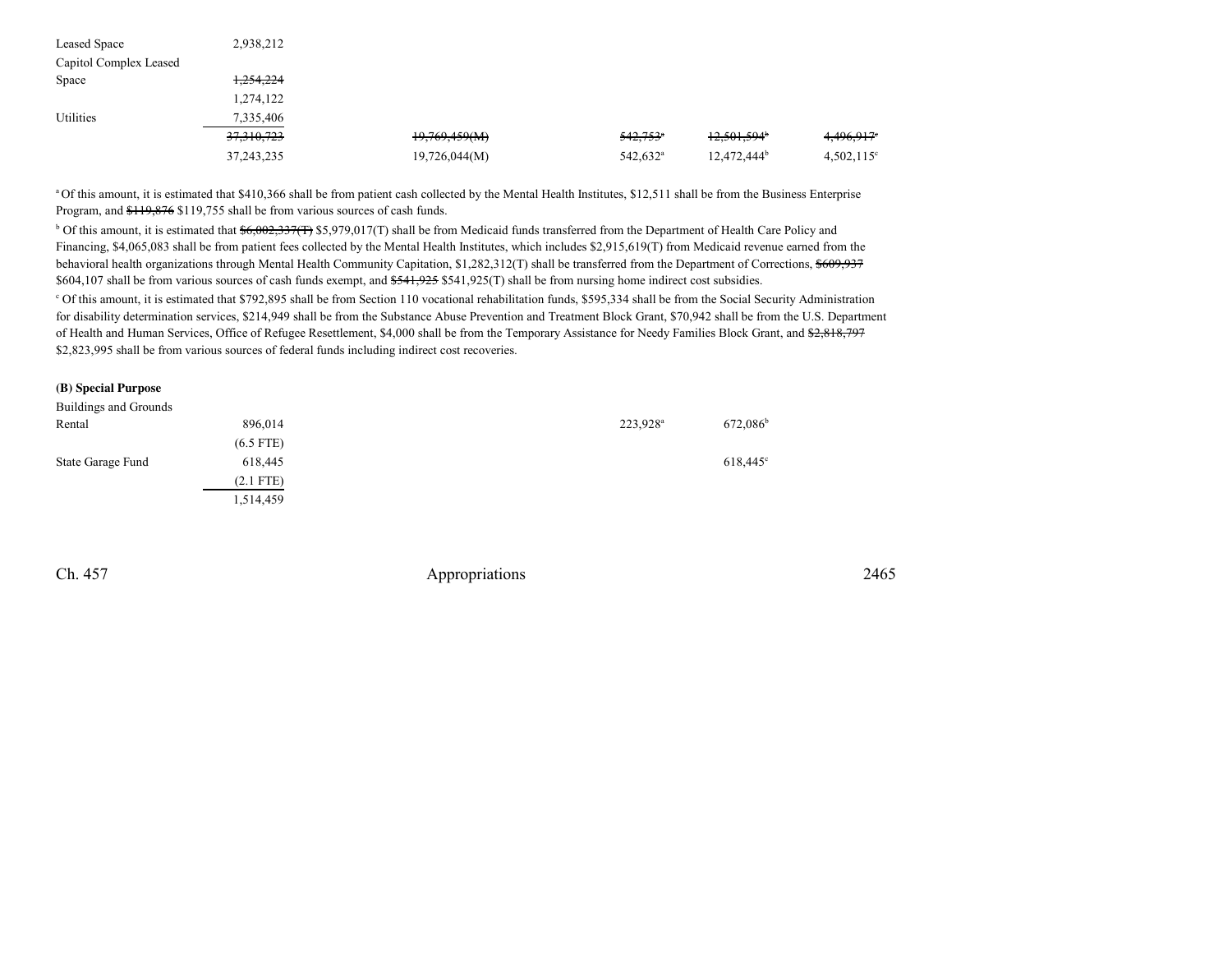|                 |        | APPROPRIATION FROM |               |              |               |                |  |  |
|-----------------|--------|--------------------|---------------|--------------|---------------|----------------|--|--|
| ITEM &          | TOTAL. | GENERAL            | GENERAL       | <b>CASH</b>  | <b>CASH</b>   | <b>FEDERAL</b> |  |  |
| <b>SUBTOTAL</b> |        | <b>FUND</b>        | <b>FUND</b>   | <b>FUNDS</b> | <b>FUNDS</b>  | <b>FUNDS</b>   |  |  |
|                 |        |                    | <b>EXEMPT</b> |              | <b>EXEMPT</b> |                |  |  |
|                 |        | \$                 |               |              |               |                |  |  |

a This amount shall be from the Buildings and Grounds Fund pursuant to Section 25-1-118 (3), C.R.S.

<sup>b</sup> This amount shall be from reserves in the Buildings and Grounds Fund pursuant to Section 25-1-118 (3), C.R.S.

This amount shall be from moneys in the State Garage Fund collected from various Department of Human Services divisions and other state agencies pursuant to Section 24-30-1104(2)(b), C.R.S.

> 38,825,18238,757,694

## **(4) COUNTY ADMINISTRATION**

| County Administration      | 40,938,883 |            | 16,227,939(M) | $7,781,078(L)^a$         | $16,929,866$ <sup>b</sup> |
|----------------------------|------------|------------|---------------|--------------------------|---------------------------|
| County Contingency         |            |            |               |                          |                           |
| Payments pursuant to       |            |            |               |                          |                           |
| Section 26-1-126, C.R.S.   | 11,069,321 |            | 11,069,321    |                          |                           |
| County Share of Offsetting |            |            |               |                          |                           |
| Revenues <sup>53</sup>     | 3,789,313  |            |               | $3,789,313^{\circ}$      |                           |
| County Incentive           |            |            |               |                          |                           |
| Payments <sup>54</sup>     | 3,084,361  |            |               | $3,084,361$ <sup>d</sup> |                           |
|                            |            | 58,881,878 |               |                          |                           |

<sup>a</sup> This amount shall be from local funds.

<sup>b</sup> Of this amount, it is estimated that \$1,969,370 shall be from the Title XX Social Services Block Grant, and \$14,960,496 shall be from various sources of federal funds.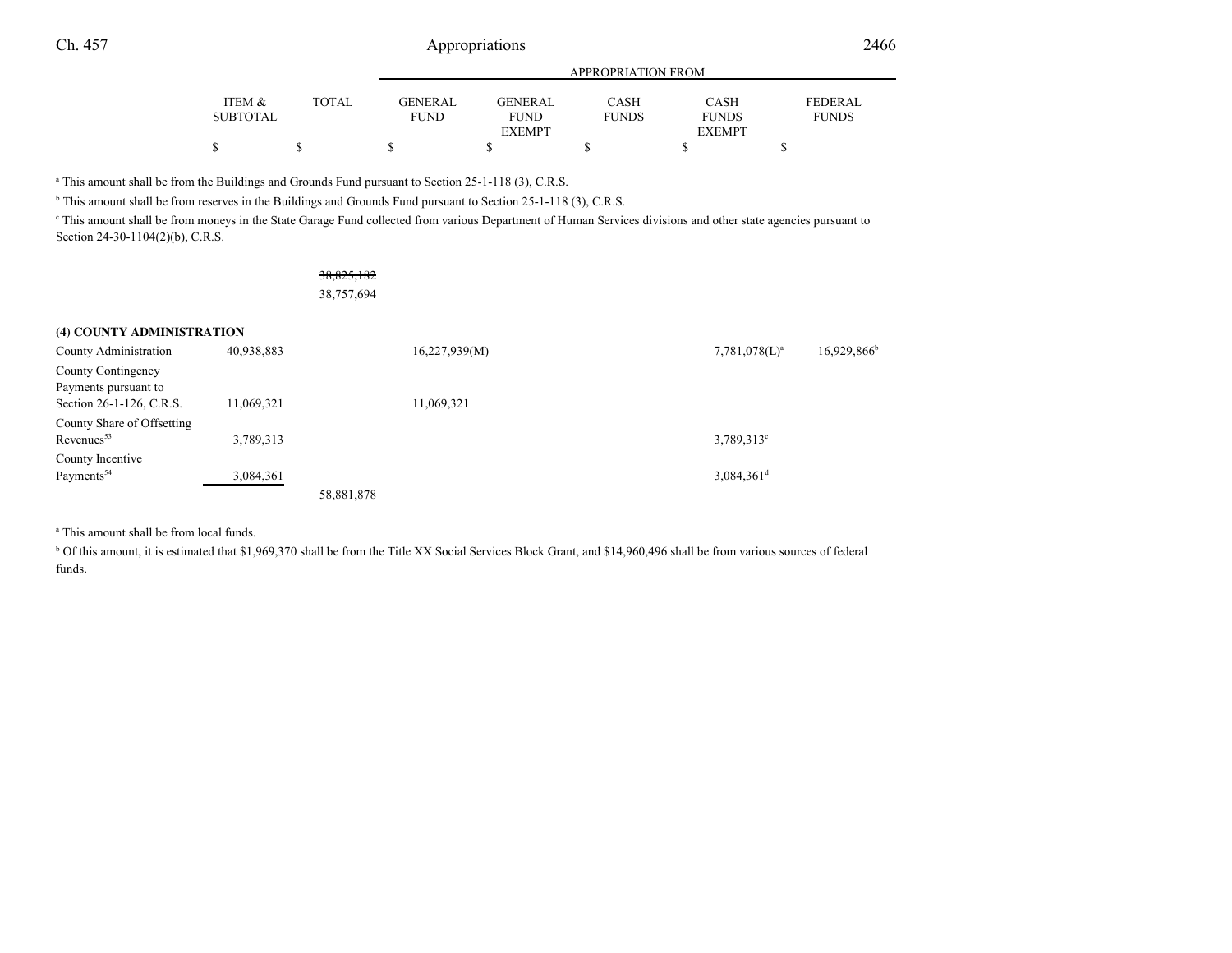c This amount shall be from the counties' share of offsetting cash funds exempt revenues, including retained child support collections, retained fraud refunds, staterevenue intercepts, and other refunds.

<sup>d</sup> This amount shall be from the State's share of retained child support collections and fraud refunds.

## **(5) DIVISION OF CHILD WELFARE56, 57**

| Administration                  |                          |                |                           |                          |
|---------------------------------|--------------------------|----------------|---------------------------|--------------------------|
| ADMINISTRATION <sup>57a</sup>   | 2,350,900                | 1,538,950(M)   | $127,485(T)^a$            | 684,465 <sup>b</sup>     |
|                                 | 2,450,900                | 1,638,950(M)   |                           |                          |
|                                 | $(26.0$ FTE)             |                |                           |                          |
| Training                        | 4,928,419                | 2,295,012(M)   | $37,230(L)$ °             | 2,596,177 <sup>d</sup>   |
| Foster and Adoptive Parent      |                          |                |                           |                          |
| Recruitment, Training, and      |                          |                |                           |                          |
| Support                         | 330,685                  | 264,567(M)     |                           | 66,118 <sup>b</sup>      |
|                                 | $(1.0$ FTE)              |                |                           |                          |
| Child Welfare                   |                          |                |                           |                          |
| Services <sup>58, 59, 59a</sup> | 337,208,753 <sup>e</sup> | 152,019,187    | 88, 323, 342 <sup>f</sup> | 96.866.224               |
|                                 | 339,701,380              | 160,205,296    | $86,469,694$ <sup>f</sup> | 93,026,390 <sup>g</sup>  |
| Excess Federal Title IV-E       |                          |                |                           |                          |
| Distributions for Related       |                          |                |                           |                          |
| County Administrative           |                          |                |                           |                          |
| Functions                       | 1,710,316                |                | $1,710,316^h$             |                          |
| Excess Federal Title IV-E       |                          |                |                           |                          |
| Reimbursements <sup>60</sup>    | 5,929,152                |                | 5,929,152 <sup>h</sup>    |                          |
| Family and Children's           |                          |                |                           |                          |
| Programs <sup>61, 62</sup>      | 45,055,425               | 37,857,021     | $5,136,901$ <sup>f</sup>  | $2,061,503$ <sup>g</sup> |
| Performance-based               |                          |                |                           |                          |
| Collaborative Management        |                          |                |                           |                          |
| Incentives                      | 3,188,750                |                | $3,188,750$ <sup>i</sup>  |                          |
| Ch. 457                         |                          | Appropriations |                           | 2467                     |
|                                 |                          |                |                           |                          |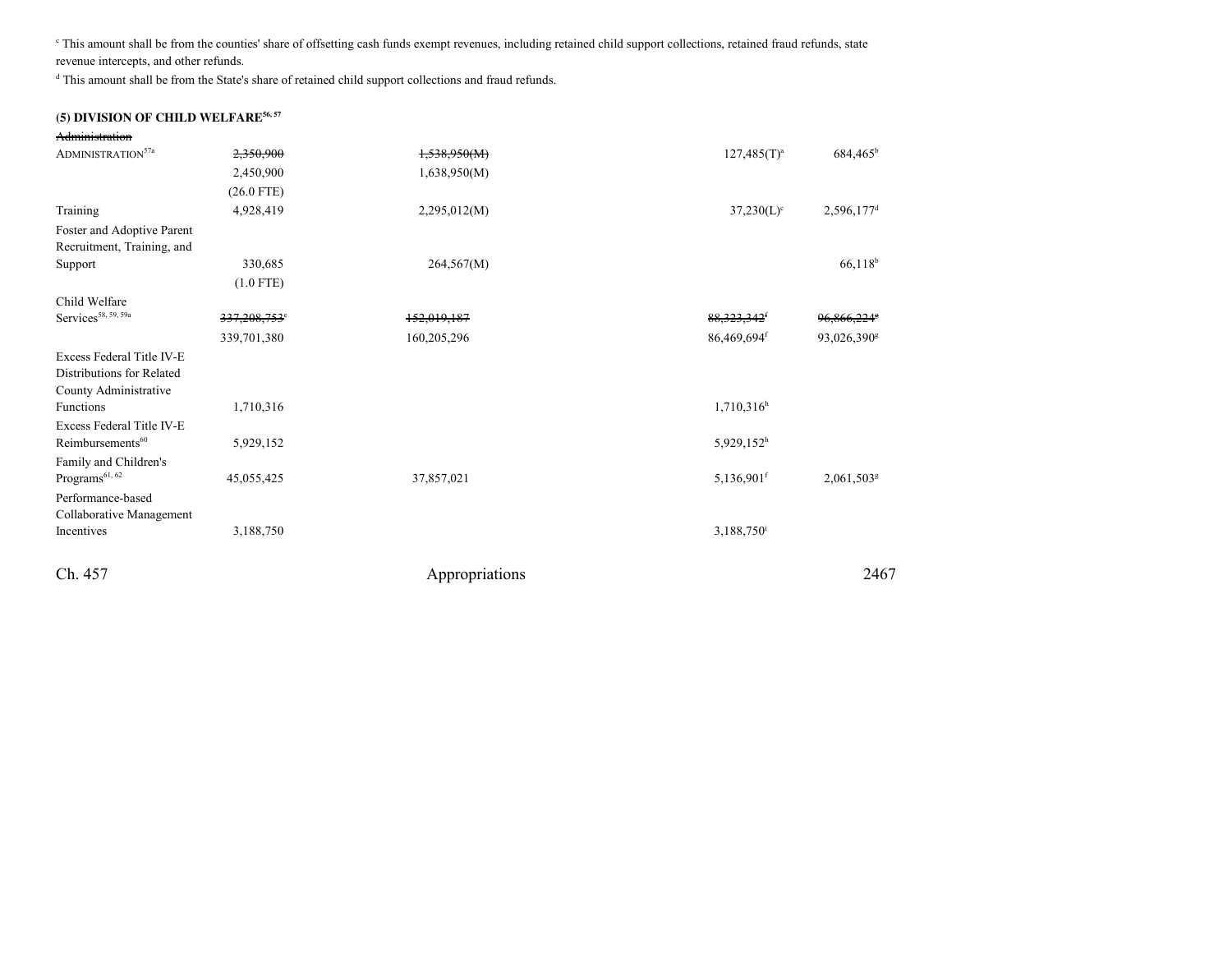| Ch. 457                         |              | Appropriations                |                                                |                             |                                              |                                |                        |
|---------------------------------|--------------|-------------------------------|------------------------------------------------|-----------------------------|----------------------------------------------|--------------------------------|------------------------|
|                                 |              |                               |                                                |                             | APPROPRIATION FROM                           |                                |                        |
| ITEM &<br><b>SUBTOTAL</b><br>\$ | <b>TOTAL</b> | <b>GENERAL</b><br><b>FUND</b> | <b>GENERAL</b><br><b>FUND</b><br><b>EXEMPT</b> | <b>CASH</b><br><b>FUNDS</b> | <b>CASH</b><br><b>FUNDS</b><br><b>EXEMPT</b> | <b>FEDERAL</b><br><b>FUNDS</b> |                        |
|                                 |              | \$                            | \$                                             | \$                          | \$                                           | \$                             | \$                     |
| Independent Living              |              |                               |                                                |                             |                                              |                                |                        |
| Programs                        | 2,826,582    |                               |                                                |                             |                                              |                                | 2,826,582              |
| Promoting Safe and Stable       |              |                               |                                                |                             |                                              |                                |                        |
| Families Program                | 4,449,912    |                               | 48,573(M)                                      |                             |                                              | $1,064,160(L)^c$               | 3,337,179 <sup>k</sup> |
|                                 | $(2.0$ FTE)  |                               |                                                |                             |                                              |                                |                        |
| Federal Child Abuse             |              |                               |                                                |                             |                                              |                                |                        |
| Prevention and Treatment        |              |                               |                                                |                             |                                              |                                |                        |
| Act Grant                       | 908,201      |                               |                                                |                             |                                              |                                | $908,201$ <sup>1</sup> |
|                                 |              |                               |                                                |                             |                                              |                                | $(3.0$ FTE)            |
|                                 |              | 408,887,095                   |                                                |                             |                                              |                                |                        |
|                                 |              | 411,479,722                   |                                                |                             |                                              |                                |                        |

a This amount shall be from Medicaid funds transferred from the Department of Health Care Policy and Financing.

<sup>b</sup> These amounts shall be from Title IV-E of the Social Security Act.

c These amounts shall be from local funds.

<sup>d</sup> Of this amount, \$2,340,461 shall be from Title IV-E of the Social Security Act and \$255,716 shall be from the Title XX Social Services Block Grant.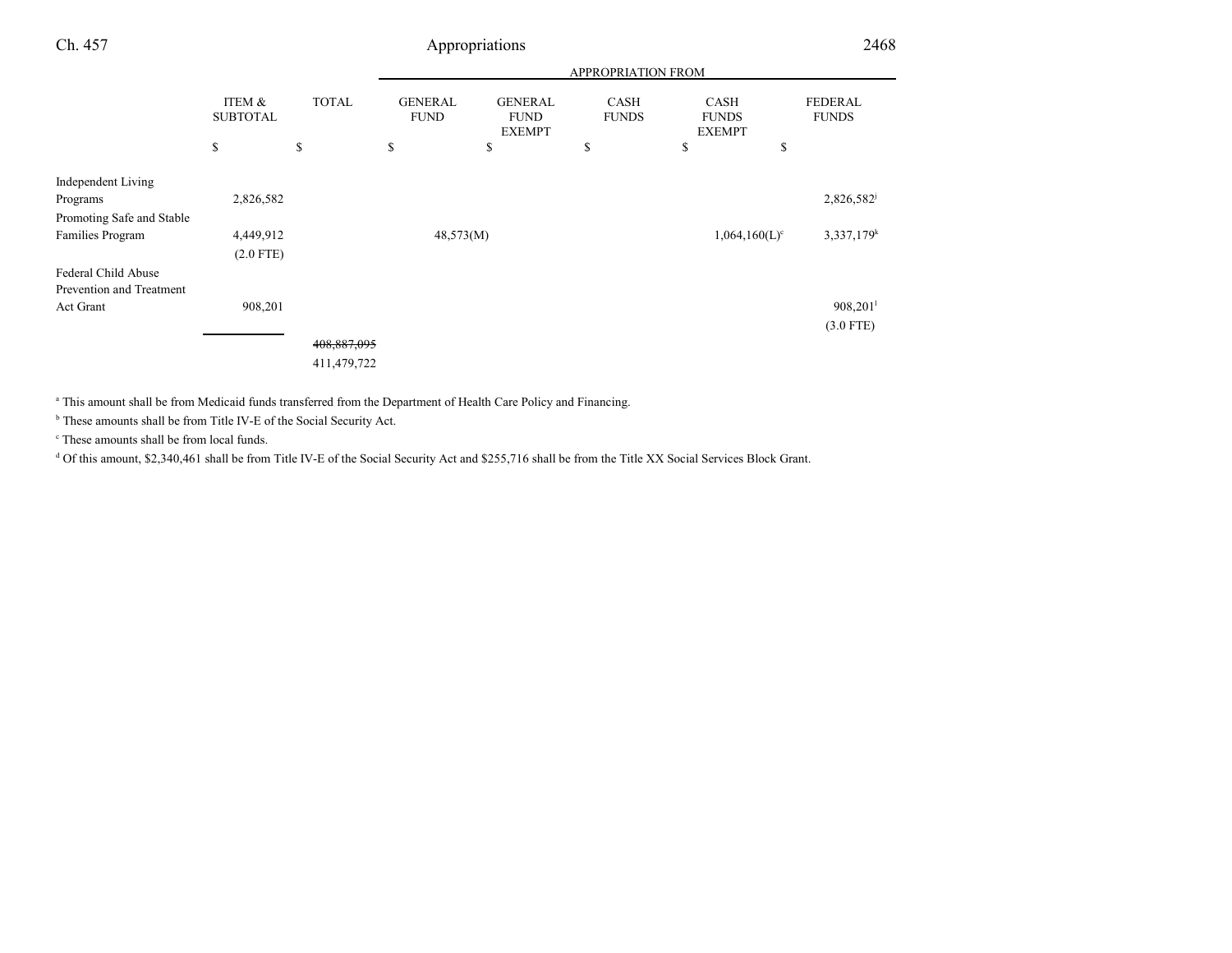<sup>e</sup> For informational purposes, this amount includes \$4,605,011 that is anticipated to be initially held out from state and federal funds that are allocated to county departments of social services for the administration and provision of child welfare services, including the following estimated amounts: \$3,208,511 for parental fee reimbursements to counties pursuant to Section 26-5-104 (2), C.R.S., \$950,000 for tribal placements of Native American children, \$346,500 for a statewide insurancepolicy for county-administered foster homes, and \$100,000 for contractual services related to the allocation of funds among counties. The remaining \$332,603,742includes the following amounts: \$244,280,400 in state and federal funds to be allocated to county departments of social services pursuant to Section 26-5-104,C.R.S., \$53,447,729 to represent the estimated local share of child welfare services expenditures, and \$34,875,613 in federal Medicaid funds estimated to beavailable to county departments of social services for certain expenditures.

<sup>f</sup> Of these amounts, \$58,584,630(L) \$56,730,982(L) shall be from local funds, and \$34,875,613(T) shall be from Medicaid funds transferred from the Department of Health Care Policy and Financing.

<sup>g</sup> Of these amounts, \$72,217,865 \$68,378,031 shall be from Title IV-E of the Social Security Act, \$22,690,313 shall be from the Title XX Social Services Block Grant, and \$4,019,549 shall be from Title IV-B, Subpart 1, of the Social Security Act.

h These amounts shall be from the Excess Federal Title IV-E Reimbursements Cash Fund created in Section 26-1-111 (2) (d) (II) (C), C.R.S.

<sup>i</sup> This amount shall be from reserves in the Performance-based Collaborative Management Incentive Cash Fund created in Section 24-1.9-104 (1), C.R.S.

j This amount shall be from Title IV-E of the Social Security Act. This amount includes an estimated \$2,106,894 for the Chafee Foster Care Independence Programand \$719,688 for the Education and Training Voucher Program.

<sup>k</sup> This amount shall be from Title IV-B, Subpart 2, of the Social Security Act.

<sup>l</sup> This amount shall be from the Child Abuse Prevention and Treatment Act state grant.

#### **(6) DIVISION OF CHILD CARE**

| Child Care Licensing and  |              |                |                      |                          |
|---------------------------|--------------|----------------|----------------------|--------------------------|
| Administration            | 6,295,696    | 2,275,147(M)   | 710,008 <sup>a</sup> | $3,310,541$ <sup>b</sup> |
|                           | 6,475,696    |                |                      | $3,490,541$ <sup>b</sup> |
|                           | $(63.0$ FTE) |                |                      |                          |
| Fines Assessed Against    |              |                |                      |                          |
| Licensees                 | 18,000       |                | $18,000^{\circ}$     |                          |
| Child Care Assistance     |              |                |                      |                          |
| Program Automated System  |              |                |                      |                          |
| Replacement <sup>63</sup> | 73,924       |                |                      | 73,924 <sup>d</sup>      |
|                           |              |                |                      |                          |
| Ch. 457                   |              | Appropriations |                      | 2469                     |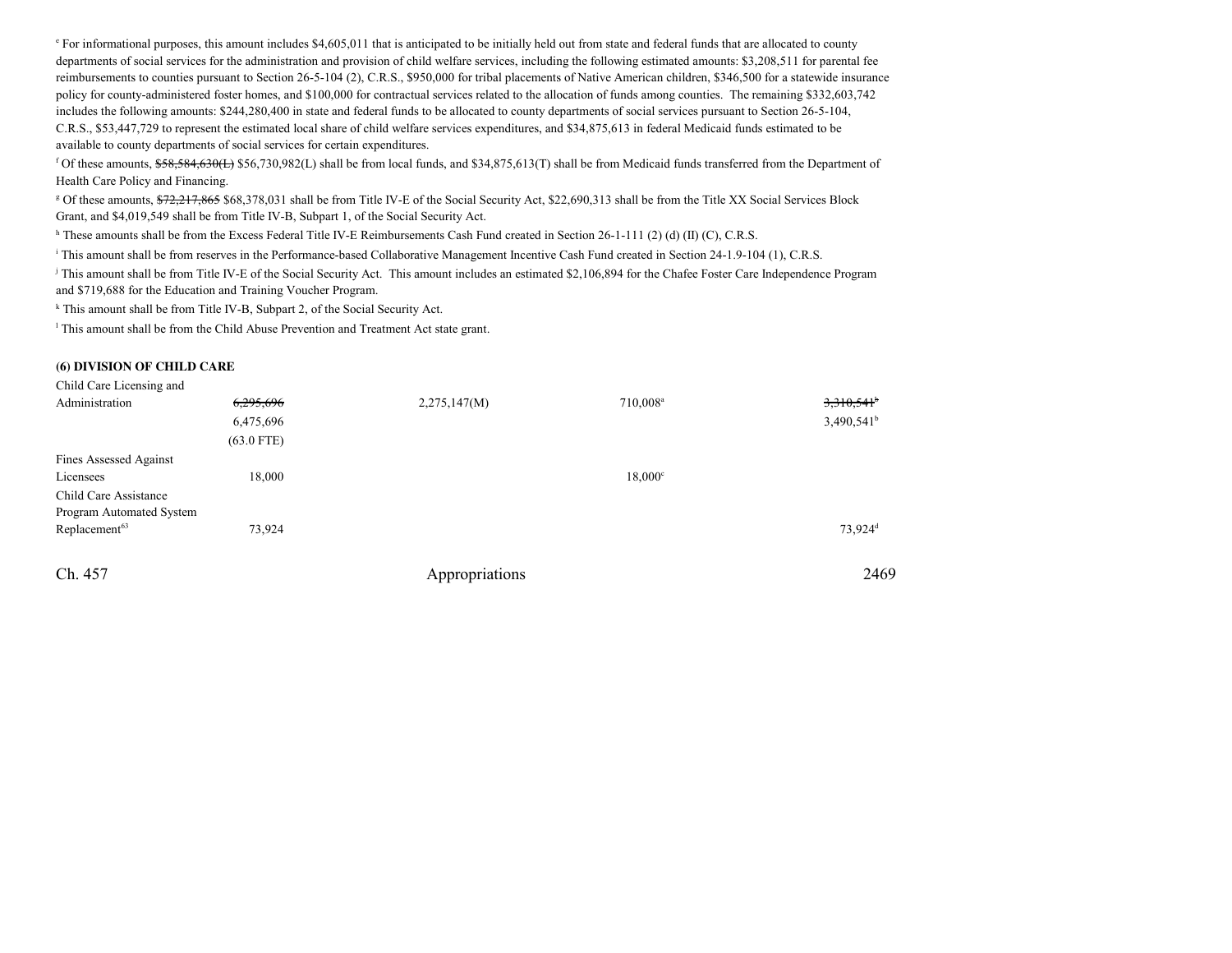| Ch. 457                                                                          |                           | 2470         |                               |                                                |                             |                                       |                                |
|----------------------------------------------------------------------------------|---------------------------|--------------|-------------------------------|------------------------------------------------|-----------------------------|---------------------------------------|--------------------------------|
|                                                                                  |                           |              |                               |                                                |                             |                                       |                                |
|                                                                                  | ITEM &<br><b>SUBTOTAL</b> | <b>TOTAL</b> | <b>GENERAL</b><br><b>FUND</b> | <b>GENERAL</b><br><b>FUND</b><br><b>EXEMPT</b> | <b>CASH</b><br><b>FUNDS</b> | CASH<br><b>FUNDS</b><br><b>EXEMPT</b> | <b>FEDERAL</b><br><b>FUNDS</b> |
|                                                                                  | \$                        | \$           | \$                            | \$                                             | \$                          | \$<br>\$                              |                                |
| Child Care Assistance                                                            |                           |              |                               |                                                |                             |                                       |                                |
| Program                                                                          | 78,142,956                |              | 16,376,389                    |                                                |                             | 9,431,793(L)                          | <del>52,334,774</del>          |
|                                                                                  | 77,942,701                |              |                               |                                                |                             | 9,411,538(L) <sup>e</sup>             | 52,154,774f                    |
| Grants to Improve the<br>Quality and Availability of<br>Child Care and to Comply |                           |              |                               |                                                |                             |                                       |                                |
| with Federal Earmark<br>Requirements<br>Pilot Program for                        | 3,473,633                 |              |                               |                                                |                             |                                       | 3,473,633 <sup>d</sup>         |
| Community Consolidated<br>Child Care Services<br>School-readiness Quality        | 972,438                   |              |                               |                                                |                             |                                       | 972,438 <sup>d</sup>           |
| Improvement Program                                                              | 2,226,096                 |              |                               |                                                |                             |                                       | $2,226,096^d$                  |
|                                                                                  |                           |              |                               |                                                |                             |                                       | $(1.0$ FTE)                    |
|                                                                                  |                           | 91,202,743   |                               |                                                |                             |                                       |                                |
|                                                                                  |                           | 91,182,488   |                               |                                                |                             |                                       |                                |

<sup>a</sup> This amount shall be from the Child Care Licensing Cash Fund established pursuant to Section 26-6-105 (4), C.R.S.

<sup>b</sup> Of this amount, <del>\$3,140,150</del> \$3,320,150 shall be from Child Care Development Funds and \$170,391 shall be from Title IV-E of the Social Security Act.

c This amount shall be from the Child Care Cash Fund established pursuant to Section 26-6-114 (5), C.R.S.

<sup>d</sup> These amounts shall be from Child Care Development Funds.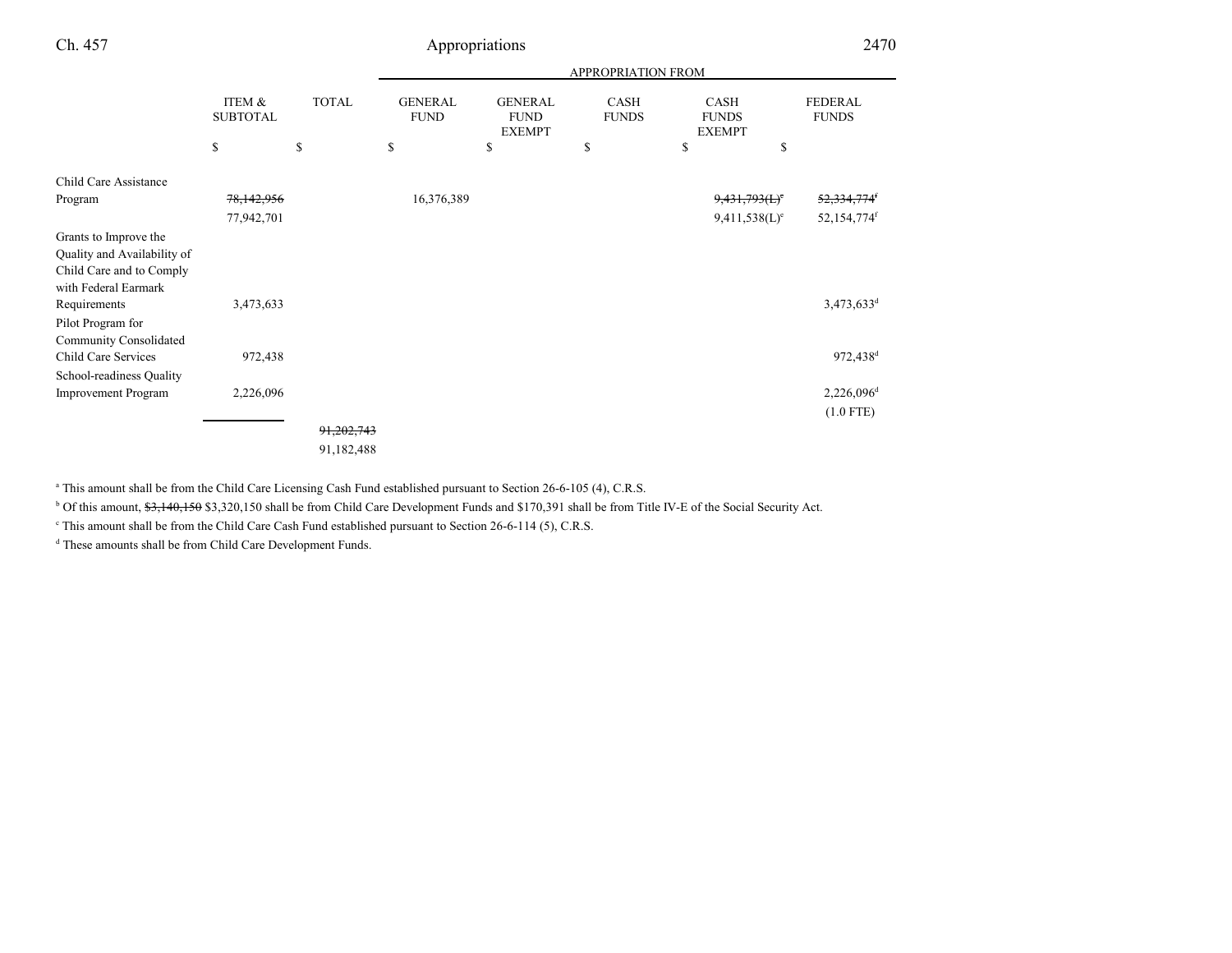e This amount shall be from local funds. This amount includes \$1,700,000 that is estimated to be the local share of the costs of administering the Child CareAssistance Program.

f Of this amount, \$51,334,774 \$51,154,774 shall be from Child Care Development Funds and \$1,000,000 shall be from the Title XX Social Services Block Grant.

## **(7) OFFICE OF SELF SUFFICIENCY**

| (A) Administration        |              |         |           |
|---------------------------|--------------|---------|-----------|
| Personal Services         | .605,384     |         |           |
|                           | $(22.0$ FTE) |         |           |
| <b>Operating Expenses</b> | 85,601       |         |           |
|                           | .690,985     | 669,995 | 1,020,990 |
|                           |              |         |           |

a This amount shall be from various sources of federal funds.

| (B) Colorado Works Program                |                       |         |                |                          |
|-------------------------------------------|-----------------------|---------|----------------|--------------------------|
| Administration                            | 1,157,773             |         |                | 1,157,773                |
|                                           |                       |         |                | $(14.0$ FTE)             |
| County Block Grants <sup>54, 64, 65</sup> | 154,441,672           | 627,726 | $25,323,033^b$ | 128,490,913              |
| Reimbursement to Counties                 |                       |         |                |                          |
| for Prior Year Expenditures               |                       |         |                |                          |
| Due to Reduction in Federal               |                       |         |                |                          |
| Maintenance of Effort                     |                       |         |                |                          |
| Requirement                               | 5,524,726             |         |                | 5,524,726                |
|                                           | 11,049,452            |         |                | 11,049,452               |
| Short-term Works                          |                       |         |                |                          |
| <b>Emergency Fund</b>                     | 1,000,000             |         |                | $1,000,000$ <sup>*</sup> |
| <b>County Reserve Accounts</b>            | <del>51,539,912</del> |         |                | 51,539,912               |
|                                           | 79,820,105            |         |                | 79,820,105               |
|                                           |                       |         |                |                          |

Ch. 457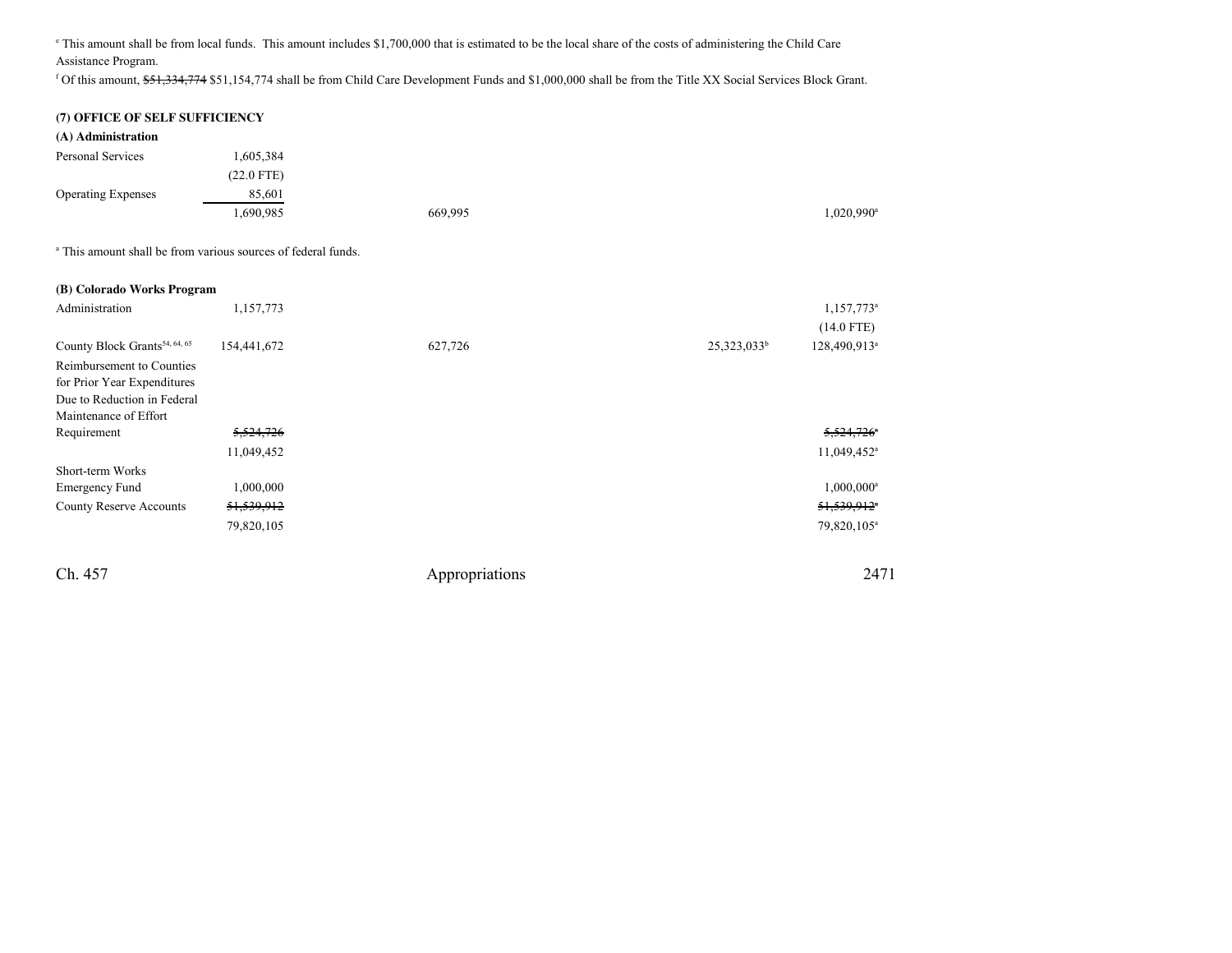|                             |                           |              | <b>APPROPRIATION FROM</b>     |                                                |                             |                                              |                                       |  |
|-----------------------------|---------------------------|--------------|-------------------------------|------------------------------------------------|-----------------------------|----------------------------------------------|---------------------------------------|--|
|                             | ITEM &<br><b>SUBTOTAL</b> | <b>TOTAL</b> | <b>GENERAL</b><br><b>FUND</b> | <b>GENERAL</b><br><b>FUND</b><br><b>EXEMPT</b> | <b>CASH</b><br><b>FUNDS</b> | <b>CASH</b><br><b>FUNDS</b><br><b>EXEMPT</b> | <b>FEDERAL</b><br><b>FUNDS</b>        |  |
|                             | \$                        | \$           | \$                            | \$                                             | \$                          | \$                                           | \$                                    |  |
| County Training             | 444,917                   |              |                               |                                                |                             |                                              | $444,917$ <sup>a</sup><br>$(2.0$ FTE) |  |
| Domestic Abuse Program      | 975,000<br>$(2.0$ FTE)    |              |                               |                                                |                             | $325,000^{\circ}$                            | $650,000$ <sup>a</sup>                |  |
| Works Program Evaluation    | 500,000                   |              |                               |                                                |                             |                                              | $500,000^a$                           |  |
| Workforce Development       |                           |              |                               |                                                |                             |                                              |                                       |  |
| Council                     | 76,813                    |              |                               |                                                |                             |                                              | $76,813$ <sup>*</sup>                 |  |
|                             | 88,838                    |              |                               |                                                |                             |                                              | 88,838 <sup>a</sup>                   |  |
| Federal TANF                |                           |              |                               |                                                |                             |                                              |                                       |  |
| <b>Reauthorization CBMS</b> |                           |              |                               |                                                |                             |                                              |                                       |  |
| Changes                     | 250,000                   |              |                               |                                                |                             |                                              | 250,000 <sup>a</sup>                  |  |
|                             | 215,910,813               |              |                               |                                                |                             |                                              |                                       |  |
|                             | 249,727,757               |              |                               |                                                |                             |                                              |                                       |  |

a These amounts shall be from the Temporary Assistance for Needy Families Block Grant.

<sup>b</sup> Of this amount, \$22,238,672(L) shall be from local funds and \$3,084,361 is estimated to be from the State's share of cash funds exempt revenues, including retained child support collections, retained fraud refunds, state revenue intercepts, and other refunds. Of the amount appropriated from local funds, \$3,789,313 is estimated tobe from the local share of cash funds exempt revenues, including retained child support collections, fraud refunds, state revenue intercepts, and other refunds.c This amount shall be from donations to the Colorado Domestic Abuse Program and from reserves in the Colorado Domestic Abuse Program Fund, establishedpursuant to Section 39-22-802, C.R.S.

### **(C) Special Purpose Welfare Programs**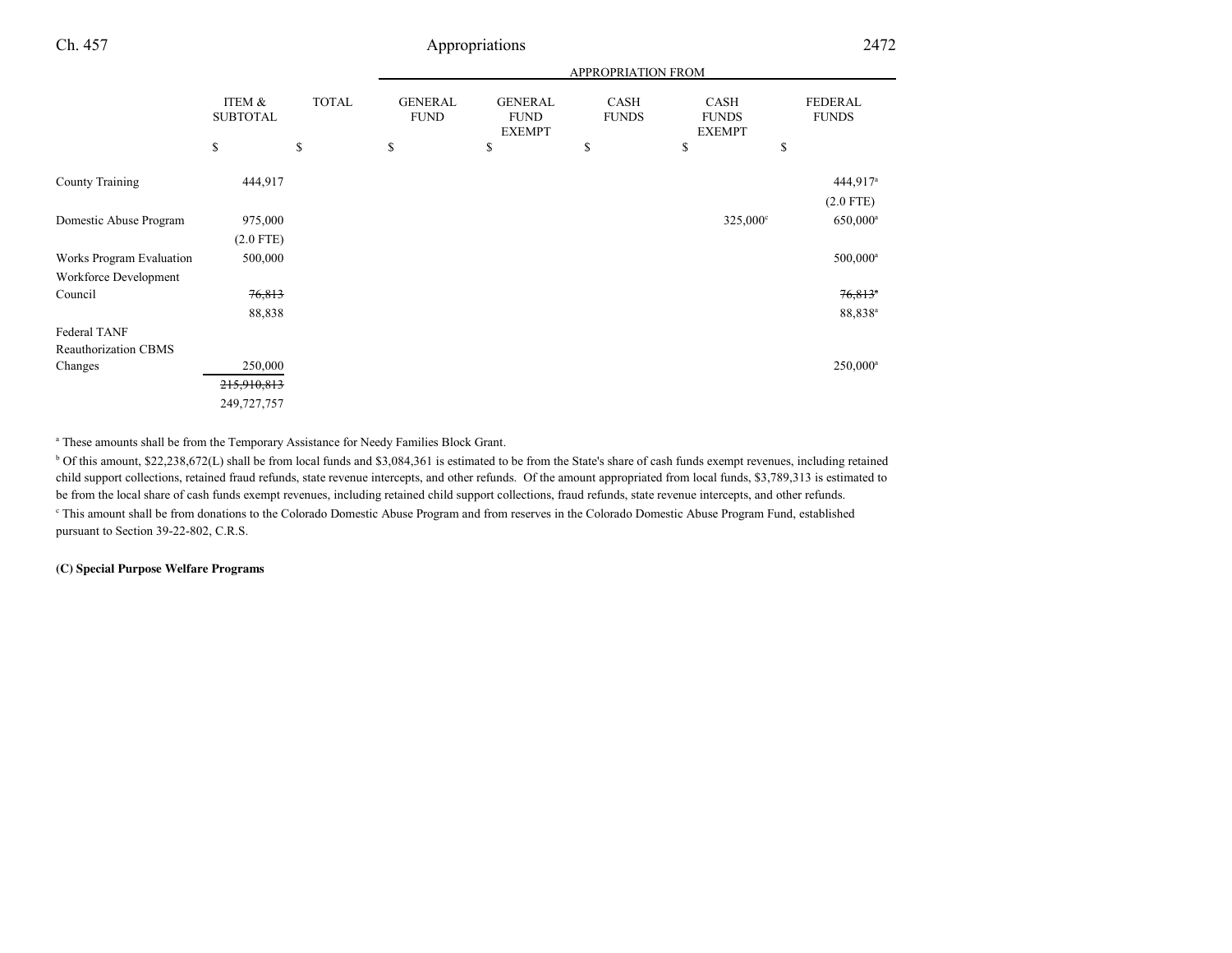| (1) Low Income Energy        |             |                |                        |                       |                          |
|------------------------------|-------------|----------------|------------------------|-----------------------|--------------------------|
| Assistance Program           | 39,674,338  |                | 5,950,000 <sup>a</sup> | $2,149,832^b$         | 31,574,506°              |
|                              | $(6.6$ FTE) |                |                        |                       |                          |
| (2) Food Stamp Job Search    |             |                |                        |                       |                          |
| Units                        |             |                |                        |                       |                          |
| Program Costs                | 2,027,218   | 162,638        |                        | 409,382 <sup>d</sup>  | 1,455,198 <sup>e</sup>   |
|                              | $(6.2$ FTE) |                |                        |                       |                          |
| <b>Supportive Services</b>   | 261,452     | 78,435         |                        | $52,291$ <sup>d</sup> | $130,726^{\circ}$        |
|                              | 2,288,670   |                |                        |                       |                          |
| (3) Food Distribution        |             |                |                        |                       |                          |
| Program                      | 532,834     | 42,788         | $228,850$ <sup>f</sup> | $316^{\circ}$         | $260,880$ <sup>e</sup>   |
|                              |             | 42,818         | 228,987f               |                       | $261,029$ <sup>e</sup>   |
|                              | $(6.5$ FTE) |                |                        |                       |                          |
| (4) Low-Income Telephone     |             |                |                        |                       |                          |
| Assistance Program           | 60,811      |                | 60,811 <sup>h</sup>    |                       |                          |
|                              | $(0.9$ FTE) |                |                        |                       |                          |
| (5) Income Tax Offset        | 4,128       | 2,064(M)       |                        |                       | $2,064^{\circ}$          |
| (6) Electronic Benefits      |             |                |                        |                       |                          |
| <b>Transfer Service</b>      | 3,188,582   | 825,881        | 253,696 <sup>i</sup>   | 634,746(L)            | $1,474,259$ <sup>k</sup> |
|                              | $(5.0$ FTE) |                |                        |                       |                          |
| (7) Refugee Assistance       | 3,658,034   |                |                        |                       | 3,658,034                |
|                              | 3,927,073   |                |                        |                       | 3,927,073                |
|                              |             |                |                        |                       | $(10.0$ FTE)             |
| (8) Systematic Alien         |             |                |                        |                       |                          |
| Verification for Eligibility | 49,912      | 10,646         |                        | $28,620(T)^m$         | 10,646                   |
|                              |             | 6,346          | $3,474^n$              | $31,639(T)^m$         | 8,453°                   |
|                              | $(1.0$ FTE) |                |                        |                       |                          |
| Ch. 457                      |             | Appropriations |                        |                       | 2473                     |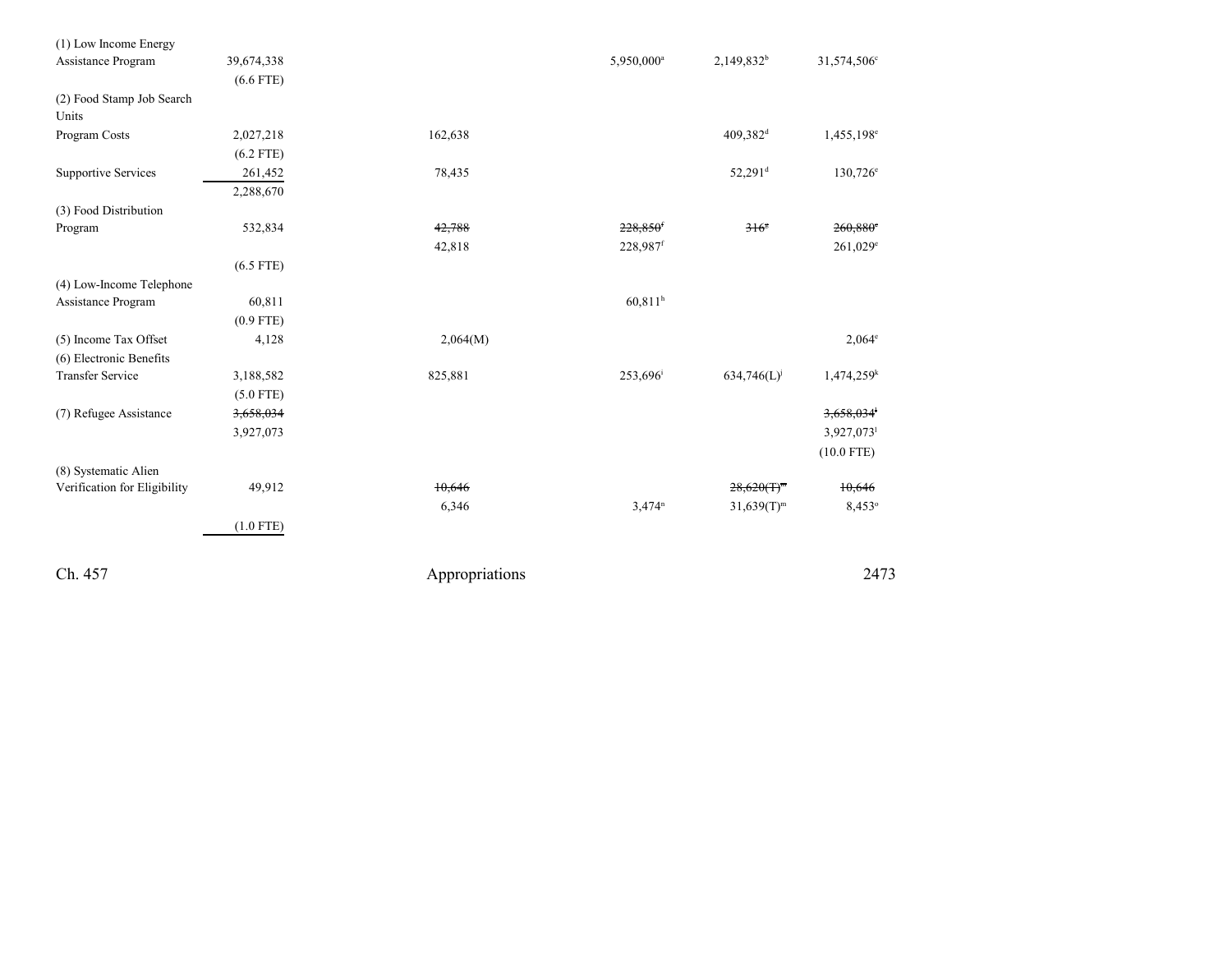|                    |              |                               | APPROPRIATION FROM                             |                             |                                              |                                |  |  |  |
|--------------------|--------------|-------------------------------|------------------------------------------------|-----------------------------|----------------------------------------------|--------------------------------|--|--|--|
| ITEM &<br>SUBTOTAL | <b>TOTAL</b> | <b>GENERAL</b><br><b>FUND</b> | <b>GENERAL</b><br><b>FUND</b><br><b>EXEMPT</b> | <b>CASH</b><br><b>FUNDS</b> | <b>CASH</b><br><b>FUNDS</b><br><b>EXEMPT</b> | <b>FEDERAL</b><br><b>FUNDS</b> |  |  |  |
| \$                 |              |                               |                                                |                             |                                              |                                |  |  |  |
| .                  |              |                               |                                                |                             |                                              |                                |  |  |  |

4<del>9,457,309</del>

49,726,348

<sup>a</sup> These amounts shall be from the Operational Account of the Severance Tax Trust Fund established pursuant to Section 39-29-109 (1) (a) (II), C.R.S.

<sup>b</sup> This amount shall be from Energy Outreach Colorado.

c Of this amount, \$30,074,506 shall be from the federal Office of Energy Assistance and \$1,500,000 shall be from the Temporary Assistance for Needy FamiliesBlock Grant.

 $d$  Of these amounts, \$261,673(L) shall be from county matching funds and \$200,000 shall be from in-kind donations.

e These amounts shall be from the U.S. Department of Agriculture.

<sup>f</sup> This amount shall be from recipient non-governmental agencies.

<sup>5</sup> This amount shall be from various sources of cash funds exempt.

<sup>h</sup> This amount shall from the Low-income Telephone Assistance Fund created in Section 40-3.4-108 (2) (a), C.R.S.

<sup>i</sup> It is estimated that this amount shall be from the Old Age Pension Fund pursuant to Article XXIV, Section 1 of the Colorado Constitution. For purposes of complying with the limitation on state fiscal year spending imposed by Article X, Section 20 of the State Constitution these moneys are included for informationalpurposes as they are continuously appropriated by Article XXIV of the State Constitution.

<sup>j</sup> This amount shall be from local funds.

k Of this amount, \$204,679 shall be from the Temporary Assistance for Needy Families Block Grant, \$35,575 shall be from Child Care Development Funds, and

\$1,234,005 shall be from various sources of federal funds.

<sup>1</sup> Of this amount, \$3,200,902 shall be from the Refugee Assistance Act of 1980 and  $\frac{457,132}{7}$  \$726,171 shall be from the Temporary Assistance for Needy Families Block Grant.

m This amount shall be transferred from the Department of Health Care Policy and Financing.

<sup>n</sup> THIS AMOUNT SHALL BE FROM THE OLD AGE PENSION FUND.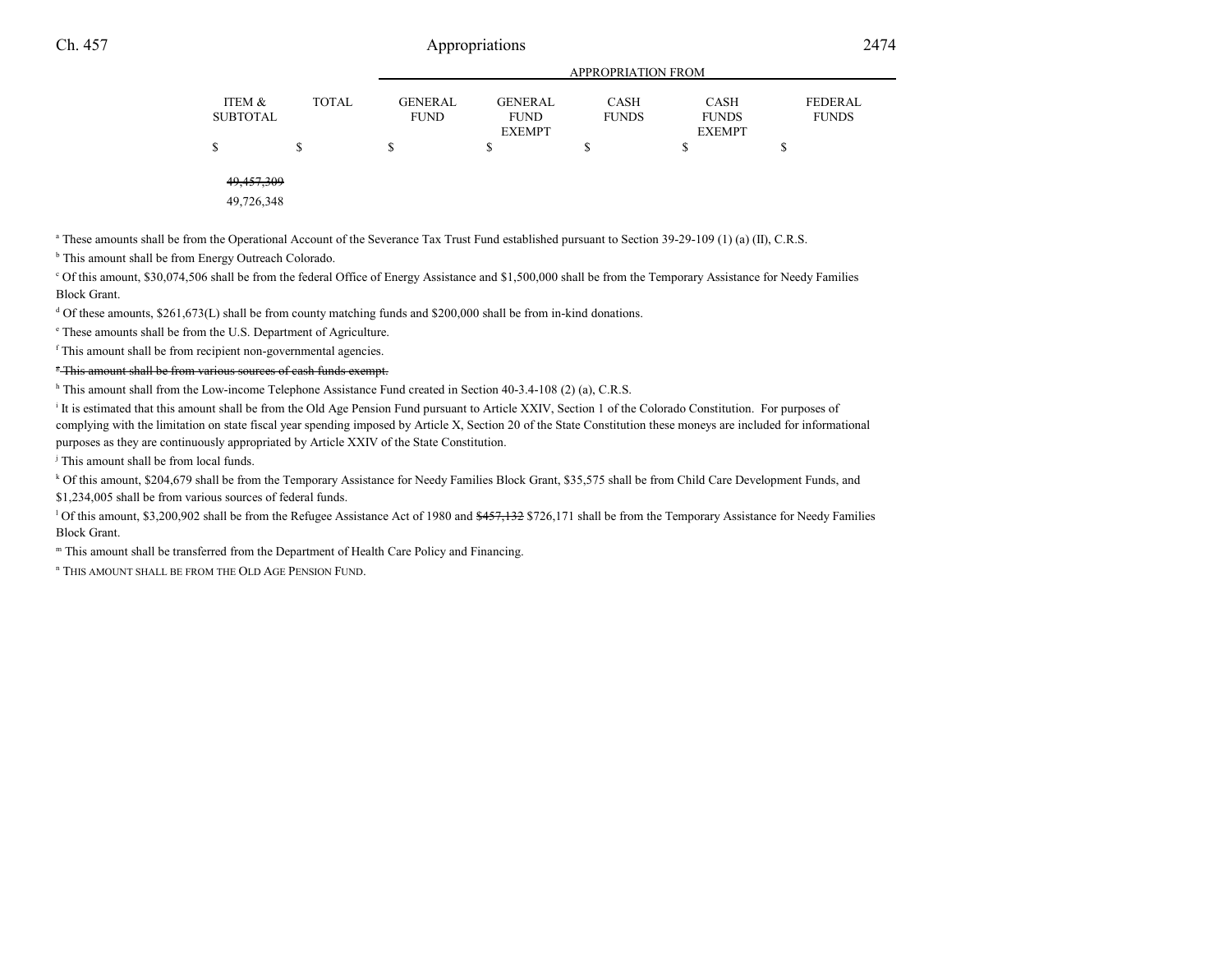<sup>o</sup> OF THIS AMOUNT, \$2,106 SHALL BE FROM THE TEMPORARY ASSISTANCE FOR NEEDY FAMILIES BLOCK GRANT, AND \$6,347 SHALL BE FROM VARIOUS SOURCES OFFEDERAL FUNDS.

## **(D) Child Support Enforcement**

| <b>Automated Child Support</b> |              |              |             |                      |                     |
|--------------------------------|--------------|--------------|-------------|----------------------|---------------------|
| <b>Enforcement System</b>      | 11,494,336   | 3,763,107(M) | $145.010^a$ | 281.489 <sup>b</sup> | $7,304,730^{\circ}$ |
|                                | $(37.9$ FTE) |              |             |                      |                     |
| Child Support Enforcement      | 2,027,077    | 689,206      |             |                      | $1,337,871$ °       |
|                                | $(24.5$ FTE) |              |             |                      |                     |
|                                | 13,521,413   |              |             |                      |                     |

<sup>a</sup> This amount shall be from the State's share of revenues earned on funds in the Family Support Registry.

<sup>b</sup> This amount shall be from the federal government's share of revenues earned on funds in the Family Support Registry.

c These amounts shall be from Title IV-D of the Social Security Act.

## **(E) Disability Determination Services**

| Program Costs | 16,962,577    | 16,962,577 |
|---------------|---------------|------------|
|               | $(140.5$ FTE) |            |

a This amount shall be from Titles II and XVI of the Social Security Act.

297,543,097

331,629,080

## **(8) MENTAL HEALTH AND ALCOHOL AND DRUG ABUSE SERVICES**

| (A) Administration<br>Personal Services <sup>66</sup> | 1,718,386 | 718,202(M)     | 401,957 <sup>a</sup> | <del>598,227</del> * |
|-------------------------------------------------------|-----------|----------------|----------------------|----------------------|
| Ch. 457                                               |           | Appropriations |                      | 2475                 |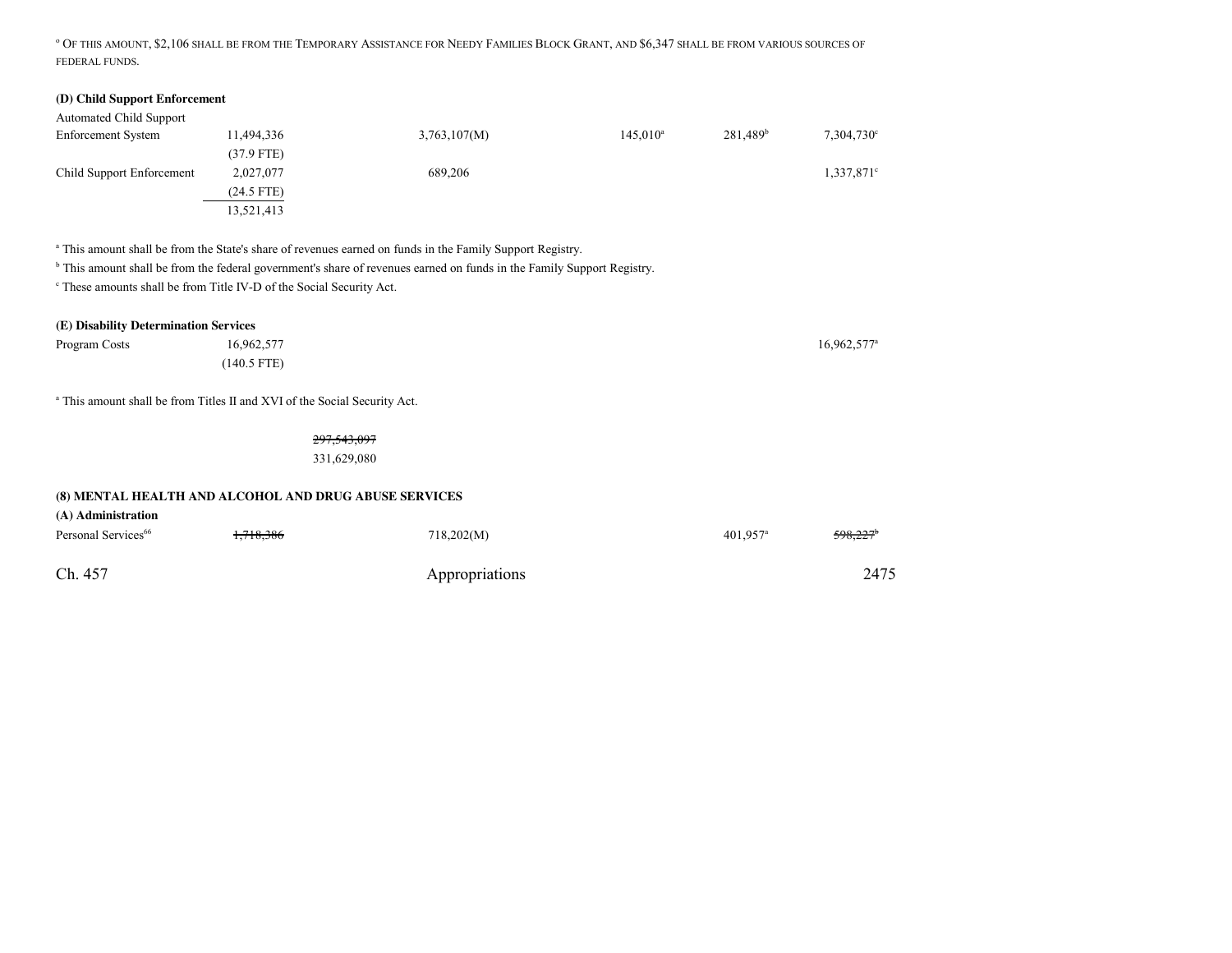|                                        |                            | <b>APPROPRIATION FROM</b>     |                                                |                        |                                       |                                             |  |
|----------------------------------------|----------------------------|-------------------------------|------------------------------------------------|------------------------|---------------------------------------|---------------------------------------------|--|
| ITEM &<br><b>SUBTOTAL</b>              | <b>TOTAL</b>               | <b>GENERAL</b><br><b>FUND</b> | <b>GENERAL</b><br><b>FUND</b><br><b>EXEMPT</b> | CASH<br><b>FUNDS</b>   | CASH<br><b>FUNDS</b><br><b>EXEMPT</b> | FEDERAL<br><b>FUNDS</b>                     |  |
| \$                                     | \$                         | \$                            | \$                                             | \$                     | \$                                    | $\mathbb{S}$                                |  |
| 1,837,386                              |                            |                               |                                                |                        |                                       | $717,227$ <sup>b</sup>                      |  |
| 42,950<br>87,950                       |                            | 29,691                        |                                                |                        | $11,274$ <sup>a</sup>                 | $1,985$ <sup>b</sup><br>46,985 <sup>b</sup> |  |
| 2,479,404<br>$(11.0$ FTE)              |                            |                               |                                                |                        |                                       | 2,479,404 <sup>b</sup>                      |  |
| 27,138                                 |                            |                               |                                                |                        |                                       | $27,138^{b}$                                |  |
| 19,991,858<br>$(19.0$ FTE)             |                            |                               |                                                |                        |                                       | 19,991,858 <sup>b</sup>                     |  |
| 2,414,179<br>$(1.5$ FTE)<br>26,646,777 |                            |                               |                                                | 1,932,622 <sup>c</sup> | 481,557 <sup>d</sup>                  |                                             |  |
|                                        | $(20.1$ FTE)<br>26,837,915 |                               |                                                |                        |                                       |                                             |  |

<sup>a</sup> Of these amounts, \$317,055(T) shall be from Medicaid funds transferred from the Department of Health Care Policy and Financing, and \$96,176 shall be from patient revenues earned by the Mental Health Institutes.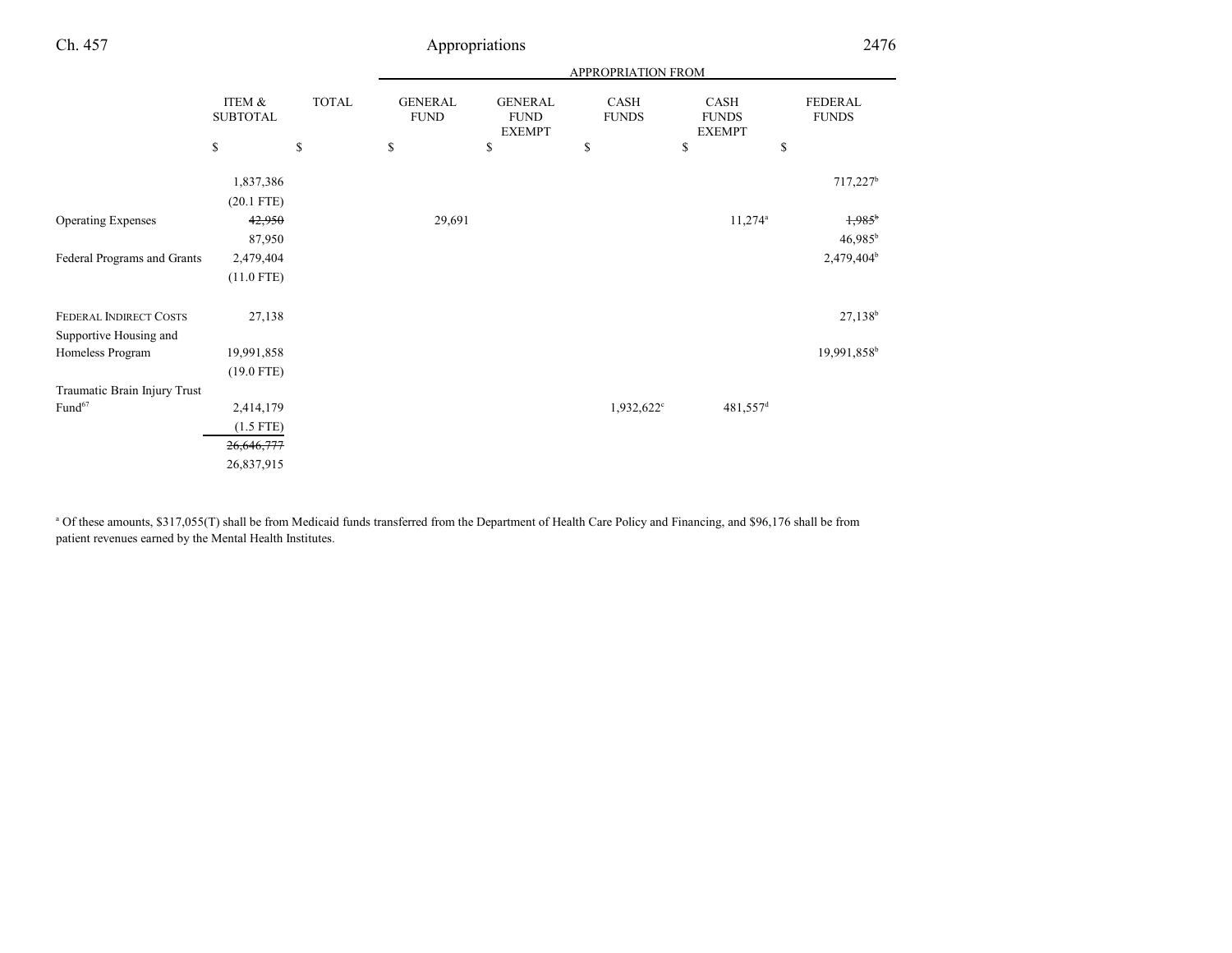$b$  Of these amounts, \$19,991,858 shall be from the U.S. Department of Housing and Urban Development,  $\frac{2573,609}{5764,747}$  shall be from the Mental Health Services Block Grant, and \$2,506,007 shall be from various sources of federal funds.

c This amount shall be from the Colorado Traumatic Brain Injury Trust Fund, created pursuant to Section 26-1-309 (1), C.R.S.

<sup>d</sup> This amount shall be from reserves in the Colorado Traumatic Brain Injury Trust Fund, created pursuant to Section 26-1-309 (1), C.R.S.

## **(B) Mental Health Community Programs**

(1) Mental Health Services for the Medically Indigent

| Services for 10,296 Indigent           |            |            |                                            |
|----------------------------------------|------------|------------|--------------------------------------------|
| Mentally Ill Clients <sup>68, 69</sup> | 37,534,243 | 31,389,126 | $5,983,208$ <sup>b</sup><br>$161,909(T)^a$ |
|                                        | 37,784,604 |            | $6,233,569$ <sup>b</sup>                   |
| Early Childhood Mental                 |            |            |                                            |
| Health Services <sup>68</sup>          | 1,152,786  | 1,152,786  |                                            |
| <b>Assertive Community</b>             |            |            |                                            |
| Treatment Programs <sup>68</sup>       | 1,297,274  | 648,637    | $648,637(L)^c$                             |
| Alternatives to Inpatient              |            |            |                                            |
| Hospitalization at a Mental            |            |            |                                            |
| Health Institute <sup>68</sup>         | 2,977,822  | 2,977,822  |                                            |
| <b>Enhanced Mental Health</b>          |            |            |                                            |
| Pilot Services for Detained            |            |            |                                            |
| Youth <sup>68</sup>                    | 500,414    | 500,414    |                                            |
|                                        | 43,462,539 |            |                                            |
|                                        | 43,712,900 |            |                                            |

<sup>a</sup> This amount shall be transferred from the Division of Vocational Rehabilitation.

<sup>b</sup> Of this amount, it is estimated that \$5,209,448 \$5,459,809 shall be from the Mental Health Services Block Grant and \$773,760 shall be from the Homeless Prevention Block Grant.

c This amount shall be from local matching funds.

Ch. 457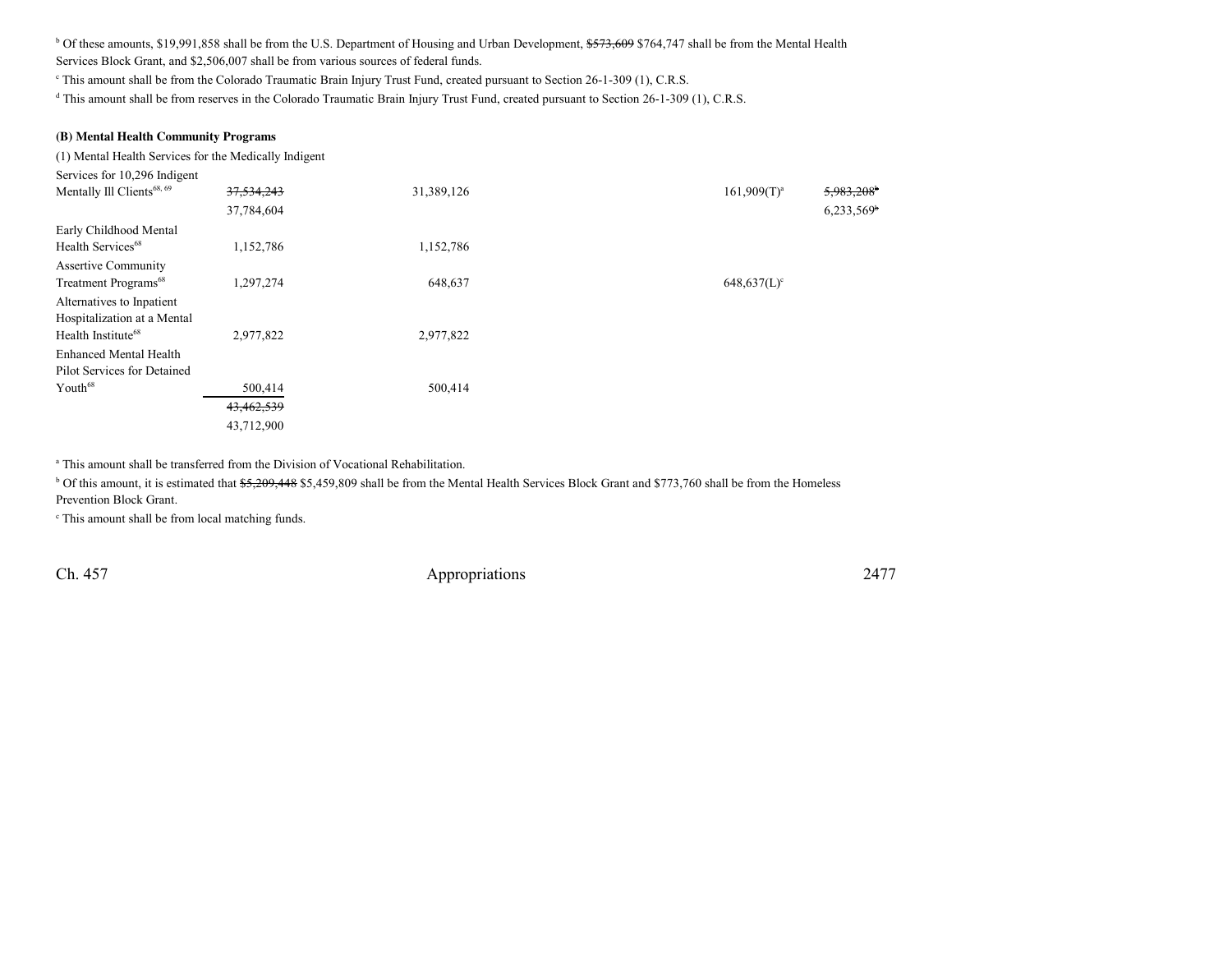| Ch. 457                                                                                                                                                                                                                                                                                                          |                           | Appropriations |                               |                                                |                             |                                              |                                |
|------------------------------------------------------------------------------------------------------------------------------------------------------------------------------------------------------------------------------------------------------------------------------------------------------------------|---------------------------|----------------|-------------------------------|------------------------------------------------|-----------------------------|----------------------------------------------|--------------------------------|
|                                                                                                                                                                                                                                                                                                                  |                           |                |                               |                                                | <b>APPROPRIATION FROM</b>   |                                              |                                |
|                                                                                                                                                                                                                                                                                                                  | ITEM &<br><b>SUBTOTAL</b> | <b>TOTAL</b>   | <b>GENERAL</b><br><b>FUND</b> | <b>GENERAL</b><br><b>FUND</b><br><b>EXEMPT</b> | <b>CASH</b><br><b>FUNDS</b> | <b>CASH</b><br><b>FUNDS</b><br><b>EXEMPT</b> | <b>FEDERAL</b><br><b>FUNDS</b> |
|                                                                                                                                                                                                                                                                                                                  | \$                        | S              | \$                            | \$                                             | S                           | \$                                           | S                              |
| (2) Residential Treatment                                                                                                                                                                                                                                                                                        |                           |                |                               |                                                |                             |                                              |                                |
| for Youth $(H.B. 99-1116)$                                                                                                                                                                                                                                                                                       | 1,190,127                 |                | 796,420                       |                                                |                             | 393,707 <sup>a</sup>                         |                                |
| <sup>a</sup> Of this amount, \$117,464(T) shall be from Medicaid funds transferred from the Department of Health Care Policy and Financing and \$276,243 shall be from the<br>Tobacco Litigation Settlement Cash Fund created in Section 24-22-115 (1), C.R.S., pursuant to Section 24-75-1104.5 (1) (k), C.R.S. |                           |                |                               |                                                |                             |                                              |                                |
| $(20.95 \times 10^{-11} \text{ J})$                                                                                                                                                                                                                                                                              |                           |                |                               |                                                |                             |                                              |                                |

| (C) Mental Health Institutes <sup>70, 71, 72</sup> |                 |            |                          |                           |
|----------------------------------------------------|-----------------|------------|--------------------------|---------------------------|
| Mental Health Institutes                           | 89,656,698      |            |                          |                           |
|                                                    | $(1,252.9$ FTE) |            |                          |                           |
| General Hospital                                   | 3,379,847       |            |                          |                           |
|                                                    | $(36.0$ FTE)    |            |                          |                           |
| <b>Educational Programs</b>                        | 690,245         |            |                          |                           |
|                                                    | $(15.0$ FTE)    |            |                          |                           |
|                                                    | 93,726,790      | 72,774,413 | $4,844,403$ <sup>a</sup> | $16,107,974$ <sup>b</sup> |
|                                                    |                 |            |                          |                           |

<sup>a</sup>Of this amount, \$3,892,386 shall be from patient revenues, \$743,259 shall be from counties, and \$208,758 shall be from school districts.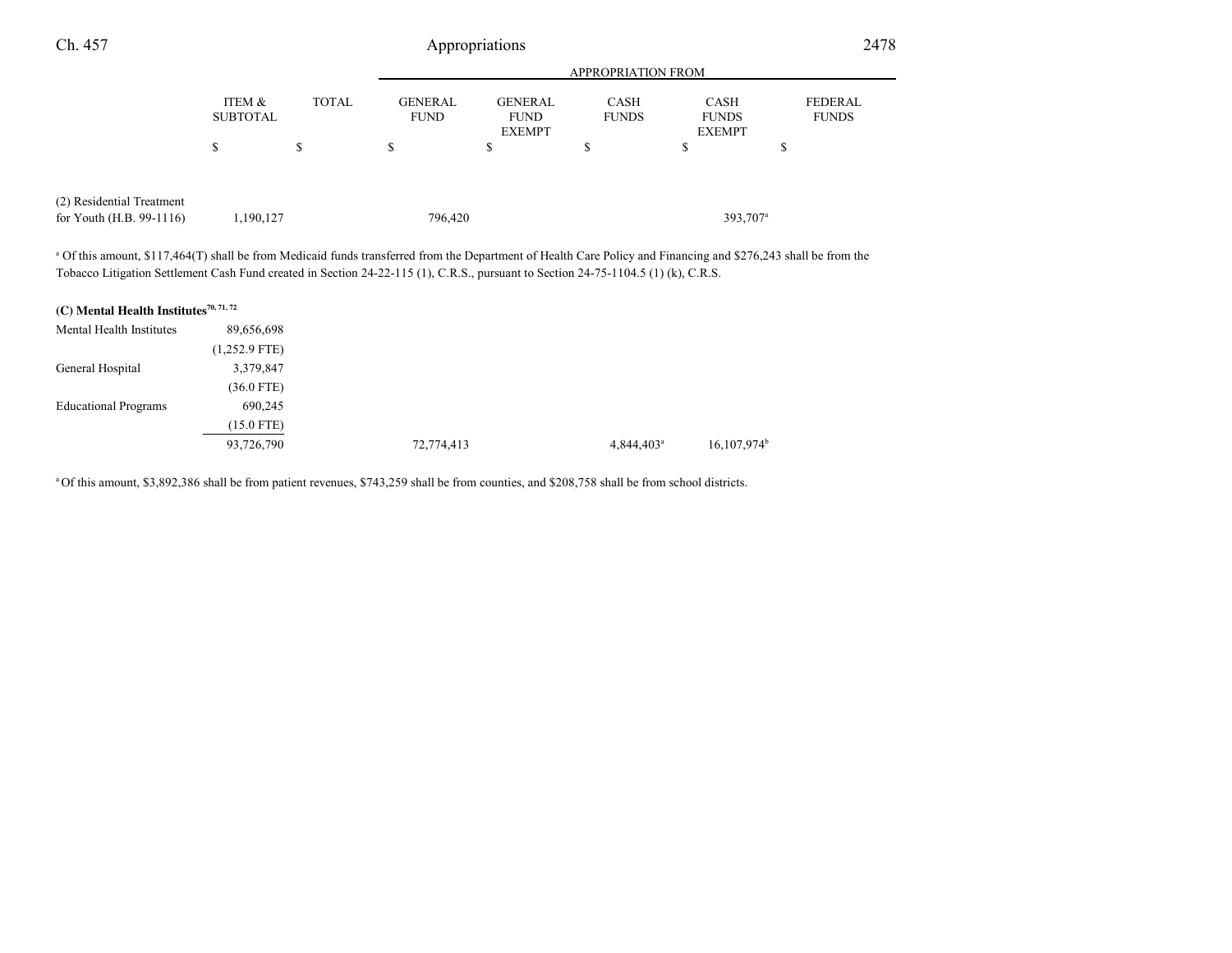<sup>b</sup> Of this amount, \$12,277,695 shall be from patient revenues, \$2,957,104(T) shall be transferred from the Department of Corrections including \$400,493 for services for the La Vista Facility, \$548,765(T) shall be transferred from the Division of Youth Corrections for services to the Sol Vista Facility, \$312,410(T) shall be transferred from the Department of Education, and \$12,000(T) shall be transferred from Regional Centers. For informational purposes only, of the patient revenues,\$6,574,448 is estimated to be from Medicare and other sources of patient revenues, \$3,344,403(T) is estimated to be from Medicaid funds transferred from the Department of Health Care Policy and Financing, \$1,811,990(T) is estimated to be Medicaid revenue earned from behavioral health organizations through Mental Health Community Capitation, \$312,347(T) is estimated to be transferred from the Division of Youth Corrections for services provided by the therapeutic residentialchild care facility at the Colorado Mental Health Institute at Fort Logan and \$234,507(T) is estimated to be transferred from Medicaid funding from the Departmentof Health Care Policy and Financing to Child Welfare Services for mental health treatment at the therapeutic residential child care facility at the Colorado MentalHealth Institute at Fort Logan.

#### **(D) Alcohol and Drug Abuse Division6, 11**

| (1) Administration        |              |        |                  |                     |                        |
|---------------------------|--------------|--------|------------------|---------------------|------------------------|
| Personal Services         | 2,058,002    | 91,746 | $37,805^{\circ}$ | $526.051^b$         | $1,402,400^{\circ}$    |
|                           | $(30.0$ FTE) |        |                  |                     |                        |
| <b>Operating Expenses</b> | 191.902      |        | $11.788^{\rm a}$ | 14.000 <sup>b</sup> | $166, 114$ °           |
| Other Federal Grants      | 457,383      |        |                  |                     | $457,383$ <sup>d</sup> |
| Indirect Cost Assessment  | 243,723      |        | $3,280^a$        |                     | 240,443 <sup>c</sup>   |
|                           | 2,951,010    |        |                  |                     |                        |

<sup>a</sup> Of these amounts, it is estimated that \$27,774 shall be from the Law Enforcement Assistance Fund pursuant to Section 43-4-402 (2), C.R.S., \$14,924 shall be from various cash funds, \$5,175 shall be from the Controlled Substances Program Fund pursuant to Section 12-22-306, C.R.S., and \$5,000 shall be from the AddictionCounselor Training Fund pursuant to Section 25-1-211, C.R.S.

<sup>b</sup> Of these amounts, \$440,993(T) shall be from funds transferred from the Judicial Department for the Alcohol and Drug Driving Safety Program, \$54,088(T) shall be transferred from Medicaid funds appropriated to the Department of Health Care Policy and Financing, \$25,790 shall be from reserves in the Persistent Drunk DriverCash Fund created in Section 42-3-303, C.R.S., \$10,172 shall be from reserves in the Law Enforcement Assistance Fund pursuant to Section 43-4-402 (2), C.R.S.,and \$9,008 shall be from the Addiction Counselor Training Fund pursuant to Section 25-1-211 (2), C.R.S.

c These amounts shall be from the Substance Abuse Prevention and Treatment Block Grant.

<sup>d</sup> This amount shall be from various federal substance abuse and treatment grants.

Ch. 457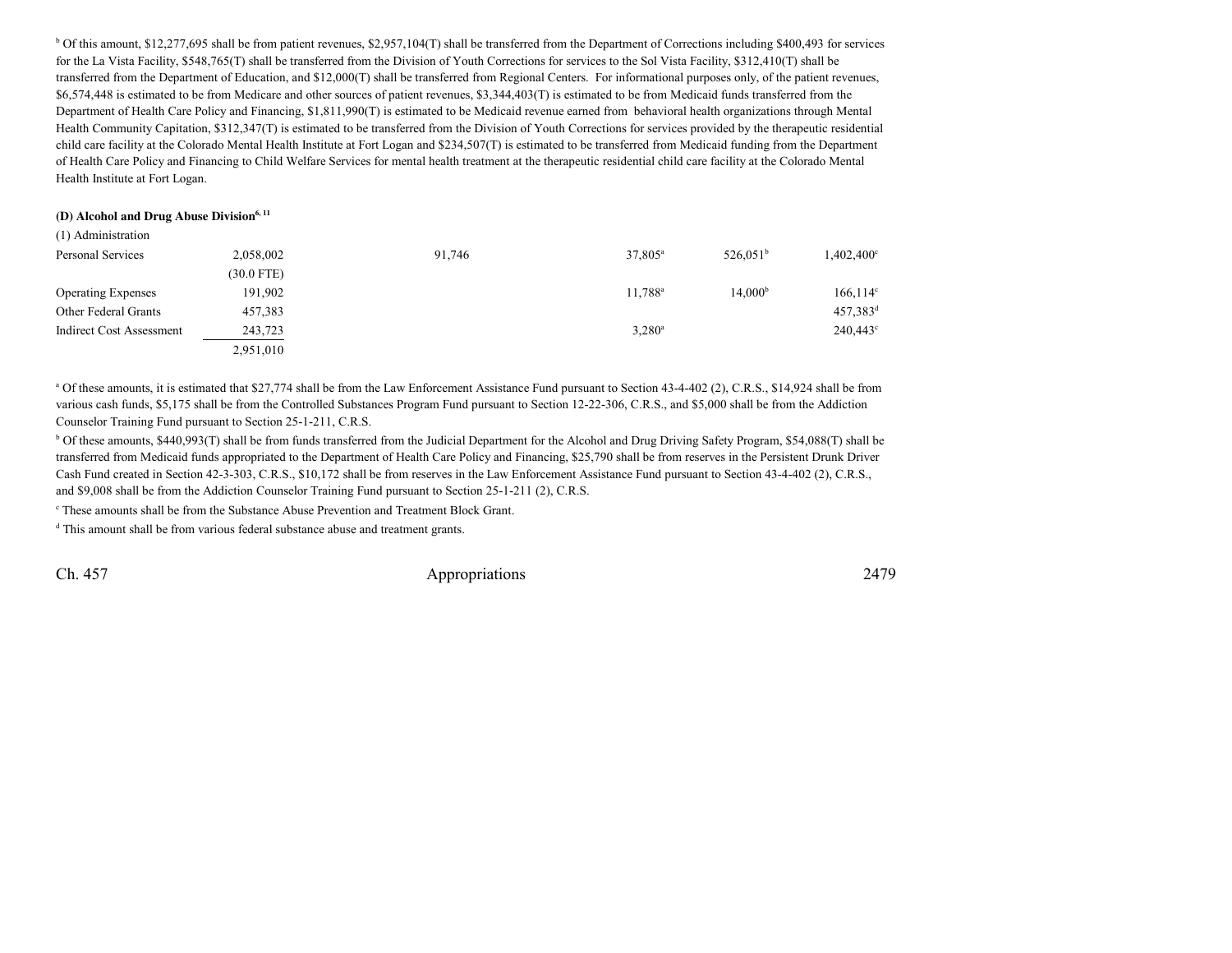|                                      |              | <b>APPROPRIATION FROM</b>     |                                                |                             |                                              |                                |  |
|--------------------------------------|--------------|-------------------------------|------------------------------------------------|-----------------------------|----------------------------------------------|--------------------------------|--|
| <b>ITEM &amp;</b><br><b>SUBTOTAL</b> | <b>TOTAL</b> | <b>GENERAL</b><br><b>FUND</b> | <b>GENERAL</b><br><b>FUND</b><br><b>EXEMPT</b> | <b>CASH</b><br><b>FUNDS</b> | <b>CASH</b><br><b>FUNDS</b><br><b>EXEMPT</b> | <b>FEDERAL</b><br><b>FUNDS</b> |  |
| \$                                   | \$           | \$                            | \$                                             | \$                          | \$                                           | \$                             |  |
|                                      |              |                               |                                                |                             |                                              |                                |  |
|                                      |              |                               |                                                |                             |                                              |                                |  |
|                                      |              |                               |                                                |                             |                                              |                                |  |
|                                      |              |                               |                                                |                             |                                              |                                |  |
| 22,811,190                           |              | 11,485,523                    |                                                | 990,518 <sup>a</sup>        | 290,706 <sup>b</sup>                         | $10,044,443^{\circ}$           |  |
|                                      |              |                               |                                                |                             |                                              |                                |  |
|                                      |              |                               |                                                |                             |                                              |                                |  |
| 369,324                              |              | 2,441                         |                                                |                             |                                              | $366,883^{\circ}$              |  |
|                                      |              |                               |                                                |                             |                                              |                                |  |
|                                      |              |                               |                                                |                             |                                              |                                |  |
| 3,004,103                            |              | 1,754,283                     |                                                | $346,316^a$                 | 600,000 <sup>b</sup>                         | 303,504                        |  |
|                                      |              |                               |                                                |                             |                                              |                                |  |
| 998,717                              |              |                               |                                                |                             | $998,717(T)^d$                               |                                |  |
| 27,183,334                           |              |                               |                                                |                             |                                              |                                |  |
|                                      |              |                               |                                                |                             |                                              |                                |  |

<sup>a</sup> Of these amounts, \$1,020,616 shall be from the Drug Offender Surcharge Fund created pursuant to Section 18-19-103 (4), C.R.S., \$66,218 shall be from the Adolescent Substance Abuse Prevention and Treatment Fund created in Section 18-13-122 (16) (b), C.R.S., and \$250,000 shall be from various cash funds.

<sup>b</sup> Of these amounts, \$600,000 shall be from reserves in the Drug Offender Surcharge Fund created pursuant to Section 18-19-103 (4), C.R.S., \$275,706(T) shall be from moneys transferred from the Department of Public Safety, Community Corrections, Substance Abuse Treatment Program, and \$15,000 shall be from reserves inthe Persistent Drunk Driver Cash Fund created pursuant to Section 42-3-303, C.R.S.

c These amounts shall be from the Substance Abuse Prevention and Treatment Block Grant.

<sup>d</sup> This amount shall be from Medicaid funds transferred from the Department of Health Care Policy and Financing.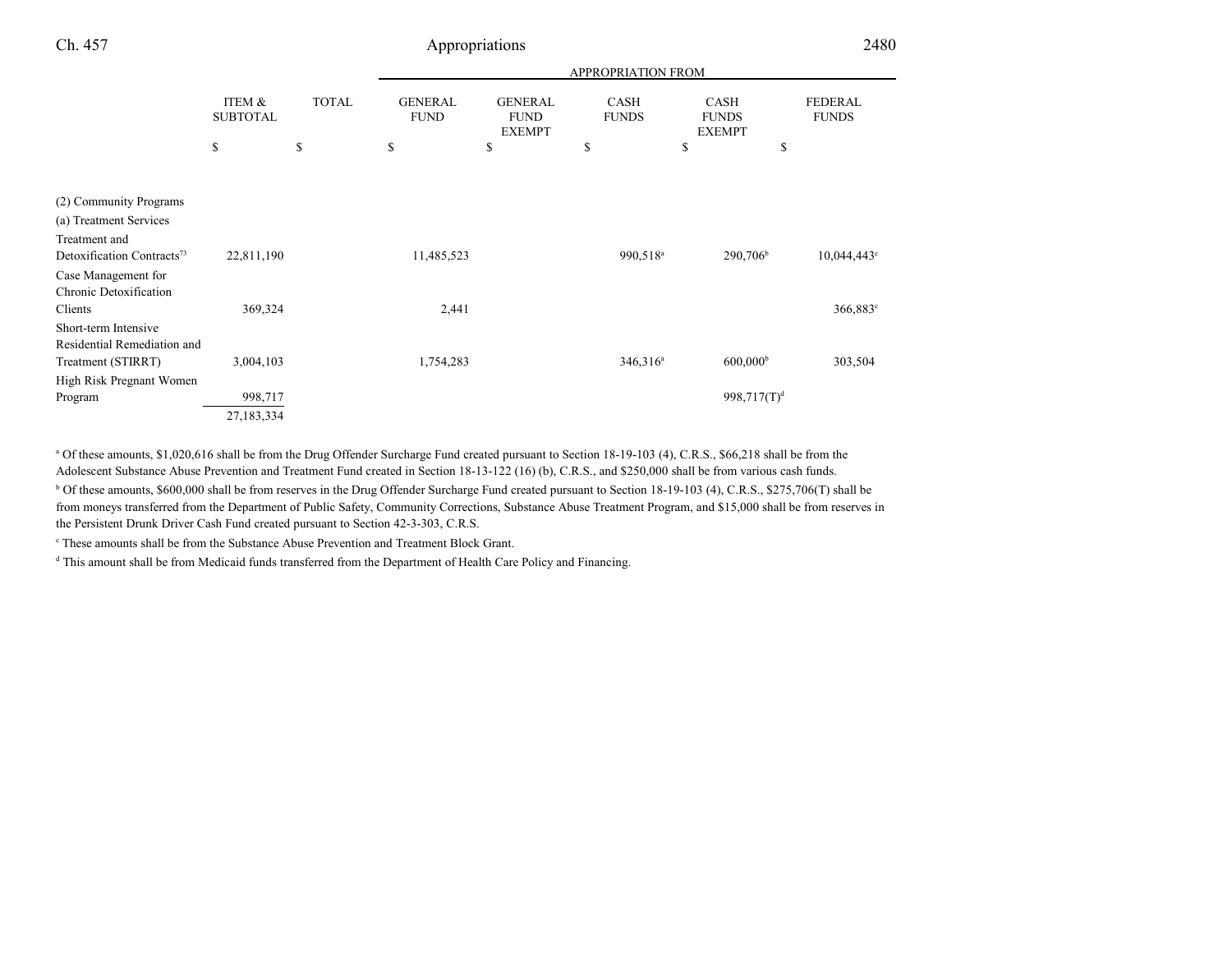| (b) Prevention and Intervention  |           |        |                       |                        |               |  |
|----------------------------------|-----------|--------|-----------------------|------------------------|---------------|--|
| <b>Prevention Contracts</b>      | 3,887,131 | 33,829 | $27.072$ <sup>a</sup> |                        | $3,826,230^b$ |  |
|                                  |           |        |                       |                        |               |  |
|                                  |           |        |                       |                        |               |  |
|                                  |           |        |                       |                        |               |  |
| Persistent Drunk Driver          |           |        |                       |                        |               |  |
| Programs                         | 733,675   |        | 590,460 <sup>c</sup>  | $143,215$ <sup>d</sup> |               |  |
| Law Enforcement                  |           |        |                       |                        |               |  |
| <b>Assistance Fund Contracts</b> | 255,000   |        | $250,000^{\circ}$     | $5,000$ <sup>f</sup>   |               |  |
|                                  | 4,875,806 |        |                       |                        |               |  |

<sup>a</sup> Of this amount, \$22,072 shall be from the Adolescent Substance Abuse Prevention and Treatment Fund created in Section 18-13-122 (16) (b), C.R.S., and \$5,000 shall be from the Tobacco Use Prevention Fund pursuant to Section 24-35-507, C.R.S.

<sup>b</sup> It is anticipated that this amount shall be from the Substance Abuse Prevention and Treatment Block Grant.

 $\epsilon$  This amount shall be from the Persistent Drunk Driver Cash Fund created pursuant to Section 42-3-303, C.R.S.

<sup>d</sup> Of this amount, \$123,215 shall be from reserves in the Persistent Drunk Driver Cash Fund created pursuant to Section 42-3-303, C.R.S., and \$20,000 shall be from reserves in the Law Enforcement Assistance Fund created in Section 43-4-401, C.R.S.

e This amount shall be from the Law Enforcement Assistance Fund created in Section 43-4-401, C.R.S. If cash revenues from this source are insufficient to coverthis appropriation, reserves in the Law Enforcement Assistance Fund may be used to cover the balance of the appropriation.

<sup>f</sup> This amount shall be from reserves in the Law Enforcement Assistance Fund created in Section 43-4-401, C.R.S.

| (c) Other Programs          |            |         |                |                        |
|-----------------------------|------------|---------|----------------|------------------------|
| Federal Grants              | 5.063.429  |         | $195,500(T)^a$ | 4.867.929 <sup>b</sup> |
| Balance of Substance Abuse  |            |         |                |                        |
| <b>Block Grant Programs</b> | 6,672,351  | 186.959 |                | $6,485,392^{\circ}$    |
|                             | 11.735.780 |         |                |                        |

Ch. 457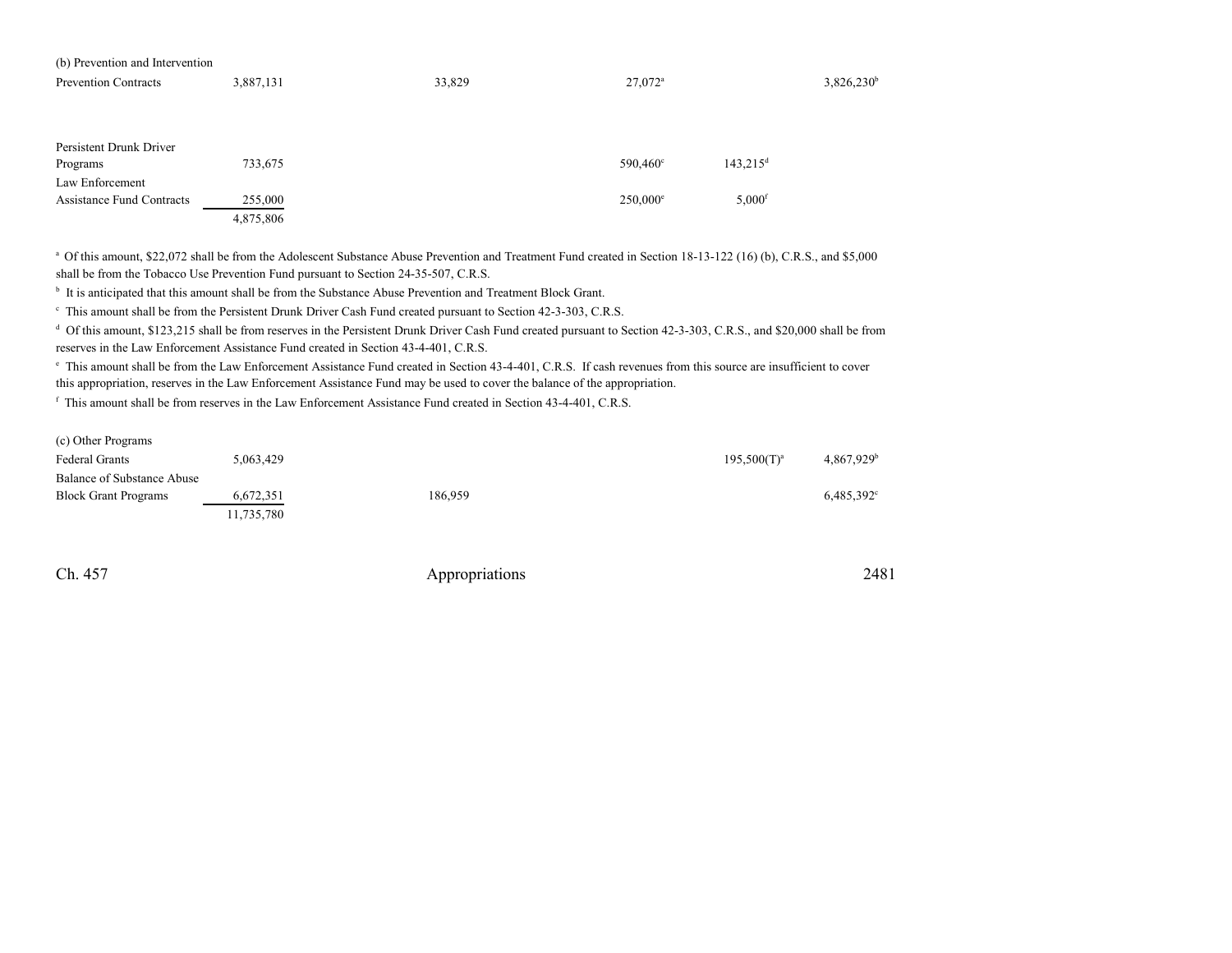|          |              | <b>APPROPRIATION FROM</b> |                |              |               |                |  |  |
|----------|--------------|---------------------------|----------------|--------------|---------------|----------------|--|--|
| ITEM &   | <b>TOTAL</b> | GENERAL                   | <b>GENERAL</b> | <b>CASH</b>  | <b>CASH</b>   | <b>FEDERAL</b> |  |  |
| SUBTOTAL |              | <b>FUND</b>               | FUND           | <b>FUNDS</b> | <b>FUNDS</b>  | <b>FUNDS</b>   |  |  |
|          |              |                           | <b>EXEMPT</b>  |              | <b>EXEMPT</b> |                |  |  |
|          |              |                           |                |              |               |                |  |  |
|          |              |                           |                |              |               |                |  |  |

a This amount shall be from federal funds estimated to be transferred from the Department of Public Safety.

<sup>b</sup> This amount includes estimated receipts for various federal substance abuse prevention and treatment grants.

c It is anticipated that this amount shall be from the Substance Abuse Prevention and Treatment Block Grant.

# 211,772,163

212,213,662

## **(9) SERVICES FOR PEOPLE WITH DISABILITIES**

| (A) Developmental Disability Services |  |  |
|---------------------------------------|--|--|
|---------------------------------------|--|--|

| (1) Community Services <sup>74, 75</sup> |            |         |                              |
|------------------------------------------|------------|---------|------------------------------|
| (a) Administration                       |            |         |                              |
| Personal Services                        | 2,602,214  | 264,121 | $2,338,093$ (T) <sup>a</sup> |
|                                          | (32.4 FTE) |         |                              |
| <b>Operating Expenses</b>                | 148,029    |         | $148,029(T)^3$               |
| Community and Contract                   |            |         |                              |
| Management System                        | 137,480    | 41,244  | $96,236(T)^3$                |
| <b>MEDICAID WAIVER</b>                   |            |         |                              |
| <b>TRANSITION COSTS</b>                  | 579,928    | 559,610 | $20,318(T)^3$                |
|                                          | 2,887,723  |         |                              |
|                                          | 3,467,651  |         |                              |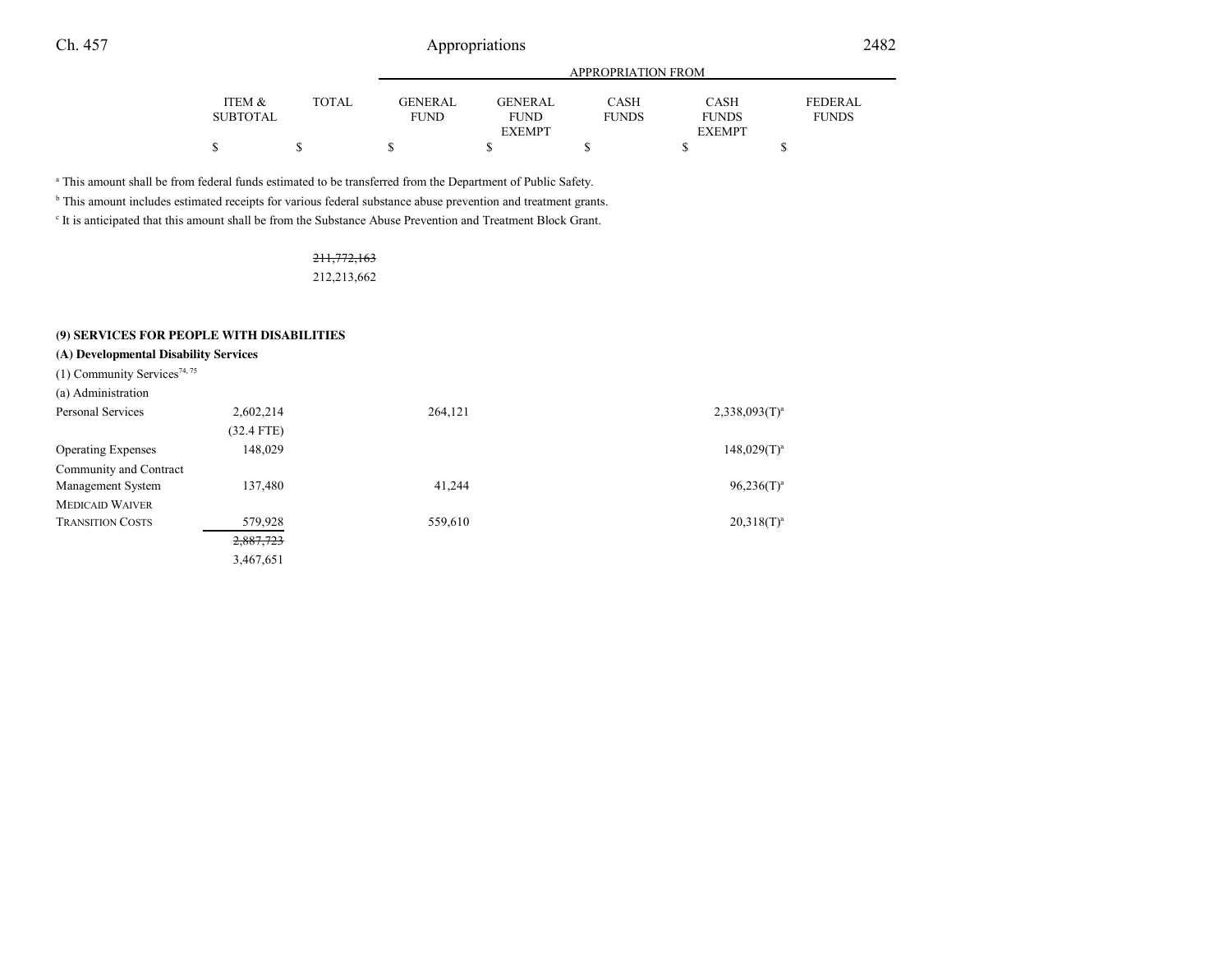a These amounts shall be from Medicaid cash funds transferred from the Department of Health Care Policy and Financing.

| (b) Program Costs <sup>76, 77, 78, 79</sup> |             |            |                          |
|---------------------------------------------|-------------|------------|--------------------------|
| Adult Comprehensive                         |             |            |                          |
| Services for 66 General                     |             |            |                          |
| Fund and 3,806 Medicaid                     |             |            |                          |
| resources                                   | 247,005,842 |            |                          |
| <b>Adult Supported Living</b>               |             |            |                          |
| Services for 692 General                    |             |            |                          |
| Fund and 2,892 Medicaid                     |             |            |                          |
| resources                                   | 52,858,984  |            |                          |
| Early Intervention Services                 |             |            |                          |
| for 2,176 General Fund                      |             |            |                          |
| resources                                   | 11,171,495  |            |                          |
| Family Support Services for                 |             |            |                          |
| 1,176 General Fund                          |             |            |                          |
| resources                                   | 6,461,550   |            |                          |
| Children's Extensive                        |             |            |                          |
| Support Services for 395                    |             |            |                          |
| Medicaid resources                          | 7,184,725   |            |                          |
| Case Management for 3,663                   |             |            |                          |
| General Fund and 7,540                      |             |            |                          |
| Medicaid resources                          | 22,886,608  |            |                          |
| Special Purpose                             | 1,055,874   |            |                          |
|                                             | 348,625,078 | 30,747,830 | 317,877,248 <sup>a</sup> |

Ch. 457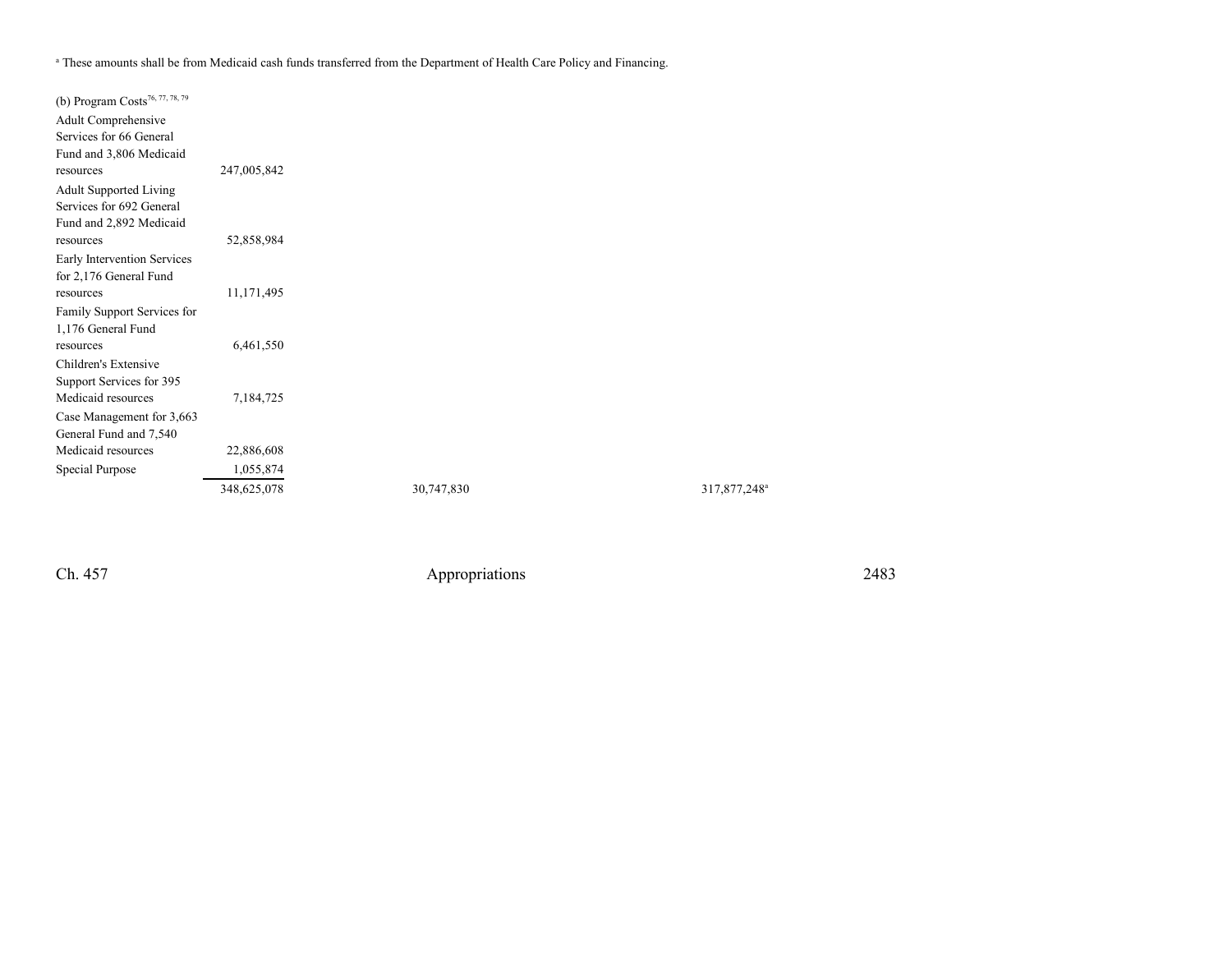|          |       | APPROPRIATION FROM |                |              |               |                |  |
|----------|-------|--------------------|----------------|--------------|---------------|----------------|--|
| ITEM &   | TOTAL | <b>GENERAL</b>     | <b>GENERAL</b> | <b>CASH</b>  | <b>CASH</b>   | <b>FEDERAL</b> |  |
| SUBTOTAL |       | <b>FUND</b>        | <b>FUND</b>    | <b>FUNDS</b> | <b>FUNDS</b>  | <b>FUNDS</b>   |  |
|          |       |                    | <b>EXEMPT</b>  |              | <b>EXEMPT</b> |                |  |
|          |       |                    |                |              |               |                |  |
|          |       |                    |                |              |               |                |  |

<sup>a</sup> Of this amount, \$281,791,710(T) shall be from Medicaid funds transferred from the Department of Health Care Policy and Financing, \$26,463,895 shall be from client cash sources, \$9,130,329(L) shall be from local matching funds, and \$491,314(T) shall be transferred from the Division of Vocational Rehabilitation. Theseamounts reflect the assumption that \$2,432,000 shall be received by community providers from consumers associated with post-eligibility treatment of incomeassessments.

| (c) Other Community Programs<br>Federal Special Education<br>Grant for Infants, Toddlers, |            |        |                  |
|-------------------------------------------------------------------------------------------|------------|--------|------------------|
| and Their Families (Part $C$ ) <sup>81</sup>                                              | 6,906,966  |        | 6,906,966        |
|                                                                                           |            |        | $(6.5$ FTE)      |
| Federally-matched Local                                                                   |            |        |                  |
| Program Costs                                                                             | 3,641,910  |        | $3,641,910(T)^a$ |
| Preventive Dental Hygiene <sup>80</sup>                                                   | 63,386     | 59,725 | $3,661(L)^{b}$   |
|                                                                                           | 10,612,262 |        |                  |

a This amount shall be from Medicaid cash funds transferred from the Department of Health Care Policy and Financing that originate as local cash funds exempt and federal funds.

<sup>b</sup> This amount shall be from local funds.

(2) Regional Centers

Personal Services 41,781,411 (901.9 FTE)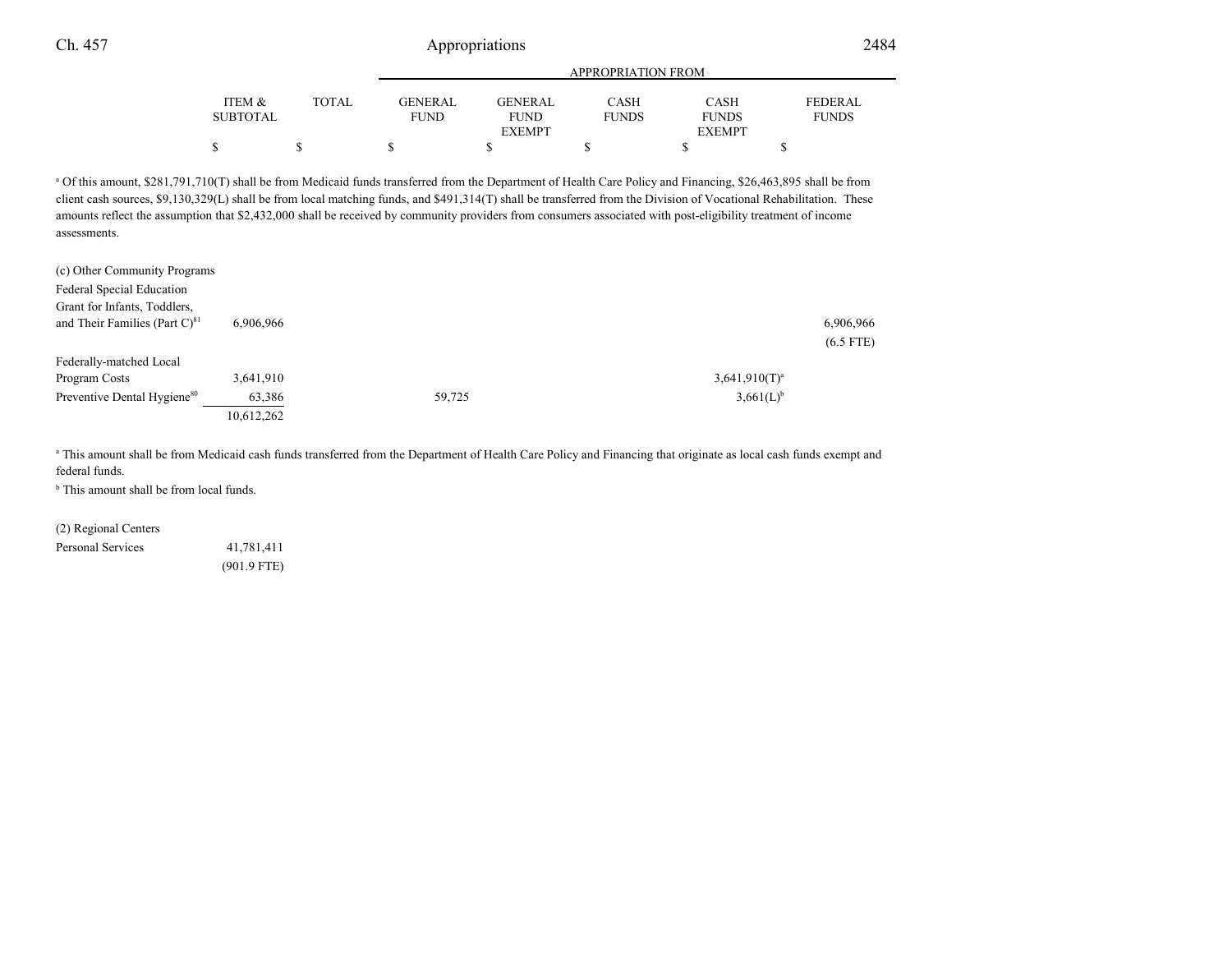| <b>Operating Expenses</b> | 2,230,701   |         |               |                              |
|---------------------------|-------------|---------|---------------|------------------------------|
| General Fund Physician    |             |         |               |                              |
| Services                  | 244,460     |         |               |                              |
|                           | $(1.5$ FTE) |         |               |                              |
| Capital Outlay - Patient  |             |         |               |                              |
| Needs                     | 80,249      |         |               |                              |
| Leased Space              | 200,209     |         |               |                              |
| Resident Incentive        |             |         |               |                              |
| Allowance                 | 138,176     |         |               |                              |
| Purchase of Services      | 263,291     |         |               |                              |
|                           | 44,938,497  | 244,460 | $2,636,006^a$ | $42,058,031(T)$ <sup>b</sup> |

<sup>a</sup> This amount shall be from client cash revenues.

<sup>b</sup> This amount shall be from Medicaid funds transferred from the Department of Health Care Policy and Financing and shall include \$821,668 for facility fees pursuant to Section 25.5-6-204 (1) (c) (I), C.R.S.

| (3) Work Therapy Program |             |             |             |
|--------------------------|-------------|-------------|-------------|
| Program Costs            | 464,589     | $324.573^a$ | $140,016^b$ |
|                          | $(1.5$ FTE) |             |             |

<sup>a</sup> This amount shall be from the Work Therapy Cash Fund pursuant to Section 27-10-118, C.R.S.

<sup>b</sup> This amount shall be from reserves in the Work Therapy Cash Fund pursuant to Section 27-10-118, C.R.S., and various sources of cash funds exempt.

| (B) Division of Vocational Rehabilitation <sup>74</sup> |               |              |            |
|---------------------------------------------------------|---------------|--------------|------------|
| Rehabilitation Programs -                               |               |              |            |
| General Fund Match                                      | 23,712,393    | 5,044,182(M) | 18.668.211 |
|                                                         | $(224.7$ FTE) |              |            |
|                                                         |               |              |            |

| Ch. 457<br>____ | Appropriations | 2485 |
|-----------------|----------------|------|
|-----------------|----------------|------|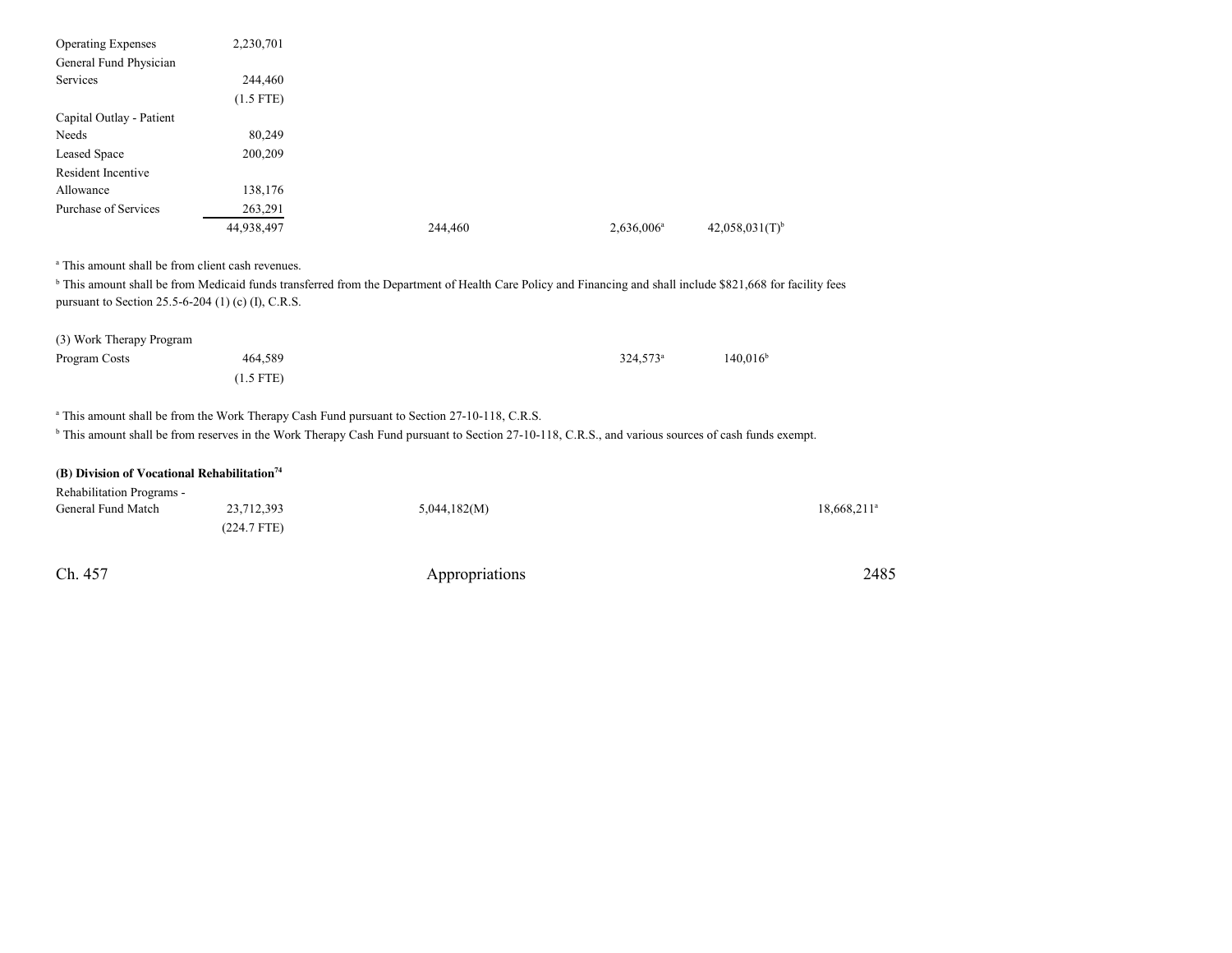|                                                                                                |                                             |              | <b>APPROPRIATION FROM</b>     |                                                |                             |                                              |                                |
|------------------------------------------------------------------------------------------------|---------------------------------------------|--------------|-------------------------------|------------------------------------------------|-----------------------------|----------------------------------------------|--------------------------------|
|                                                                                                | ITEM &<br><b>SUBTOTAL</b>                   | <b>TOTAL</b> | <b>GENERAL</b><br><b>FUND</b> | <b>GENERAL</b><br><b>FUND</b><br><b>EXEMPT</b> | <b>CASH</b><br><b>FUNDS</b> | <b>CASH</b><br><b>FUNDS</b><br><b>EXEMPT</b> | <b>FEDERAL</b><br><b>FUNDS</b> |
|                                                                                                | $\mathbb{S}% _{n}^{X\rightarrow\mathbb{R}}$ | \$           | $\mathbb{S}$                  | \$                                             | \$                          | \$<br>\$                                     |                                |
| Rehabilitation Programs -                                                                      |                                             |              |                               |                                                |                             |                                              |                                |
| Local Funds Match <sup>75, 82</sup>                                                            | 24,571,732<br>$(27.0$ FTE)                  |              |                               |                                                | 92,432 <sup>b</sup>         | 5,158,097°                                   | 19,321,203 <sup>d</sup>        |
| Business Enterprise Program                                                                    |                                             |              |                               |                                                |                             |                                              |                                |
| for People who are Blind                                                                       | 1,972,915<br>$(6.0$ FTE)                    |              |                               |                                                | $140,128^e$                 | $279,402$ <sup>f</sup>                       | 1,553,385                      |
| <b>Business Enterprise Program</b><br>- Program Operated Stands,<br>Repair Costs, and Operator |                                             |              |                               |                                                |                             |                                              |                                |
| Benefits                                                                                       | 659,000                                     |              |                               |                                                | 242,990 <sup>e</sup>        | 235,000 <sup>f</sup>                         | 181,010                        |
| Independent Living Centers<br>and State Independent                                            |                                             |              |                               |                                                |                             |                                              |                                |
| Living Council <sup>83</sup>                                                                   | 1,717,551                                   |              | 1,268,525                     |                                                |                             | $44,902(L)^{g}$                              | 404,124                        |
| <b>Independent Living Centers</b><br>- Vocational Rehabilitation                               |                                             |              |                               |                                                |                             |                                              |                                |
| Program <sup>83</sup>                                                                          | 461,611                                     |              | 98,323                        |                                                |                             |                                              | 363,288                        |
| Older Blind Grants                                                                             | 450,000                                     |              |                               |                                                |                             | 45,000 <sup>h</sup>                          | 405,000                        |
|                                                                                                | 53,545,202                                  |              |                               |                                                |                             |                                              |                                |

<sup>a</sup> This amount shall be from Section 110 and Section 203 vocational rehabilitation funds.

<sup>b</sup> Of this amount, it is estimated that \$67,432 shall be from counties and \$25,000 shall be from the Denver Commission to End Homelessness.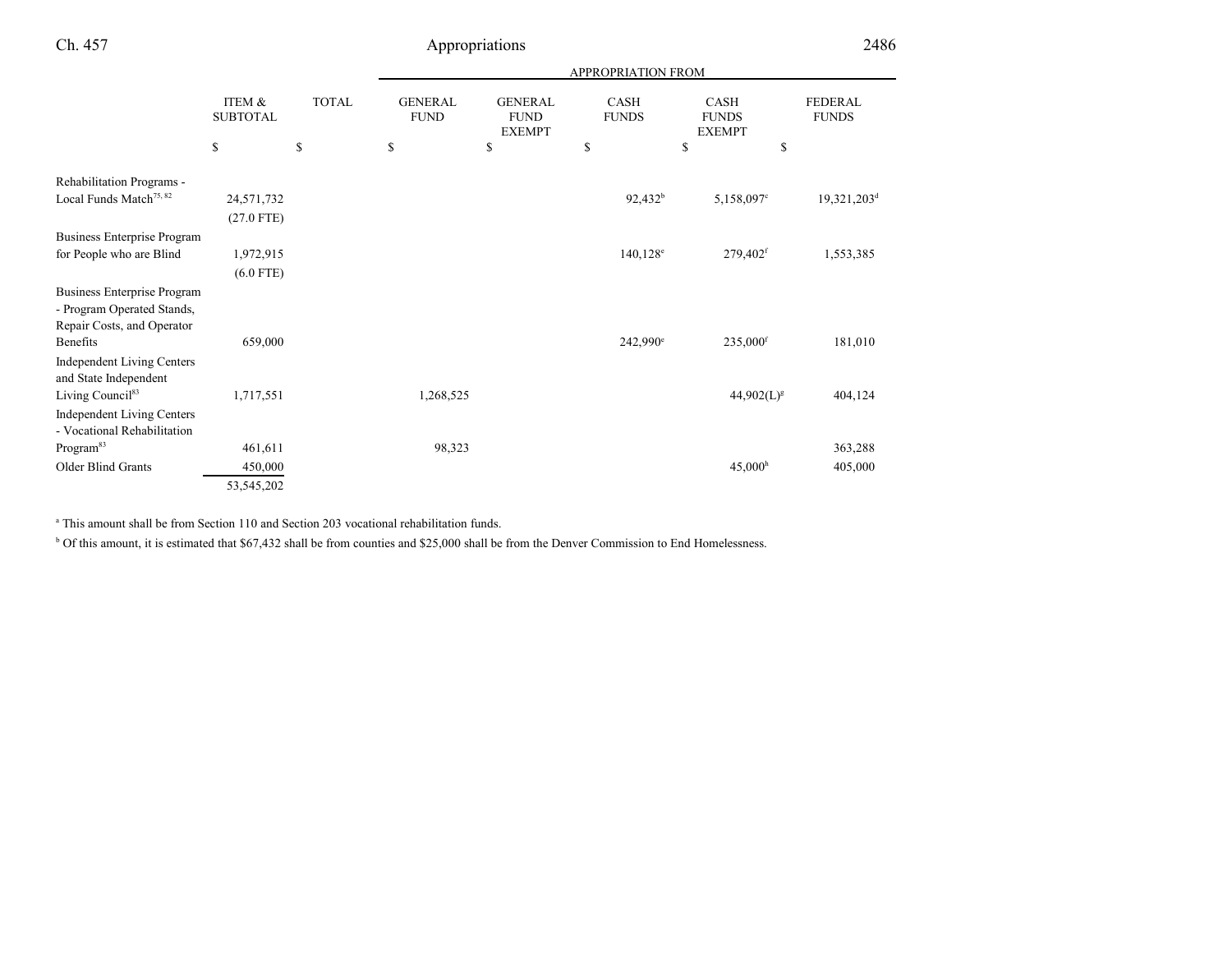$\degree$  Of this amount, it is estimated that \$4,221,478(T) shall be transferred from the Department of Education on behalf of school districts, \$310,690 shall be from moneys received in prior years from various sources, \$269,607(T) shall be from Mental Health and Alcohol and Drug Abuse Services, \$256,322 shall be fromcommunity colleges, and \$100,000(T) shall be transferred from the Division for Developmental Disabilities.

<sup>d</sup>This amount shall be from Section 110 vocational rehabilitation funds.

e These amounts shall be from the Business Enterprise Program Cash Fund created in Section 26-8.5-107, C.R.S.

<sup>f</sup> These amounts shall be from reserves in the Business Enterprise Program Cash Fund created in Section 26-8.5-107, C.R.S.

<sup>g</sup> This amount shall be from local recipients of Independent Living Grants.

h This amount shall be from recipients of Older Blind Grant funds.

## **(C) Homelake Domiciliary and State and Veterans Nursing Homes**

| Homelake Domiciliary State |               |         |                         |                      |
|----------------------------|---------------|---------|-------------------------|----------------------|
| Subsidy                    | 178,888       | 178,888 |                         |                      |
| Nursing Home Consulting    |               |         |                         |                      |
| Services                   | 195,627       | 195,627 |                         |                      |
| Nursing Home Indirect      |               |         |                         |                      |
| Costs Subsidy              | 541,925       | 541,925 |                         |                      |
| Program Costs              | 46,055,211    |         | 36,015,175 <sup>a</sup> | $10,040,036^{\rm b}$ |
|                            | $(673.4$ FTE) |         |                         |                      |
|                            | 46,971,651    |         |                         |                      |

<sup>a</sup> This amount is shown for informational purposes only and reflects estimated operating costs for the nursing homes that are funded with resident payments for care and other revenues that are deposited to the Central Fund for State Nursing Homes. The six state and veterans nursing homes and Homelake Domiciliary areenterprises that have continuous spending authority pursuant to Sections 26-12-108 and 110, C.R.S.

Ch. 457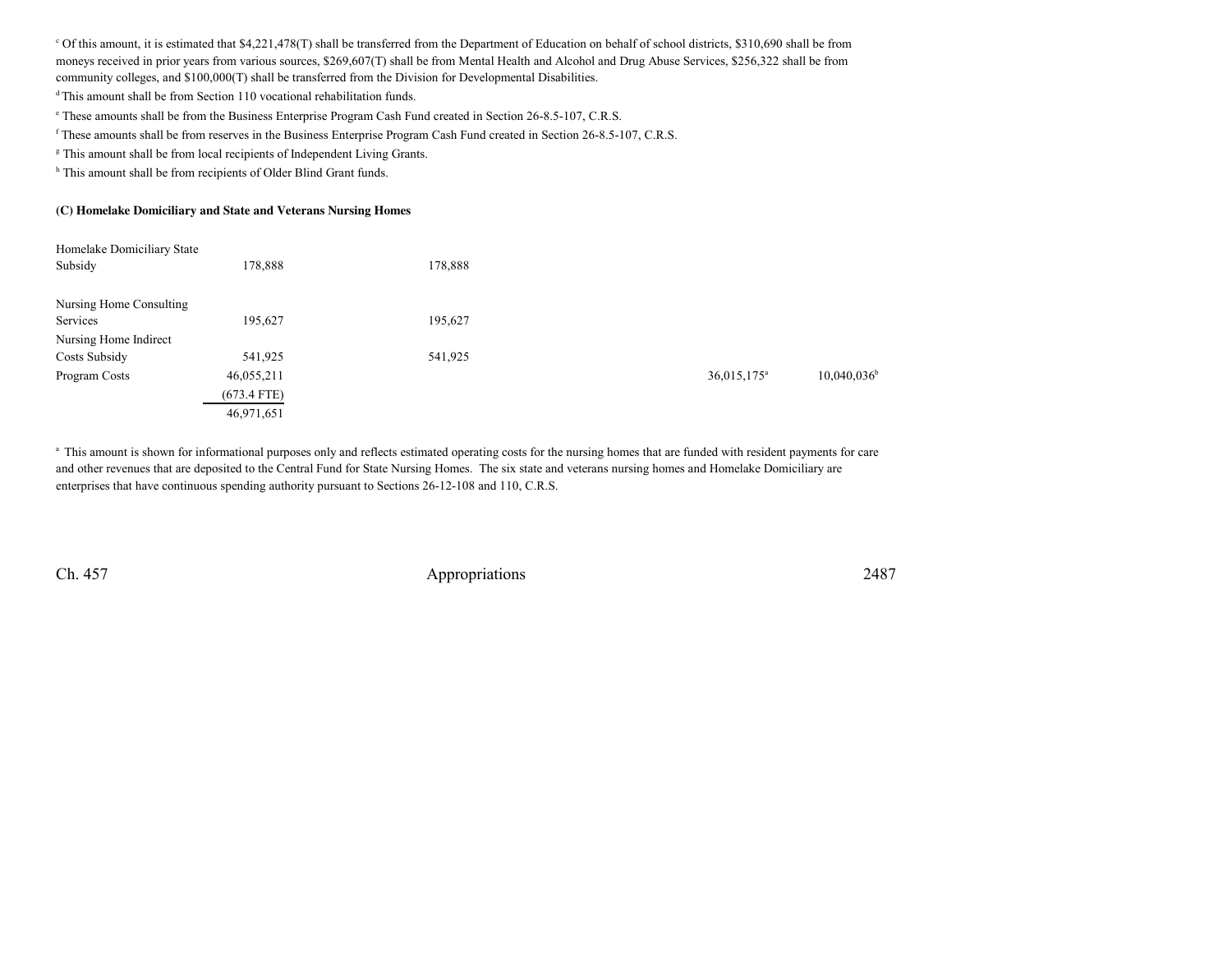|                 |       | APPROPRIATION FROM |                |              |               |                |
|-----------------|-------|--------------------|----------------|--------------|---------------|----------------|
| ITEM &          | TOTAL | GENERAL            | <b>GENERAL</b> | CASH         | CASH          | <b>FEDERAL</b> |
| <b>SUBTOTAL</b> |       | <b>FUND</b>        | <b>FUND</b>    | <b>FUNDS</b> | <b>FUNDS</b>  | <b>FUNDS</b>   |
|                 |       |                    | <b>EXEMPT</b>  |              | <b>EXEMPT</b> |                |
|                 |       |                    |                |              |               |                |

c This amount is shown for informational purposes only and reflects estimated operating costs for the nursing homes that are funded by federal per diem payments forveteran residents that are deposited to the Central Fund for State Nursing Homes. The six state and veterans nursing homes and Homelake Domiciliary areenterprises that have continuous spending authority pursuant to Sections 26-12-108 and 110, C.R.S.

## 508,045,002508,624,930

| (10) ADULT ASSISTANCE PROGRAMS                                               |              |        |                         |                      |             |
|------------------------------------------------------------------------------|--------------|--------|-------------------------|----------------------|-------------|
| (A) Administration                                                           | 545,909      | 95,936 |                         | $96,550^{\circ}$     | $353,423^t$ |
|                                                                              | $(6.0$ FTE)  |        |                         |                      |             |
| <sup>a</sup> This amount shall be from various sources of cash funds exempt. |              |        |                         |                      |             |
| <sup>b</sup> This amount shall be from federal cost allocation recoveries.   |              |        |                         |                      |             |
| (B) Old Age Pension Program                                                  |              |        |                         |                      |             |
| Cash Assistance Programs                                                     | 77,451,318   |        | 77,451,318 <sup>a</sup> |                      |             |
| Refunds                                                                      | 588,362      |        |                         | 588,362 <sup>b</sup> |             |
| <b>Burial Reimbursements</b>                                                 | 918,364      |        | 918,364 <sup>a</sup>    |                      |             |
| State Administration                                                         | 1,072,357    |        | 1,072,357 <sup>a</sup>  |                      |             |
|                                                                              | $(14.0$ FTE) |        |                         |                      |             |
| County Administration                                                        | 2,450,785    |        | 2,450,785 <sup>a</sup>  |                      |             |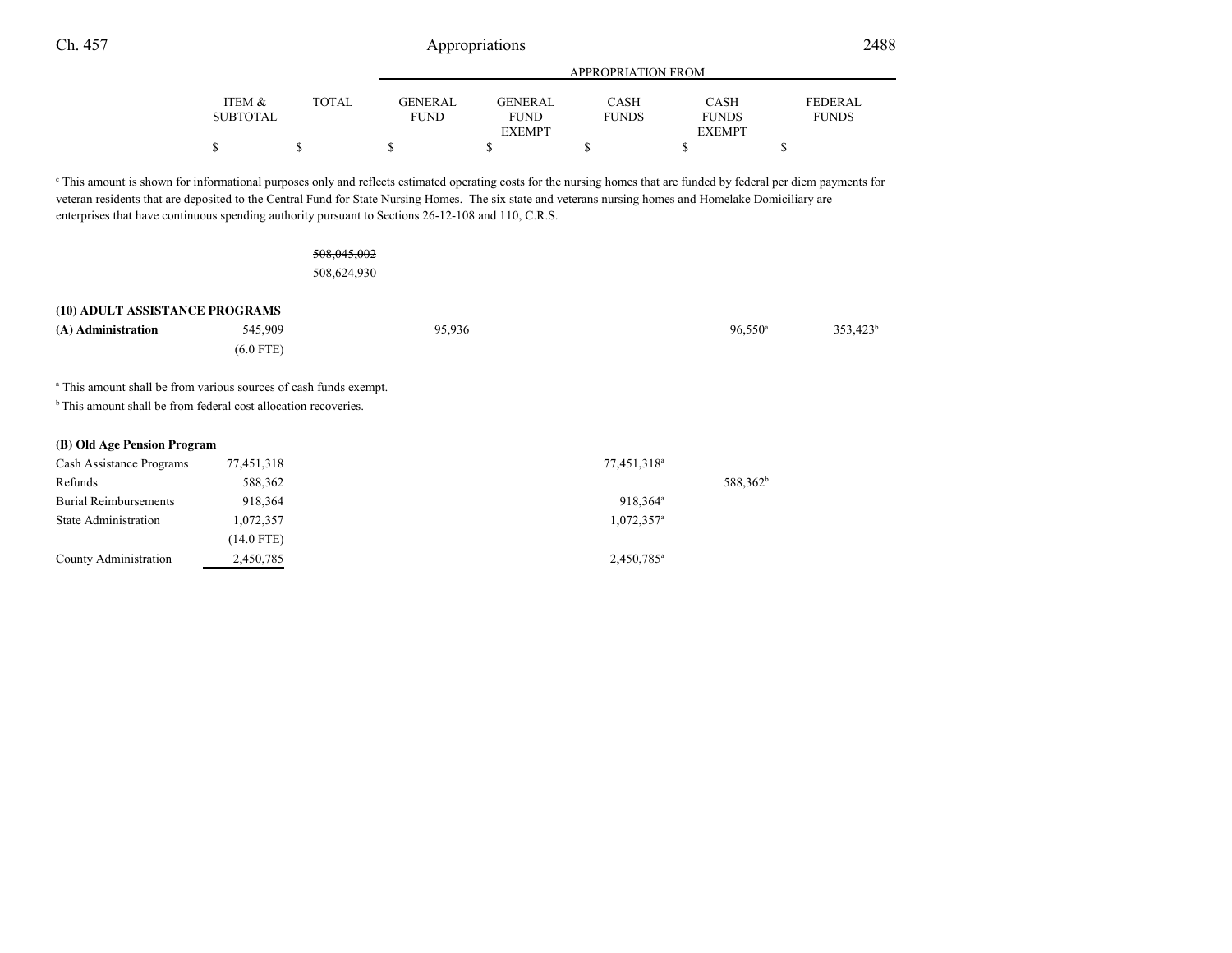## 82,481,186

<sup>a</sup> These amounts shall be from the Old Age Pension Fund pursuant to Article XXIV, Section 1 of the Colorado Constitution. For purposes of complying with the limitation on state fiscal year spending imposed by Article X, Section 20 of the State Constitution these moneys are included for informational purposes as they arecontinuously appropriated by Article XXIV of the State Constitution.

<sup>b</sup> This amount shall be from cash funds exempt revenue, including refunds and state revenue intercepts.

## **(C) Other Grant Programs**

Aid to the Needy Disabled

| Programs                     | 17,428,495 | H <sub>3</sub> 421,471 | $6,007,024$ <sup>*</sup> |
|------------------------------|------------|------------------------|--------------------------|
|                              | 17,989,835 | 11,870,543             | $6,119,292^{\text{a}}$   |
| <b>Burial Reimbursements</b> | 508,000    | 402.985                | $105.015^{\rm b}$        |
| Home Care Allowance          | 10,880,411 | 10,336,390             | 544,021 <sup>c</sup>     |
| <b>Adult Foster Care</b>     | 157,469    | 149.596                | $7,873(L)$ <sup>c</sup>  |
|                              | 28,974,375 |                        |                          |
|                              | 29,535,715 |                        |                          |

<sup>a</sup> Of this amount, it is estimated that  $33,413,687($  \$3,525,955(L) shall be from local funds, \$2,279,944 shall be from federal interim assistance reimbursement payments, and \$313,393 shall be from other refunds and state revenue intercepts.

<sup>b</sup> This estimated amount shall be from various cash funds exempt sources.

c This estimated amount shall be from local funds.

### **(D) Community Services for the Elderly**

| Administration         | 639,997     | 170,232(M)     | $469,765$ <sup>a</sup> |
|------------------------|-------------|----------------|------------------------|
|                        | $(7.0$ FTE) |                |                        |
| Colorado Commission on |             |                |                        |
| Aging                  | 77,005      | 19,808(M)      | 57,197 <sup>a</sup>    |
|                        |             |                |                        |
| Ch. 457                |             | Appropriations | 2489                   |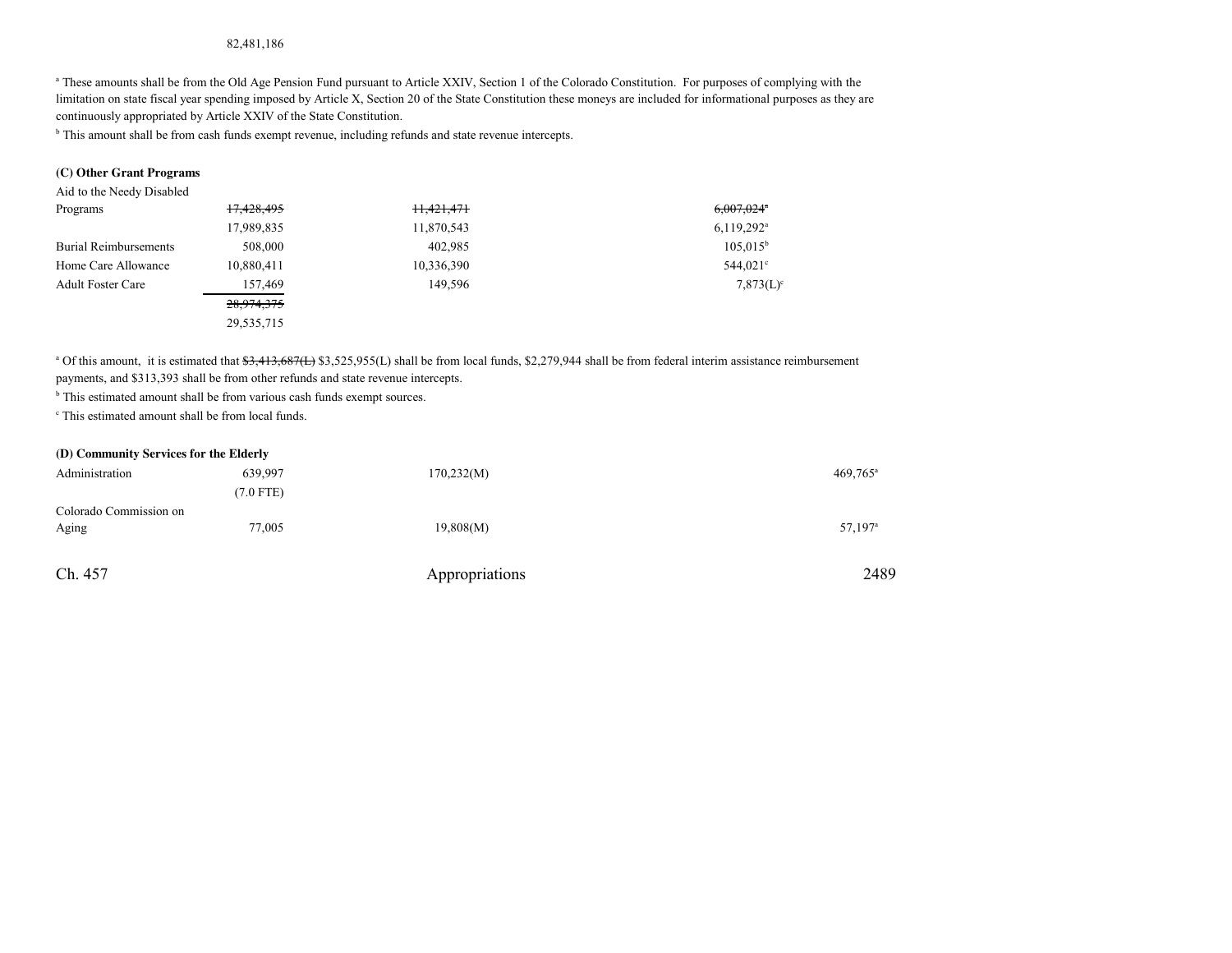|                                 |                                      |              | APPROPRIATION FROM            |                                                |                             |                                              |    |                                |
|---------------------------------|--------------------------------------|--------------|-------------------------------|------------------------------------------------|-----------------------------|----------------------------------------------|----|--------------------------------|
|                                 | <b>ITEM &amp;</b><br><b>SUBTOTAL</b> | <b>TOTAL</b> | <b>GENERAL</b><br><b>FUND</b> | <b>GENERAL</b><br><b>FUND</b><br><b>EXEMPT</b> | <b>CASH</b><br><b>FUNDS</b> | <b>CASH</b><br><b>FUNDS</b><br><b>EXEMPT</b> |    | <b>FEDERAL</b><br><b>FUNDS</b> |
|                                 | \$                                   | \$           | \$                            | \$                                             | \$                          | \$                                           | \$ |                                |
|                                 | $(1.0$ FTE)                          |              |                               |                                                |                             |                                              |    |                                |
| Senior Community Services       |                                      |              |                               |                                                |                             |                                              |    |                                |
| Employment                      | 861,146                              |              |                               |                                                |                             |                                              |    | $861,146$ <sup>b</sup>         |
|                                 |                                      |              |                               |                                                |                             |                                              |    | $(0.5$ FTE)                    |
| <b>Older Americans Act</b>      |                                      |              |                               |                                                |                             |                                              |    |                                |
| Programs                        | 14, 141, 987                         |              | 576,747(M)                    |                                                |                             | $3,079,710^{\circ}$                          |    | $10,485,530$ <sup>a</sup>      |
| National Family Caregiver       |                                      |              |                               |                                                |                             |                                              |    |                                |
| <b>Support Program</b>          | 1,420,414                            |              | 142,041                       |                                                |                             | $213,062(L)^d$                               |    | $1,065,311^a$                  |
| State Ombudsman Program         | 222,031                              |              | 61,898(M)                     |                                                |                             | $1,800(T)^e$                                 |    | $158,333^a$                    |
| <b>State Funding for Senior</b> |                                      |              |                               |                                                |                             |                                              |    |                                |
| Services                        | 5,000,000                            |              | 2,000,000                     |                                                | $3,000,000$ <sup>f</sup>    |                                              |    |                                |
| Area Agencies on Aging          |                                      |              |                               |                                                |                             |                                              |    |                                |
| Administration                  | 981,915                              |              |                               |                                                |                             |                                              |    | 981,915 <sup>a</sup>           |
|                                 | 23,344,495                           |              |                               |                                                |                             |                                              |    |                                |

a These amounts shall be from Title III of the Older Americans Act.

<sup>b</sup> This amount shall be from Title V of the Older Americans Act.

c Of this estimated amount, \$3,039,710(L) shall be from local funds and is shown for informational purposes only, and \$40,000 shall be from the Older ColoradansCash Fund created in Section 26-11-205.5 (5), C.R.S.

<sup>d</sup> This estimated amount shall be from local funds and is shown for informational purposes only.

e This amount shall be from Medicaid funds transferred from in the Department of Health Care Policy and Financing.

<sup>f</sup> This amount shall be from the Older Coloradans Cash Fund pursuant to Section 26-11-205.5 (5), C.R.S.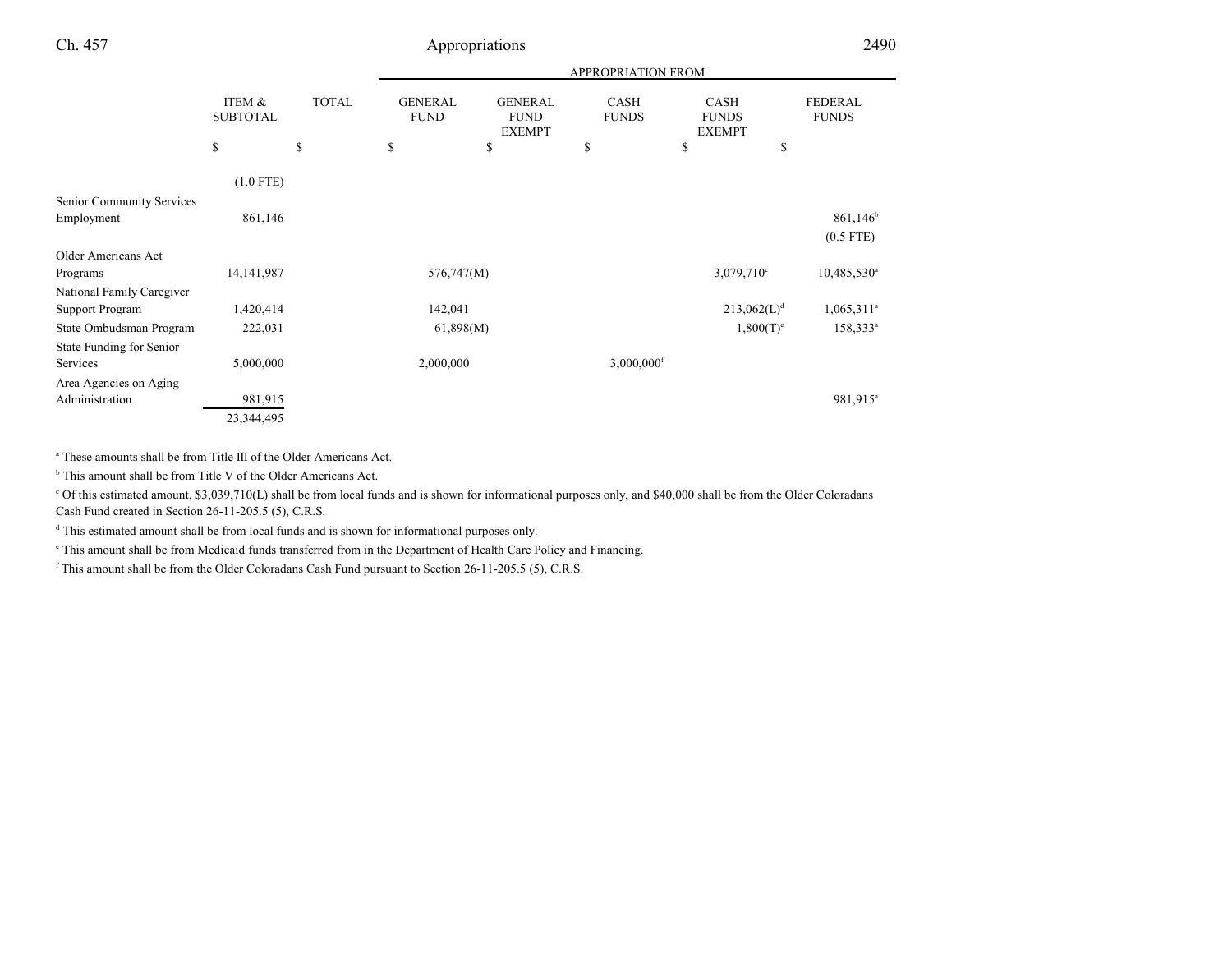## 135,345,965

135,907,305

| (11) DIVISION OF YOUTH CORRECTIONS <sup>6, 11</sup> |           |              |               |
|-----------------------------------------------------|-----------|--------------|---------------|
| $(A)$ Administration <sup>84, 85</sup>              |           |              |               |
| Personal Services                                   | 1,221,746 | 1,221,746    |               |
|                                                     |           | $(15.4$ FTE) |               |
| <b>Operating Expenses</b>                           | 30,294    | 30,294       |               |
| Victim Assistance                                   | 27,222    |              | $27,222(T)^3$ |
|                                                     |           |              | $(0.5$ FTE)   |
|                                                     | 1,279,262 |              |               |

a This amount shall be from State Victims Assistance and Law Enforcement funds transferred from the Department of Public Safety, Division of Criminal Justice.

| 40,711,093 | 40,711,093     |                           |
|------------|----------------|---------------------------|
|            | $(792.4$ FTE)  |                           |
| 3,410,496  | 2,080,296      | $1,330,200(T)^a$          |
| 7,810,704  | 7,810,704      |                           |
|            | $(39.0$ FTE)   |                           |
|            |                |                           |
| 262,704    | 262,704        |                           |
| 5,573,551  | 5,229,658      | $343,893(T)$ <sup>b</sup> |
|            | $(38.3$ FTE)   | $(2.5$ FTE)               |
|            |                |                           |
| 49,693     |                | $49,693(T)$ <sup>c</sup>  |
|            | Appropriations | 2491                      |
|            |                |                           |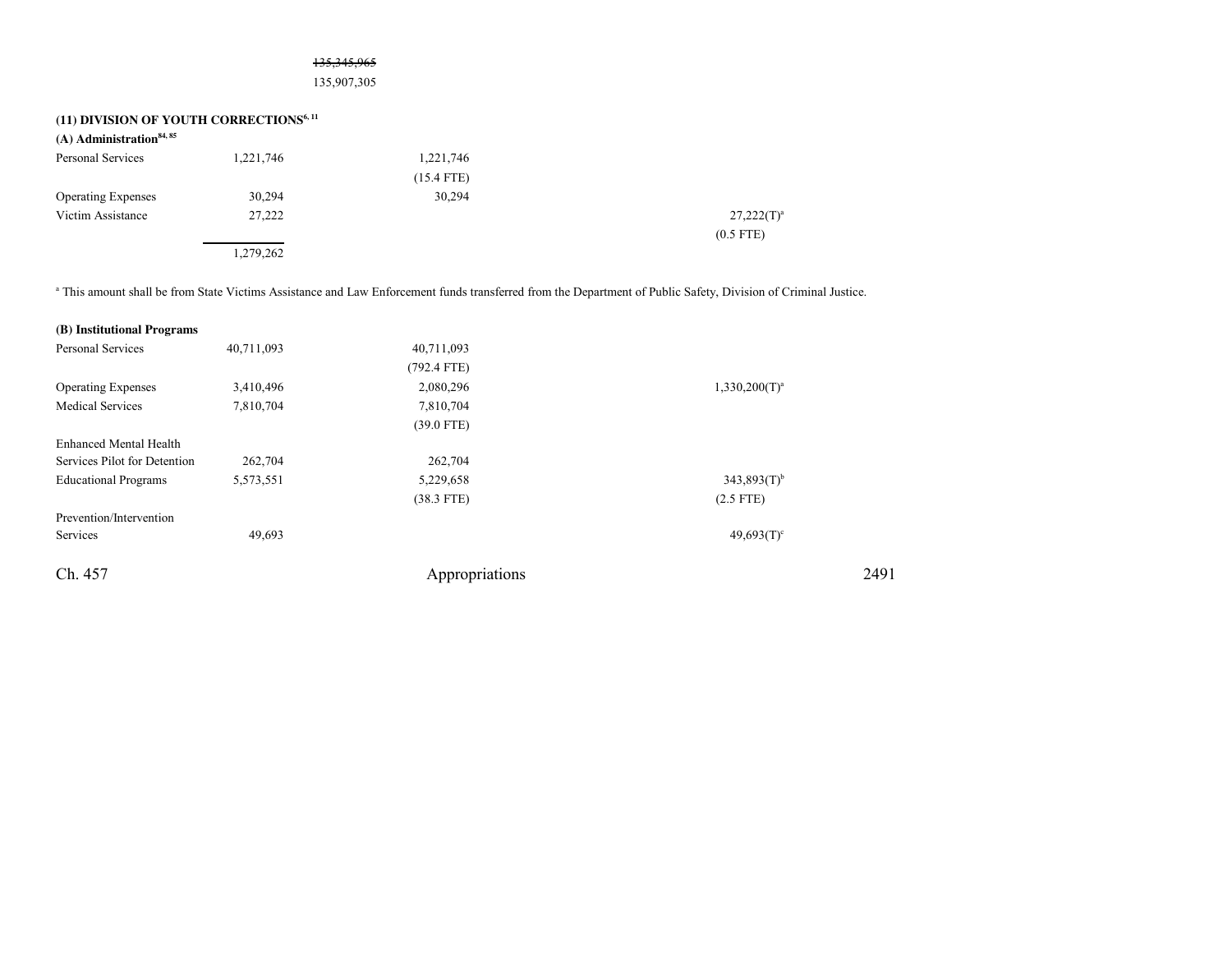|                                      |              |                               | <b>APPROPRIATION FROM</b>                      |                             |                                              |                                |  |  |
|--------------------------------------|--------------|-------------------------------|------------------------------------------------|-----------------------------|----------------------------------------------|--------------------------------|--|--|
| <b>ITEM &amp;</b><br><b>SUBTOTAL</b> | <b>TOTAL</b> | <b>GENERAL</b><br><b>FUND</b> | <b>GENERAL</b><br><b>FUND</b><br><b>EXEMPT</b> | <b>CASH</b><br><b>FUNDS</b> | <b>CASH</b><br><b>FUNDS</b><br><b>EXEMPT</b> | <b>FEDERAL</b><br><b>FUNDS</b> |  |  |
| S                                    | S            | \$                            | \$                                             | S                           | \$                                           | \$                             |  |  |
| 57,818,241                           |              |                               |                                                |                             | $(1.0$ FTE)                                  |                                |  |  |

a This amount shall be from the Department of Education for the federal school breakfast and lunch program.

<sup>b</sup> This amount shall be from the Department of Education.

 $\epsilon$  This amount shall be transferred from the Alcohol and Drug Abuse Division.

| (C) Community Programs              |            |               |                       |                             |                          |
|-------------------------------------|------------|---------------|-----------------------|-----------------------------|--------------------------|
| Personal Services                   | 7,393,280  | 7,053,404     | $48.728$ <sup>a</sup> | $41.148(T)$ <sup>b</sup>    | $250,000^{\circ}$        |
|                                     |            | $(114.2$ FTE) | $(1.0$ FTE)           |                             |                          |
| <b>Operating Expenses</b>           | 342,240    | 339,792       | $2,448^a$             |                             |                          |
| Purchase of Contract                |            |               |                       |                             |                          |
| Placements <sup>86</sup>            | 54,786,665 | 52,007,869    |                       | $2,778,796(T)$ <sup>b</sup> |                          |
| Managed Care Pilot Project          | 1,373,590  | 1,340,657     |                       | $32,933(T)^{b}$             |                          |
| $S.B. 91-94$ Programs <sup>87</sup> | 12,463,139 | 12,463,139    |                       |                             |                          |
| Parole Program Services             | 3,369,656  | 2,288,824     |                       |                             | $1,080,832$ <sup>c</sup> |
| Juvenile Sex Offender Staff         |            |               |                       |                             |                          |
| Training                            | 38,250     |               | $38,250$ <sup>d</sup> |                             |                          |
|                                     | 79,766,820 |               |                       |                             |                          |

<sup>a</sup> These amounts shall be from the contractor for the Ridge View facility pursuant to Section 19-2-411.5 (2) (e), C.R.S.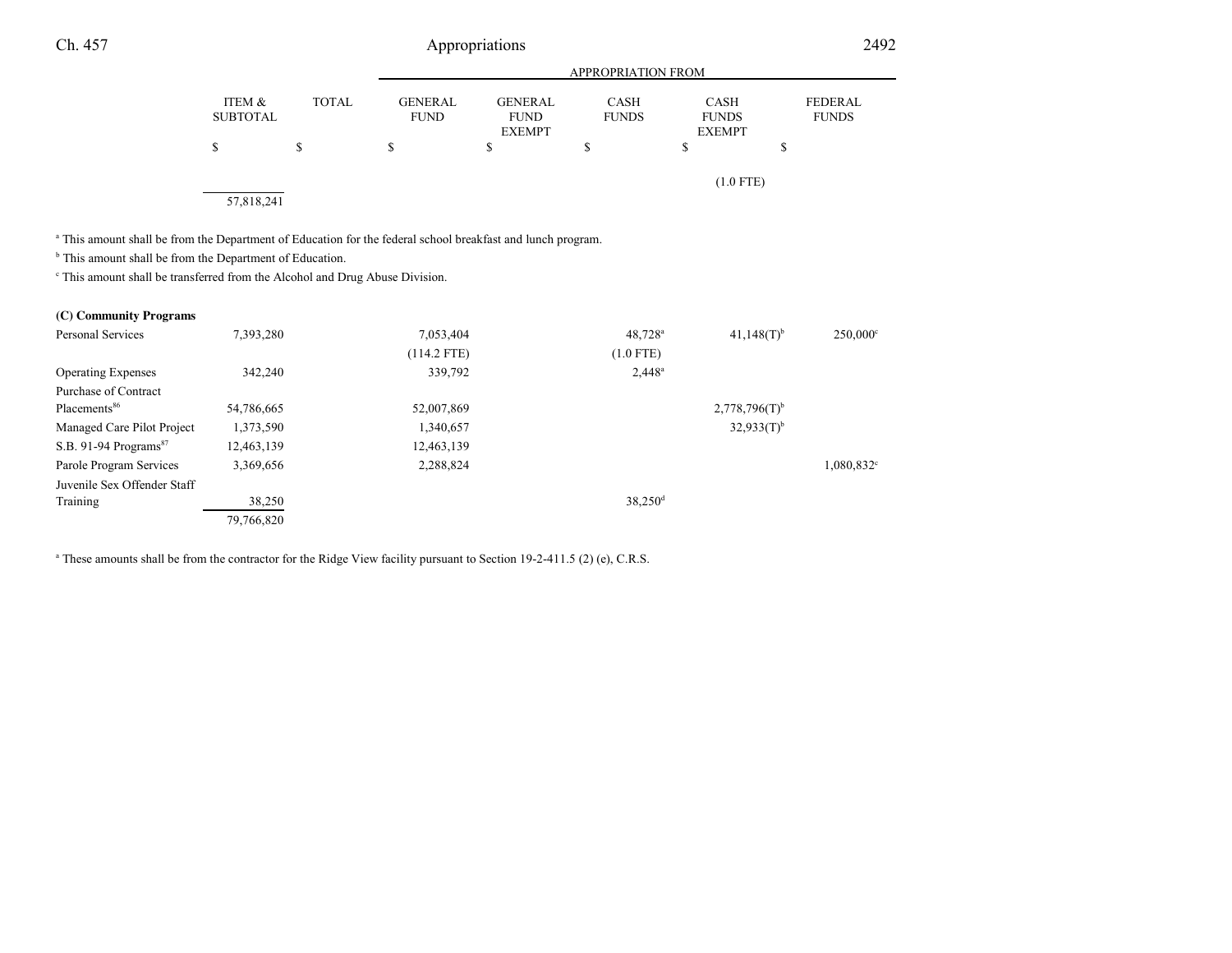<sup>b</sup> These amounts shall be from Medicaid funds transferred from the Department of Health Care Policy and Financing.

c These amounts shall be from Title IV-E of the Social Security Act.

<sup>d</sup> This amount shall be from the Sex Offender Surcharge Fund created in Section 18-21-103 (3), C.R.S.

## 138,864,323

## **TOTALS PART VII**

| (HUMAN SERVICES) <sup>4, 5, 52, 88, 89</sup> | \$2,002,183,615 | <del>\$641.757.093</del> | \$109,060,375 | <del>\$642,332,055</del> ª  | <del>\$609,034,092</del> |
|----------------------------------------------|-----------------|--------------------------|---------------|-----------------------------|--------------------------|
|                                              | \$2,040,336,021 | \$649,902,646            | \$109,086.292 | $$641.681.429$ <sup>a</sup> | \$639,665,654            |

<sup>a</sup> Of this amount,  $\frac{418,979,660}{9419,702,260}$  contains a (T) notation, and  $\frac{416,543,594}{914,781,959}$  contains an (L) notation.

**FOOTNOTES** -- The following statements are referenced to the numbered footnotes throughout section 2.

- <sup>4</sup> All Departments, Totals -- The General Assembly requests that copies of all reports requested in other footnotes contained in this act be delivered to the Joint Budget Committee and the majority and minority leadership in each house of the General Assembly.
- <sup>5</sup> All Departments, Totals -- Every Department is requested to submit to the Joint Budget Committee information on the number of additional federal and cash funds exempt FTE associated with any federal grants or private donations that are applied for or received during FY 2007-08.The information should include the number of FTE, the associated costs (such as workers' compensation, health and life benefits, need foradditional space, etc.) that are related to the additional FTE, the direct and indirect matching requirements associated with the federal grantor donated funds, the duration of the grant, and a brief description of the program and its goals and objectives.
- <sup>6</sup> Department of Corrections, Management, Executive Director's Office Subprogram; Department of Human Services, Mental Health and Alcohol and Drug Abuse Services, Alcohol and Drug Abuse Division; and Division of Youth Corrections; Judicial Department, Probation and Related Services; and Department of Public Safety, Division of Criminal Justice -- State agencies involved in multi-agency programs requiring separate appropriations to each agency are requested to designate one lead agency to be responsible for submitting a comprehensive annual budgetrequest for such programs to the Joint Budget Committee, including prior year, request year, and three year forecasts for revenues into the fund

Ch. 457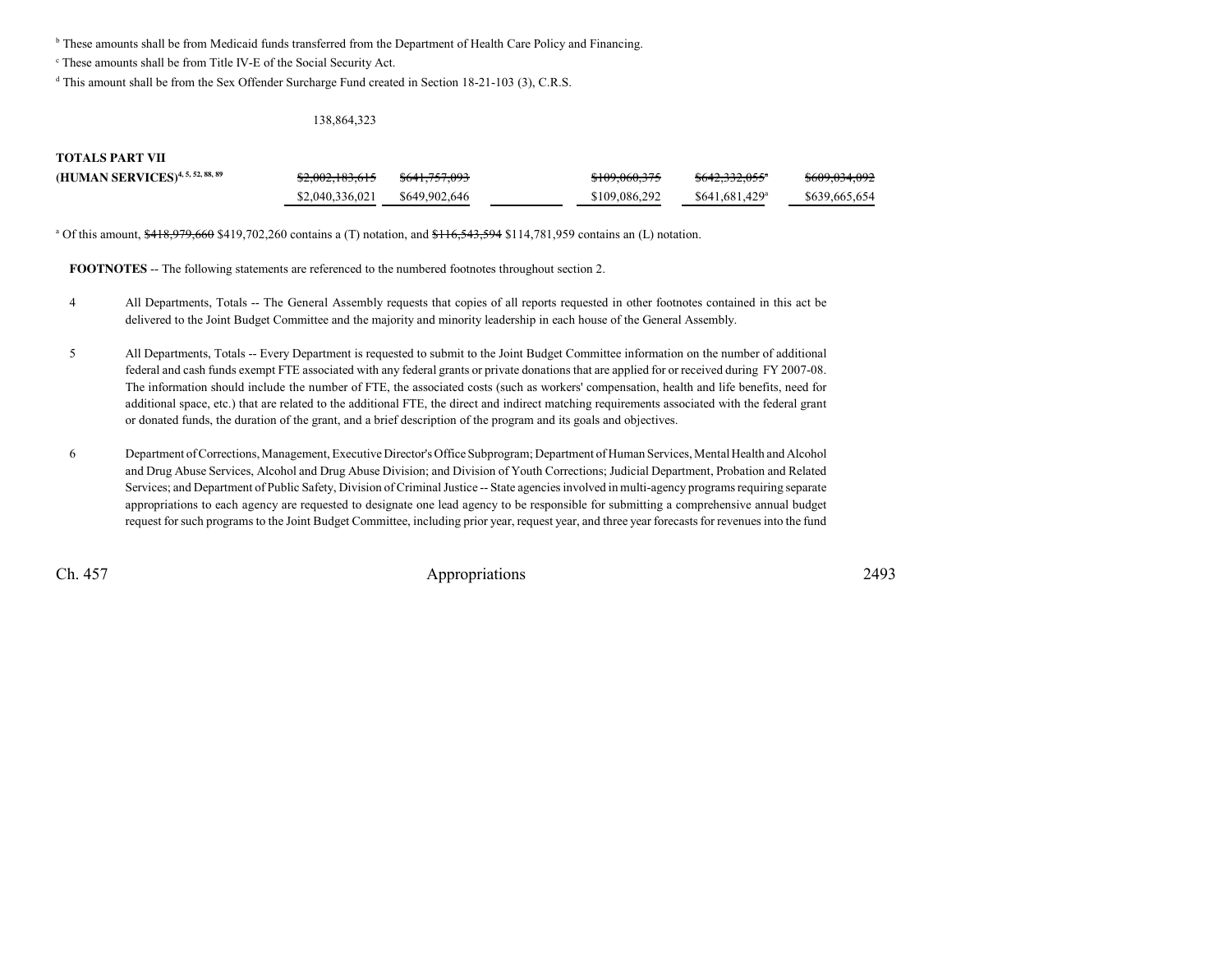and expenditures from the fund by agency. The requests should be sustainable for the length of the forecast based on anticipated revenues.Each agency is still requested to submit its portion of such request with its own budget document. This footnote applies to requests for appropriation from the Drug Offender Surcharge Fund, the Sex Offender Surcharge Fund, the Persistent Drunk Driver Cash Fund, and theAlcohol and Drug Driving Safety Fund, among other programs.

- 11 Department of Corrections, Totals; Department of Human Services, Mental Health and Alcohol and Drug Abuse Services, Alcohol and Drug Abuse Division; and Division of Youth Corrections; Department of Public Safety, Division of Criminal Justice -- It is the intent of the GeneralAssembly that the impacts of the Governor's Recidivism Reduction and Offender Diversion Package funded by the General Assembly in 2007,be analyzed using contract funding appropriated for this purpose to the Department of Public Safety, Division of Criminal Justice. The evaluation should specifically address: the Short-term Intensive Residential Remediation Treatment Program (STIRRT) in the Departmentof Human Services, Diversion Community Corrections Beds in the Department of Public Safety, Mental Health Beds in the Department ofPublic Safety, and any new programs or services created or implemented through additional budgetary flexibility provided to the Division ofYouth Corrections in the Department of Human Services. It is the intent of the General Assembly that the contractor compare the outcomes for offenders who participate in these programs with outcomes for offenders in predetermined control groups. The Department of Public Safety,Division of Criminal Justice, in conjunction with other state departments, is requested to submit an annual progress report to the Joint BudgetCommittee by November 1 of each year. This report is requested to include a summary of the number of offenders served by each program and a summary of the program evaluation techniques that will be used to examine the effectiveness of each program. The Department of Public Safety, Division of Criminal Justice, is requested to submit a final report to the Joint Budget Committee on or before November 1, 2012. The final report should specifically address whether any of the interventions funded were cost-effective and, based on this, recommendations forcontinuation, modification or elimination of each program.
- <sup>50</sup> Department of Human Services, Executive Director's Office, General Administration, Injury Prevention Program -- The Department is requested to provide information regarding the cost-effectiveness of this program. Such information should include: Actual and planned annualexpenditures for this line item, by program; the actual number of workers' compensation claims filed, by type of injury and by program; and the related costs associated with workers' compensation claims filed, by type of injury and by program. This information should be providedto the Joint Budget Committee annually on or before October 15.
- 51 Department of Human Services, Office of Information Technology Services, Colorado Benefits Management System (CBMS) The General Assembly requests that the Department submit to the Joint Budget Committee, on or before June 1, 2007, and again on or before November1, 2007, a summary of change request activity related to the Colorado Benefits Management System. This summary should include the number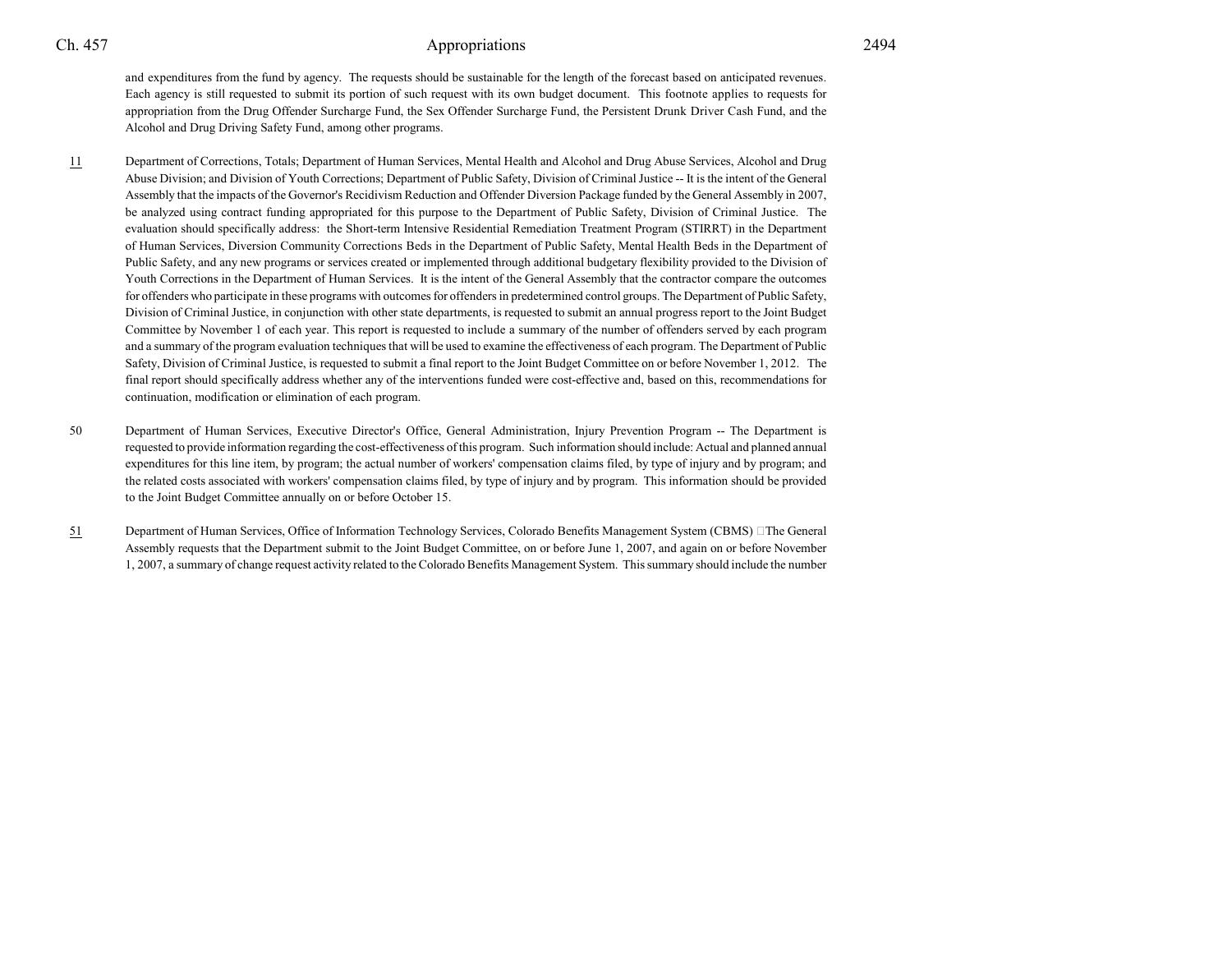of requests completed, the number in progress, and the number that have been submitted but not yet started. Change requests requiring theexpenditure of more than fifty thousand dollars (\$50,000) should be described in detail.

- <sup>52</sup> Department of Human Services, Office of Operations; Department Totals -- The Department is requested to examine its cost allocation methodology and report its findings to demonstrate that all state-wide and departmental indirect costs are appropriately collected and applied.The Department is requested to submit a report to the Joint Budget Committee on or before November 15, 2007, that should include: (1) Prioryear actual indirect costs allocated by division and corresponding earned revenues by type (cash, cash exempt, and federal); (2) the amountof such indirect costs applied within each division and to Department administration line items in the Executive Director's Office, Office ofOperations, and Office of Information Technology Services; (3) a comparison between indirect amounts applied and the amounts budgeted in the Long Bill; and (4) a schedule identifying areas in which collections could potentially be increased and a description of the obstaclesto such increases where the discrepancy between the potential and actual collections is \$50,000 or more.
- <sup>53</sup> Department of Human Services, County Administration, County Share of Offsetting Revenues -- It is the intent of the General Assembly that, pursuant to section 26-13-108, C.R.S., the Department utilize recoveries to offset the costs of providing public assistance. This appropriation represents an estimate of the county share of such recoveries and, if the amount of the county share of such recoveries is greater than the amount reflected in this appropriation, the Department is authorized to disburse an amount in excess of this appropriation to reflect the actualcounty share of such recoveries.
- <sup>54</sup> Department of Human Services, County Administration, County Incentive Payments; Office of Self Sufficiency, Colorado Works Program, County Block Grants -- It is the intent of the General Assembly that, pursuant to sections 26-13-108 and 26-13-112.5 (2), C.R.S., the Department distribute child support incentive payments to counties. This appropriation represents an estimate of one-half of the State share of recoveries of amounts of support for public assistance recipients, as described in section 26-13-108, C.R.S. If the amount of one-half ofthe State share of such recoveries is greater than the amount reflected in this appropriation, the Department is authorized to distribute anamount in excess of this appropriation to reflect one-half of the actual State share of such recoveries.
- 55 Department of Human Services, Division of Child Welfare -- It is the intent of the General Assembly to encourage counties to serve children in the most appropriate and least restrictive manner. For this purpose, the Department may transfer funds among all line items in this longbill group total for the division of child welfare.
- <sup>56</sup> Department of Human Services, Division of Child Welfare -- The Department is requested to provide to the Joint Budget Committee, by

Ch. 457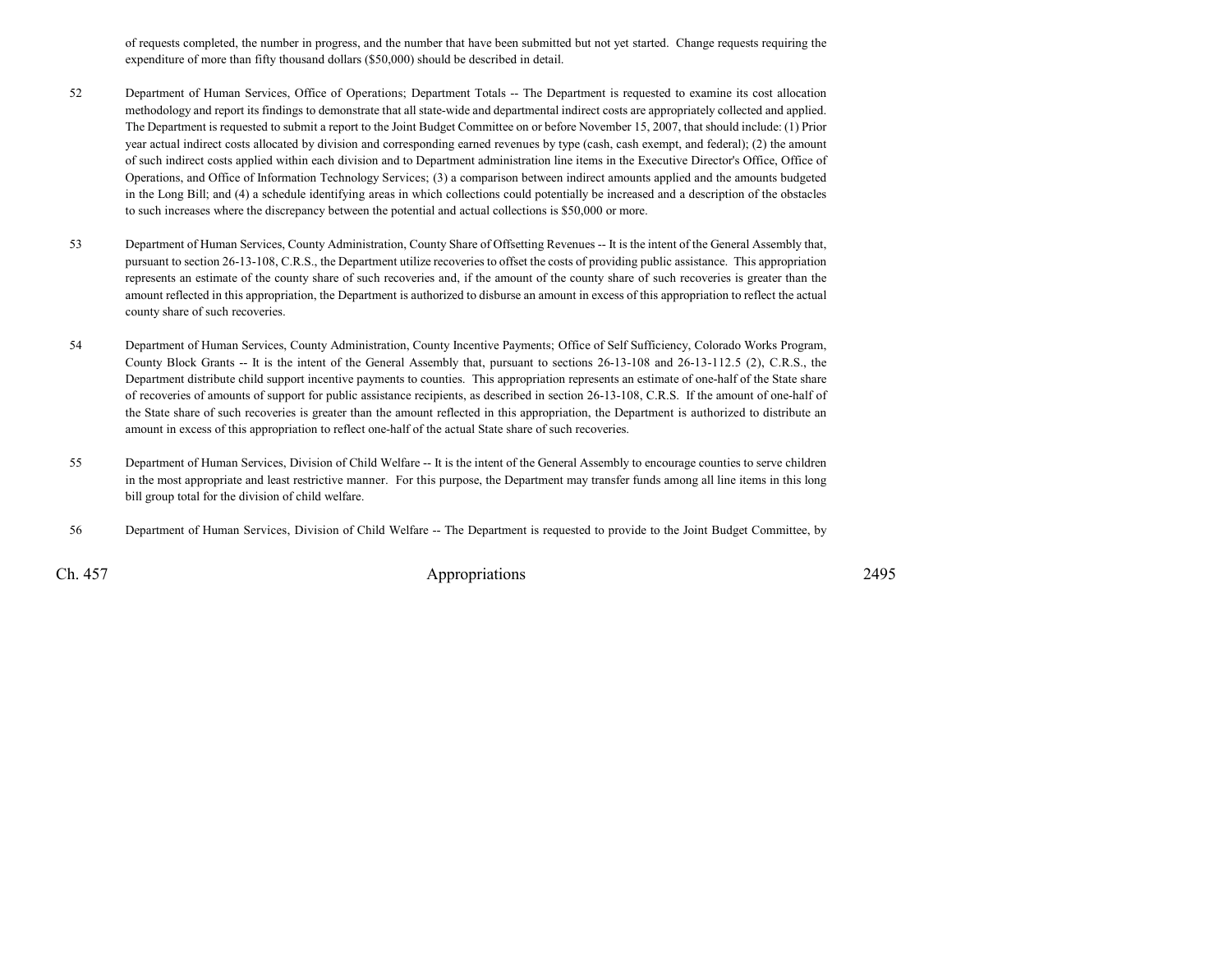November 1, 2007, information concerning the gross amount of payments to child welfare service providers, including amounts that were paid using revenues other than county, state, or federal tax revenues. The Department is requested to identify amounts, by source, for the last twoactual fiscal years.

- 57 Department of Human Services, Division of Child Welfare -- The Department is requested to report on a proposal for a rate-setting process consistent with Medicaid requirements for providers of residential treatment services in the state of Colorado. It is anticipated that counties and the provider community will participate in the actual development of the rate-setting process. The Department is requested to report to the Joint Budget Committee on or before January 1, 2008, on a range for reimbursement for residential treatment services that represents a base-treatment rate for serving a child who is subject to out-of-home placement. The base-treatment rate is anticipated to be based on a definedservice package to meet the needs of the child. The Department is requested to include recommendations for a two- or three-year implementation plan for the proposed rate structure.
- 57a <sup>D</sup>EPARTMENT OF HUMAN SERVICES, <sup>D</sup>IVISION OF CHILD WELFARE, <sup>A</sup>DMINISTRATION -- <sup>O</sup>F THE AMOUNT IN THIS LINE ITEM, UP TO \$100,000, IF NOT EXPENDED PRIOR TO JULY 1, 2008, MAY BE ROLLED FORWARD FOR EXPENDITURE IN FY 2008-09 FOR AN EVALUATION OF THE CHILD<br>---WELFARE SERVICES DIVISION AND ITS STAFFING.
- <sup>58</sup> Department of Human Services, Division of Child Welfare, Child Welfare Services -- The Department is requested to provide to the Joint Budget Committee, by November 1, 2007, information concerning actual expenditures for the last two fiscal years for services that are now funded through this consolidated line item. Such data should include the following: (a) Program services expenditures and the average cost per open involvement per year; (b) out-of-home placement care expenditures and the average cost per child per day; and (c) subsidized adoptionexpenditures and the average payment per child per day.
- <sup>59</sup> Department of Human Services, Division of Child Welfare, Child Welfare Services -- Pursuant to section 26-5-104 (6), C.R.S., counties are authorized to negotiate rates, services, and outcomes with child welfare service providers and are thus not required to provide a specific rate increase for any individual provider. This provision does not apply, however, to Medicaid treatment rates. The funding appropriated for this line item includes an increase of \$4,930,846 based on a 1.5 percent increase in funding for county staff salaries and benefits and a 1.5 percentincrease in community provider rates and Medicaid treatment rates. The purpose of this increase is to provide counties and tribes withadditional funds to increase community provider rates and to pay for increases in Medicaid treatment rates.
- 59aDepartment of Human Services, Division of Child Welfare, Child Welfare Services -- The Department is requested to provide a report to the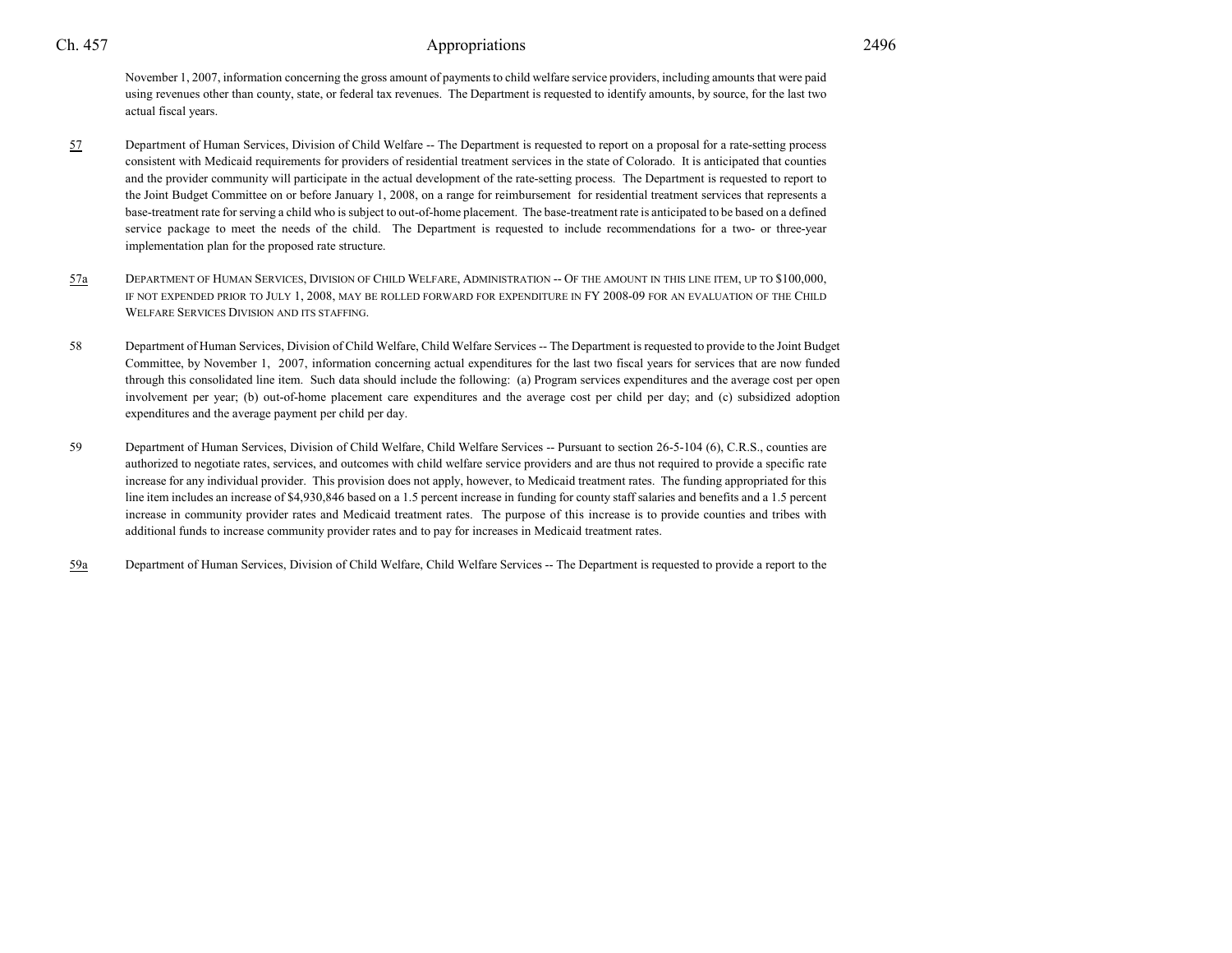Joint Budget Committee and the House and Senate Health and Human Services Committees by November 1, 2007, that includes an explanation of the allocation formula created pursuant to Section 26-5-104, C.R.S., by which state funds are allocated to counties. The report is also requested to include a description of those components that relate to county payments to entities that provide services to children in the custodyof county departments of human services.

- <sup>60</sup> Department of Human Services, Division of Child Welfare, Excess Federal Title IV-E Reimbursements -- Section 26-1-111 (2) (d) (II) (C), C.R.S., authorizes the General Assembly to annually appropriate moneys in the Excess Federal Title IV-E Reimbursements Cash Fund to the Department of Human Services for allocation to the counties for the provision of assistance, child care assistance, social services, and child welfare services. This provision also authorizes the General Assembly to specify, in the annual appropriations act, that counties shall expendsuch moneys in a manner that will be applied toward the state's maintenance of historic effort as specified in section 409 (a) (7) of the federal Social Security Act, as amended. Pursuant to this statutory authority, the General Assembly hereby specifies that counties shall expend \$1,000,000 of the moneys received through this line item appropriation for FY 2007-08 in a manner that will be applied toward the state's maintenance of historic effort related to the federal Temporary Assistance for Needy Families program.
- <sup>61</sup> Department of Human Services, Division of Child Welfare, Family and Children's Programs -- It is requested that \$4,028,299 of the funds appropriated for this line item be used to assist county departments of social services in implementing and expanding family- and community-based services for adolescents. It is the intent of the General Assembly that such services be based on a program or programs thathave been demonstrated to be effective in reducing the need for higher cost residential services.
- 62 Department of Human Services, Division of Child Welfare, Family and Children's Programs -- Pursuant to section 26-5-104 (6), C.R.S.,counties are authorized to negotiate rates, services, and outcomes with child welfare service providers and are thus not required to provide a specific rate increase for any individual provider. The funding appropriated for this line item includes an increase of \$680,691 based on a 1.5 percent increase in funding that is allocated to counties and tribes. The purpose of this increase is to provide counties and tribes with additionalfunds to increase rates paid to community providers.
- 63 Department of Human Services, Division of Child Care, Child Care Assistance Program Automated System Replacement; and Capital Construction, Department of Human Services, Division of Child Care, Capital Construction, Child Care Assistance Tracking System -- It is the intent of the General Assembly that this project: 1) have a steering committee that includes a county commissioner, a county human services director, and a user of the system; 2) that the Department pilot the program before rolling it out; 3) that the steering committee,including the county representatives, should decide whether the system is "go" or "no go" at the roll out stages; and 4) that ongoing costs for

Ch. 457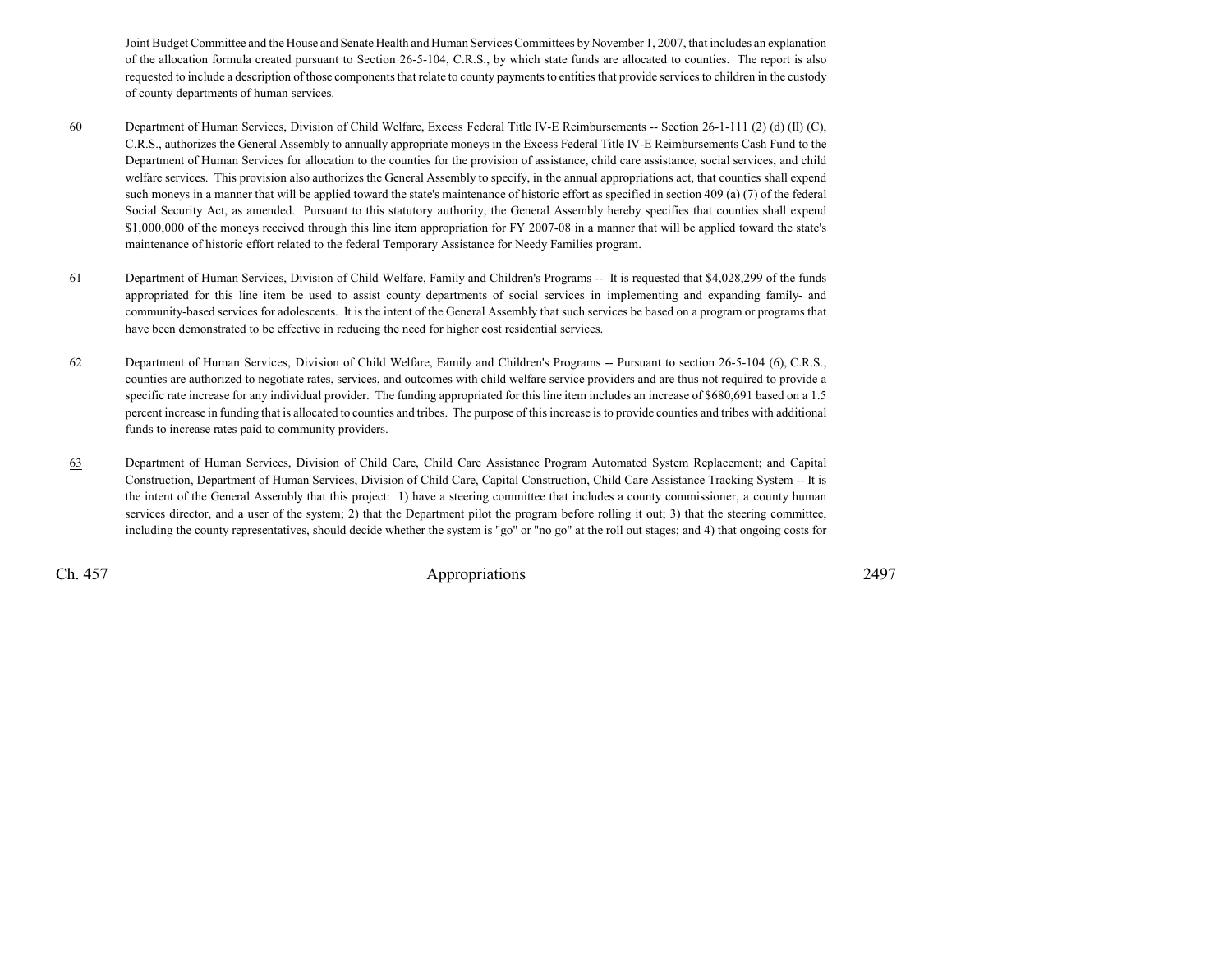maintenance and administration of this system be covered through savings in or reductions to the Colorado Child Care Assistance Programand remaining Child Care Development Fund reserves. The new system will not drive additional costs to the state General Fund.

- <sup>64</sup> Department of Human Services, Office of Self Sufficiency, Colorado Works Program, County Block Grants -- Pursuant to sections 26-2-714 (7) and 26-2-714 (9), C.R.S., under certain conditions, a county may transfer federal Temporary Assistance for Needy Families (TANF) funds within its Colorado Works Program Block Grant to the federal child care development fund or to programs funded by Title XX of the federalSocial Security Act. One of the conditions specified is that the amount a county transfers must be specified by the Department of Human Services as being available for transfer within the limitation imposed by federal law. It is the intent of the General Assembly that the Department allow individual counties to transfer a greater percent of federal TANF funds than the state is allowed under federal law as long as: (a) Each county has had an opportunity to transfer an amount up to the federal maximum allowed; and, (b) the total amount transferredstatewide does not exceed the federal maximum.
- <sup>65</sup> Department of Human Services, Office of Self Sufficiency, Colorado Works Program, County Block Grants -- It is the intent of the General Assembly that the appropriation of local funds for Colorado works program county block grants may be decreased by a maximum of \$100,000to reduce one or more small counties' fiscal year 2007-08 targeted or actual spending level, pursuant to section 26-2-714 (8), C.R.S.
- <sup>66</sup> Department of Human Services, Mental Health and Alcohol and Drug Abuse Services, Administration, Personal Services -- The purpose of this appropriation is for the payment of all salaries and other related personal services costs. It is the intent of the General Assembly that theDepartment not bill these expenses to any program line items.
- 67 Department of Human Services, Mental Health and Alcohol and Drug Abuse Services, Administration, Traumatic Brain Injury Trust Fund - It is the intent of the General Assembly that no more than 7.5 percent of total expenditures in this line item be for administrative expenses.The Department is requested to include information in its budget request demonstrating compliance with this intent.
- <sup>68</sup> Department of Human Services, Mental Health and Alcohol and Drug Abuse Services, Mental Health Community Programs, Mental Health Services for the Medically Indigent, Services for 10,296 Indigent Mentally Ill Clients; Early Childhood Mental Health Services; Assertive Community Treatment Programs; Alternatives to Inpatient Hospitalization at a Mental Health Institute; Enhanced Mental Health Pilot Services for Detained Youth; Residential Treatment for Youth (H.B. 99-1116); and Alcohol and Drug Abuse Division, Community Programs, TreatmentServices, Treatment and Detoxification Contracts; Case Management for Chronic Detoxification Clients; High Risk Pregnant Women Program;and Other Programs, Balance of Substance Abuse Block Grant Programs -- Funding for these line items is calculated including a 1.5 percent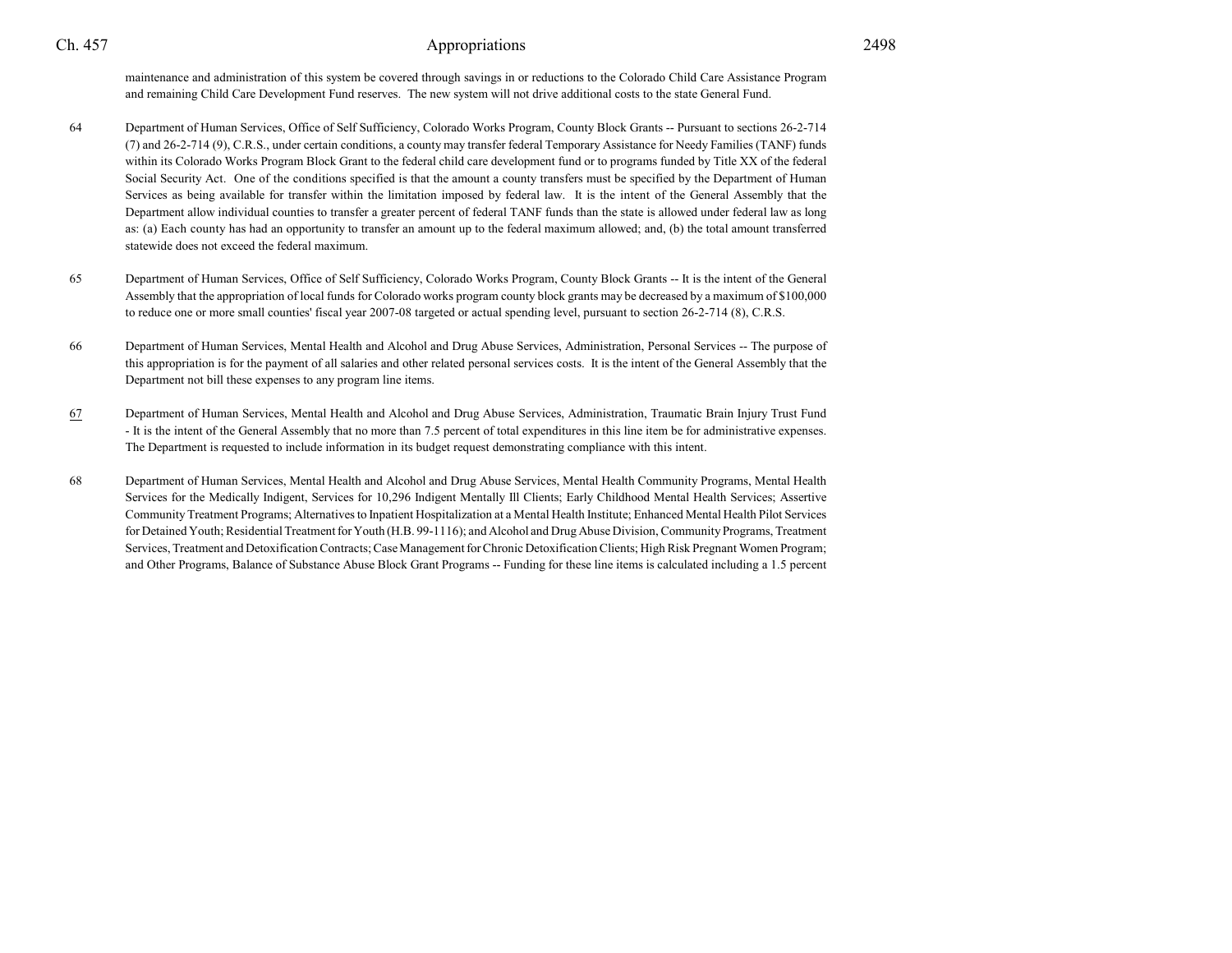rate increase for community providers.

- <sup>69</sup> Department of Human Services, Mental Health and Alcohol and Drug Abuse Services, Mental Health Community Programs, Mental Health Services for the Medically Indigent, Services for 10,296 Indigent Mentally Ill Clients -- It is the intent of the General Assembly that this moneybe used solely as a direct services pass-through to community mental health centers.
- <sup>70</sup> Department of Human Services, Mental Health and Alcohol and Drug Abuse Services, Mental Health Institutes -- It is the intent of the General Assembly that civil allocated beds be distributed in a manner such that clients may be served in a mental health institute in closer geographic proximity to the clients' respective homes. Best practices dictate that the provision of care should occur in the closest proximity to family and support in order to facilitate recovery. The Department's 20-year-old bed allocation plan does not follow this best practice. The Departmentis requested to provide a report by November 1, 2007, on the options and recommendations for addressing this problem, taking intoconsideration the limits on available state funding.
- 71 Department of Human Services, Mental Health and Alcohol and Drug Abuse Services, Mental Health Institutes -- It is the intent of the General Assembly that a \$500,000 increase to the mental health institute appropriation provided for in FY 2007-08 be used for nurse retention. TheDepartment is requested to provide a report by November 1, 2007, on its plans for use of these funds.
- 72 Department of Human Services, Mental Health and Alcohol and Drug Abuse Services, Mental Health Institutes The Department is requested to provide the Joint Budget Committee with copies of the quarterly reports on waiting times for competency evaluation and treatment at the Mental Health Institute at Pueblo (CMHIP) that are required pursuant to the *State of Colorado v. Zuniga, Sims and Kirkwood* lawsuitsettlement. Such reports shall exclude any personally-identifiable information. The Department is further requested to provide a report to the Joint Budget Committee by November 1, 2007, identifying options and recommendations for ensuring that the waiting list for competency restoration and evaluations at CMHIP does not exceed settlement requirements in the future. The report should include an evaluation of the options for promoting and improving the provision of mental health services in jails to minimize the need for competency restorations andevaluations at CMHIP.
- 73 Department of Human Services, Mental Health and Alcohol and Drug Abuse Services, Alcohol and Drug Abuse Division, Community Programs, Treatment Services, Treatment and Detoxification Contracts This appropriation was calculated with the following increases forthe following purposes: (1) an increase of \$395,500 General Fund for the purpose of providing residential treatment for parenting femaleoffenders with substance abuse and co-occurring mental illness who are at high risk to enter jail or prison as a result of substance abuse. The

Ch. 457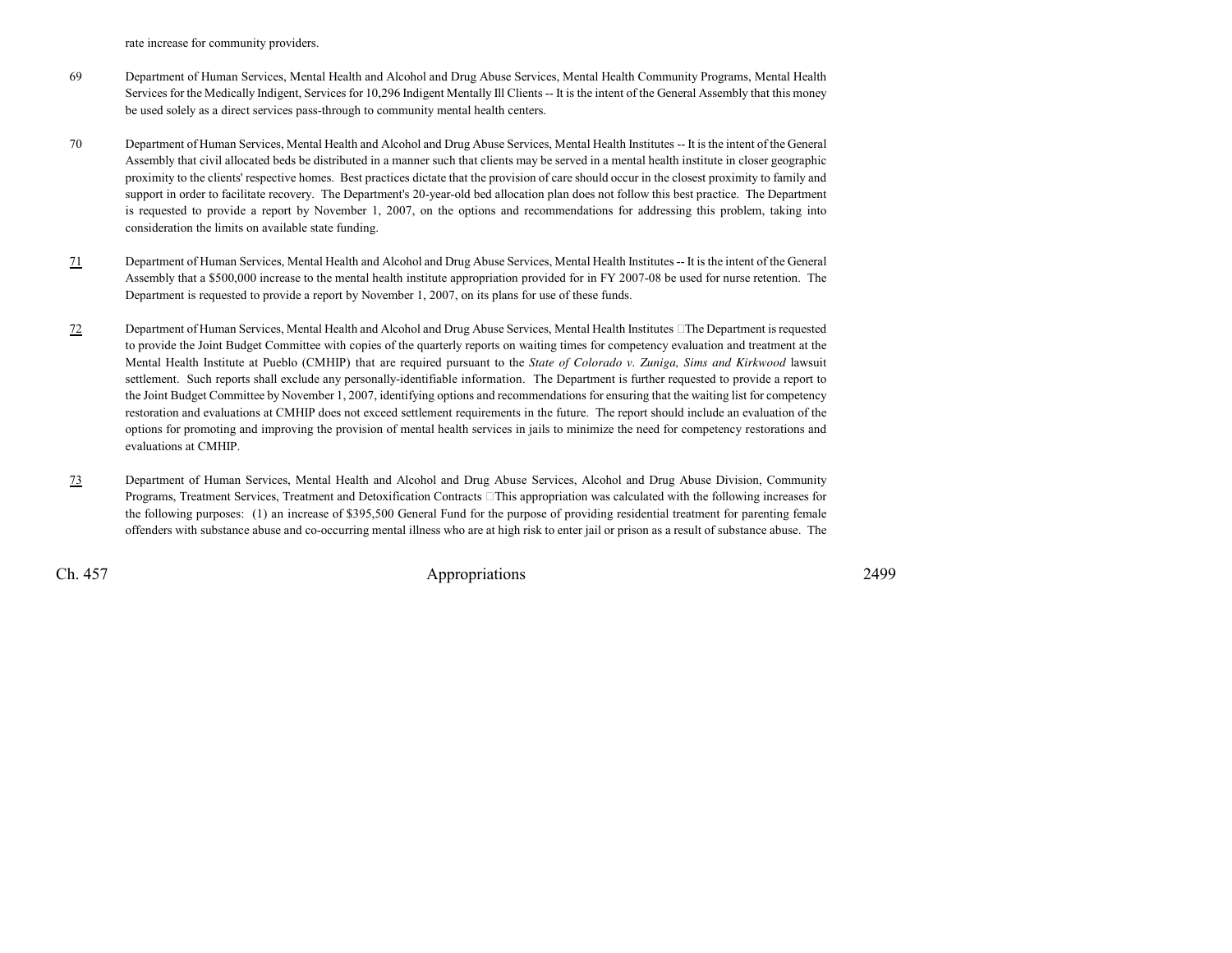program is anticipated to include a 60 day residential program plus 16 week aftercare program and to serve 30 families over the course of a year; (2) an increase of \$310,661 for the purpose of supporting the first year of a three-year project that will enable a managed service organization to acquire, expand, and maintain software for a performance monitoring and treatment outcomes information system. This system,when implemented, is anticipated to enable Colorado's managed services organizations to monitor and improve the performance of alcoholand drug abuse treatment providers in their networks; (3) an increase of \$288,000 General Fund for the purpose of supporting enhanced multi-systemic family therapy services for adolescents using a community reinforcement approach. This funding is anticipated to partiallyfund such services in the Denver metropolitan area for 120 adolescents per month who have co-occurring psychiatric and substance abuse disorders. It is the intent of the General Assembly that these services show effectiveness in reducing the need for higher-cost residential services; (4) an increase of \$160,000 General Fund for the purpose of dividing the additional funds equally between the Trinidad detoxificationfacility and the San Luis Valley detoxification facility.

- 74 Department of Human Services, Services for People with Disabilities, Developmental Disability Services, Community Services; and Division of Vocational Rehabilitation -- The Division of Vocational Rehabilitation is requested to conduct a study to determine how to increase employment outcomes for people with developmental disabilities. The study should include input from the Division for DevelopmentalDisabilities, the supported employment users, their families, and service providers. The Department is requested to submit a report to the JointBudget Committee by October 1, 2007, setting forth options and recommendations, including implementation strategies, for increasingintegrated employment outcomes for people with developmental disabilities.
- <sup>75</sup> Department of Human Services, Services for People with Disabilities, Developmental Disability Services, Community Services; and Division of Vocational Rehabilitation, Rehabilitation Programs - Local Funds Match -- The Department is requested to provide a report to the JointBudget Committee, by November 1, 2007, on the impact of the Developmental Disabilities and Vocational Rehabilitation Pilot Project. The report should include the numbers of persons served, employment outcomes achieved, lessons learned, and recommendations for expansion,reduction, or modification of the program.
- 76 Department of Human Services, Services for People with Disabilities, Developmental Disability Services, Community Services, Program Costs -- It is the intent of the General Assembly that expenditures for these services be recorded only against the Long Bill group total for ProgramCosts.
- <sup>77</sup> Department of Human Services, Services for People with Disabilities, Developmental Disability Services, Community Services, Program Costs -- The Department is requested to periodically survey all individuals on the comprehensive services waiting list to determine when each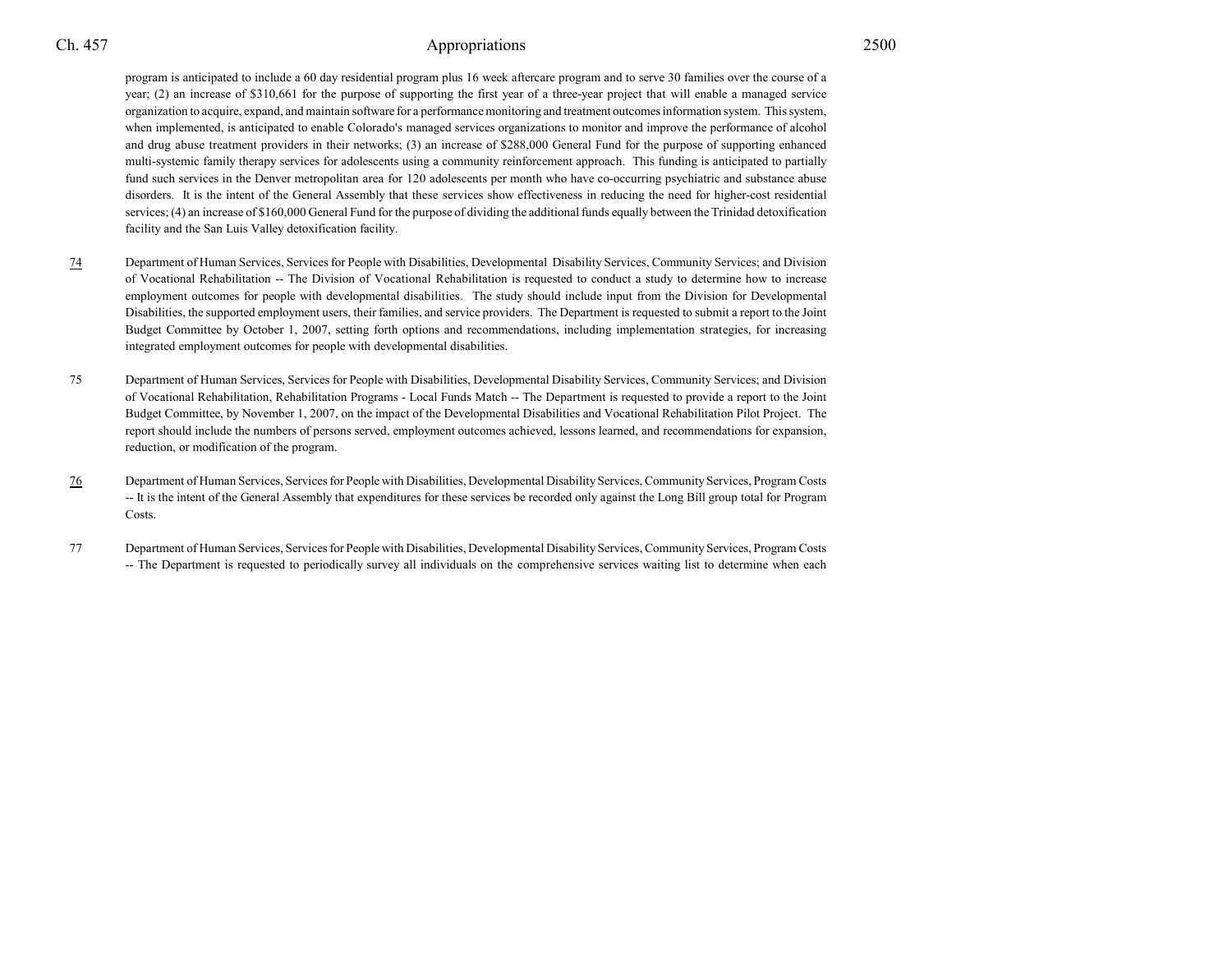individual will need comprehensive services. The Department is requested to complete the next survey no later than June, 2007, and to reportthe results no later than in the submission of the FY 2008-09 budget request to the Joint Budget Committee.

- 78 Department of Human Services, Services for People with Disabilities, Developmental Disability Services, Community Services, Program Costs -- The Department is requested to provide a report to the Joint Budget Committee, by November 1, 2007, concerning the distribution ofresources among the 20 Community Centered Boards throughout the state. This report should address the current distribution methodology,and should take into consideration all relevant factors, including: The effect of population migration; de-institutionalization; and the extentresources should be allocated based on a communitys per capita distribution of the general population. In the process of completing the report,the Department shall work closely with all Community Centered Boards. Additionally, until this report has been submitted to and considered by the Joint Budget Committee, it is the intent of the General Assembly that no resources be redistributed among CCBs through attrition orany other mechanism.
- 79 Department of Human Services, Services for People with Disabilities, Developmental Disability Services, Community Services, Program Costs -- The Department is requested to provide a report to the Joint Budget Committee, by November 1, 2007, concerning recommendations for a five-year plan that addresses the elimination of all waiting lists for services for individuals with developmental disabilities. In the process of completing the report, the Department should work closely with all Community Centered Boards, as well as all other interested consumers and providers. The plan should address the current waiting list situation, and should take into consideration, among other factors, the total amount of money necessary for its implementation, increases in Colorados population over the five-year period, the number of persons on the waiting lists who are living with aging care givers, and recommendations for the allocation of new funding for persons on the waiting lists.The report should specifically consider the costs of eliminating waiting lists for individuals with developmental disabilities considered at highrisk of out-of-home placement due to their aging care givers or medical or behavioral needs.
- <sup>80</sup> Department of Human Services, Services for People with Disabilities, Developmental Disability Services, Community Services, Preventive Dental Hygiene -- The purpose of this appropriation is to assist the Colorado Foundation of Dentistry in providing special dental services forpersons with developmental disabilities.
- <sup>81</sup> Department of Human Services, Services for People with Disabilities, Developmental Disability Services, Community Services, Federal Special Education Grant for Infants, Toddlers, and Their Families (Part C) -- The Department is requested to provide to the Joint Budget Committee,by November 1 of each year, information concerning the expenditure of federal funds provided pursuant to Part C of the federal "Individualswith Disabilities Education Act" for the most recent state fiscal year. Such information is requested to include sufficient detail to identify

Ch. 457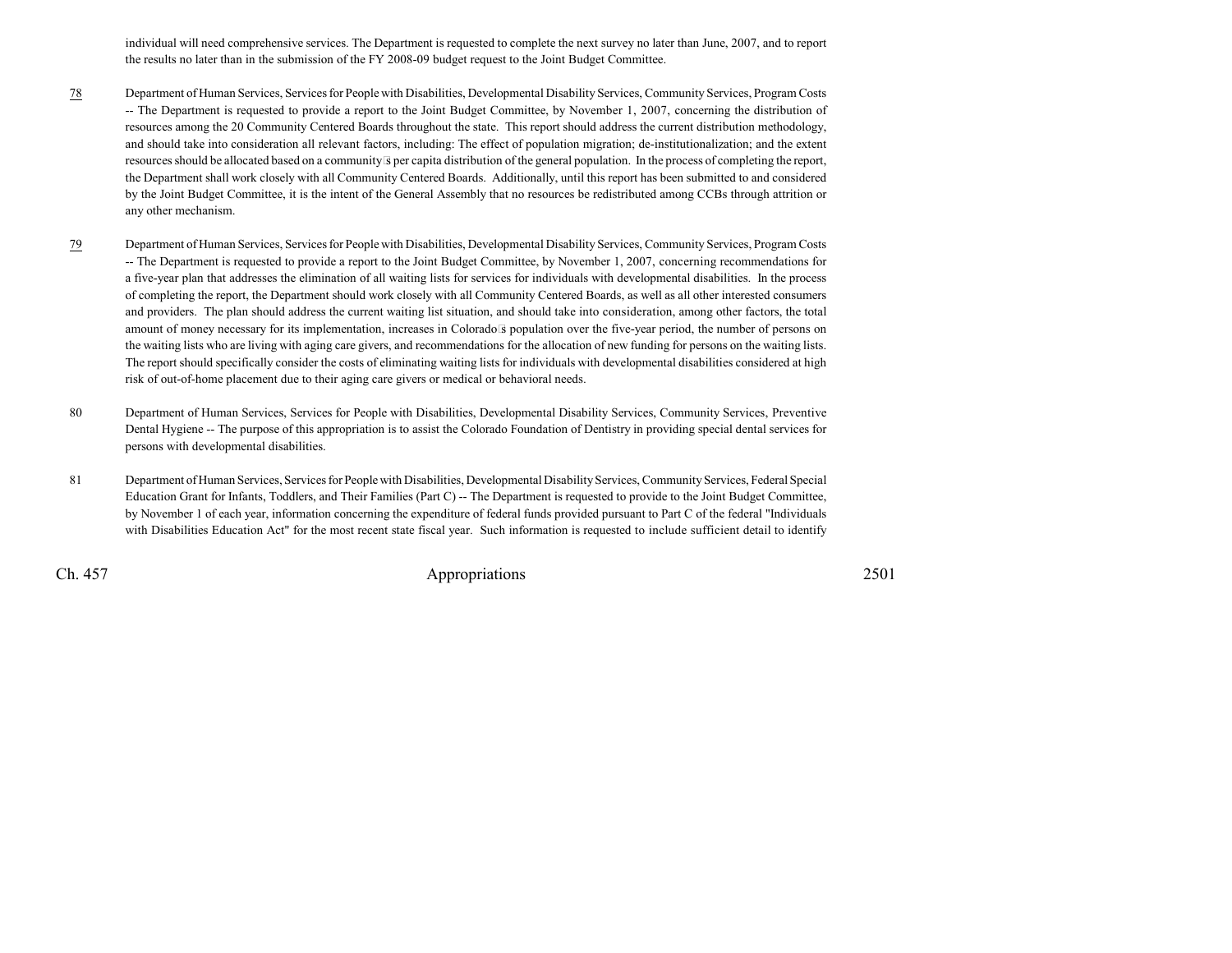expenditures related to the provision of direct services, by type of service.

- <sup>82</sup> Department of Human Services, Services for People with Disabilities, Division of Vocational Rehabilitation, Rehabilitation Programs Local Funds Match The Department is requested to provide a report to the Joint Budget Committee, by November 1 of each year, that detailsdeferred cash and cash exempt revenue on its books as of the close of the preceding fiscal year.
- <sup>83</sup> Department of Human Services, Services for People with Disabilities, Division of Vocational Rehabilitation, Independent Living Centers and State Independent Living Council; and Independent Living Centers - Vocational Rehabilitation Program -- The Department is authorized to transfer General Fund amounts between the Independent Living Centers and State Independent Living Council line item and the IndependentLiving Centers - Vocational Rehabilitation Program line item. The amount of General Fund expended in the Independent Living Centers - Vocational Rehabilitation Program line item shall be expended for qualifying vocational rehabilitation services only, and shall be eligible forfederal matching funds at the rate of 21.3 percent General Fund to 78.7 percent federal funds. Any increase or reduction in the amount of General Fund expended in the Independent Living Centers - Vocational Rehabilitation Program line item shall result in an associated increase or reduction in matching federal funds. General Fund amounts expended in the Independent Living Centers and State Independent Living Council line item shall be expended for independent living services and are not eligible for federal vocational rehabilitation matching amounts.Any increase or reduction in the General Fund expended in the Independent Living Centers and State Independent Living Council line itemshall not affect federal or cash funds exempt amounts appropriated for such line item.
- 84 Department of Human Services, Division of Youth Corrections, Administration -- The Division is requested to continue its efforts to provide outcome data on the effectiveness of its programs. The Division is requested to provide to the Joint Budget Committee, by January 1 of each year, an evaluation of Division placements, community placements, and nonresidential placements. The evaluation should include, but notbe limited to, the number of juveniles served, length of stay, and recidivism data per placement.
- <sup>85</sup> Department of Human Services, Division of Youth Corrections, Administration -- It is the intent of the General Assembly that the Department provide a report to the Joint Budget Committee on January 1, 2008 which tracks and compares recidivism rates between those juvenilesreceiving drug and alcohol treatment and those not receiving treatment, while sentenced to commitment.
- <sup>86</sup> Department of Human Services, Division of Youth Corrections, Community Programs, Purchase of Contract Placements -- It is the intent of the General Assembly that up to 15.0 percent of the General Fund appropriation to this line may be used to provide treatment, transition, andwrap-around services to youths in the Division of Youth Correction's system in residential and non-residential settings. The Division is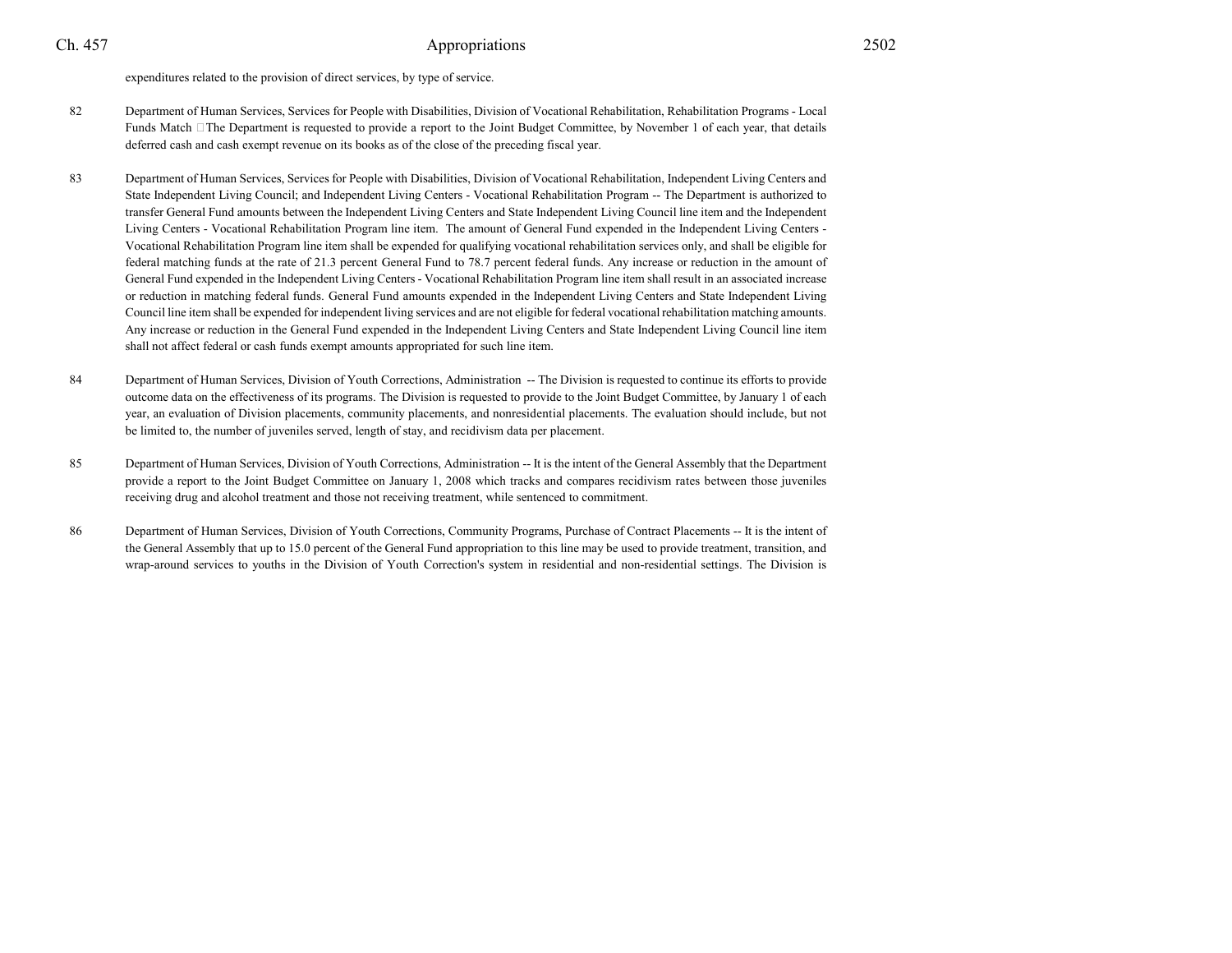requested to provide a report to the Joint Budget Committee on November 1, 2007. This report should include the following information:(1) The amount spent serving youths in residential and non-residential settings from this line item in FY 2006-07; (2) the type of services purchased with such expenditures; (3) the number of committed and detained youths treated with such expenditures; (4) baseline data that willserve to measure the effectiveness of such expenditures; and (5) an evaluation of the effectiveness of this footnote in addressing the need forflexibility in treating and transitioning youth from residential to non-residential settings.

- <sup>87</sup> Department of Human Services, Division of Youth Corrections, Community Programs, S.B. 91-94 Programs -- The Department is requested to submit to the Joint Budget Committee no later than November 1 of each year a report that includes the following information by judicialdistrict and for the state as a whole: (1) Comparisons of trends in detention and commitment incarceration rates; (2) profiles of youth served by S.B. 91-94; (3) progress in achieving the performance goals established by each judicial district; (4) the level of local funding foralternatives to detention; and (5) identification and discussion of potential policy issues with the types of youth incarcerated, length of stay,and available alternatives to incarceration.
- 88 Department of Human Services, Totals -- The General Assembly requests that the Executive Director of the Department submit annually, on or before November 1, a report to the Joint Budget Committee concerning the amount of federal Temporary Assistance for Needy Families (TANF) funds available in the Long-term Works Reserve Fund. The requested report should include the following: (a) The amount of TANF funds expended, by Long Bill line item, for FY 2006-07, and the amount of TANF funds requested, by Long Bill line item, for FY 2007-08; (b) the amount of federal TANF funds transferred by each individual county, for FY 2006-07, including details regarding the program area to which each county transferred such funds; (c) the amount of any prior year appropriations of federal TANF funds that have been rolled forward to the current state fiscal year; (d) estimated expenditures of federal TANF funds for the current year and immediately following state fiscal year; (e) the total amount of TANF funds available to Colorado for state fiscal years FY 2006-07, FY 2007-08 and FY 2008-09,including funds rolled forward from previous state fiscal years; (f) the amount of federal TANF funds that remain available in each countys Works Program Reserve Account as of July 1 of the current state fiscal year; (g) a demonstration that the total amount of federal TANF funds requested in its annual budget request for state fiscal year 2008-09 does not exceed an amount anticipated to be available to the State; and (h)a demonstration that the information provided in the report is consistent with related financial information reported to the federal government.
- 89 Department of Human Services, Totals -- The General Assembly requests that the Executive Director of the Department submit annually, on or before November 1, a report to the Joint Budget Committee concerning federal Child Care Development Funds. The requested report should include the following information related to these funds for state fiscal year 2006-07: (a) The total amount of federal funds available toColorado, including funds rolled forward from previous state fiscal years; (b) the amount of federal funds expended, by Long Bill line item;

Ch. 457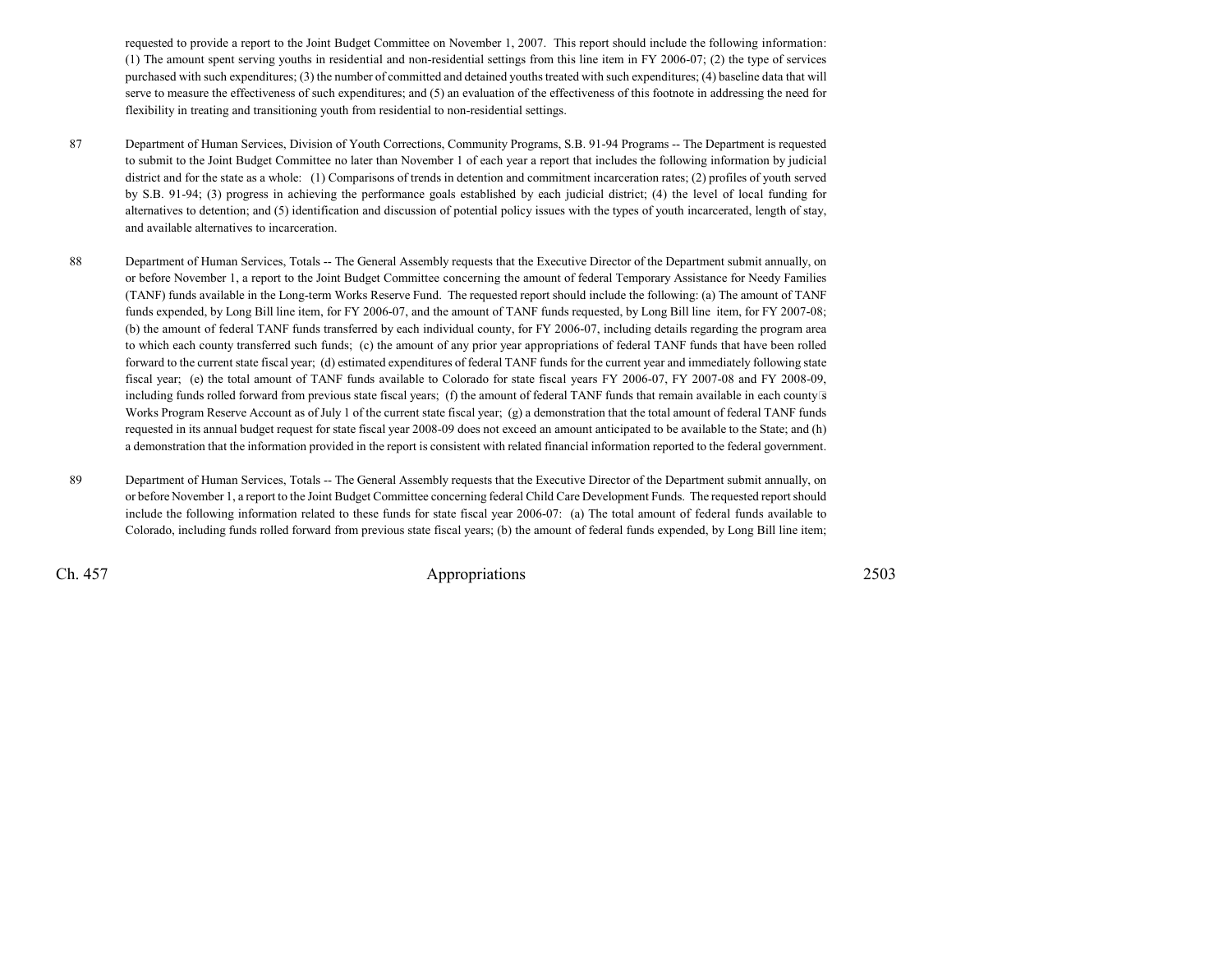|                 |              | APPROPRIATION FROM |                |              |               |                |  |
|-----------------|--------------|--------------------|----------------|--------------|---------------|----------------|--|
| ITEM &          | <b>TOTAL</b> | <b>GENERAL</b>     | <b>GENERAL</b> | <b>CASH</b>  | <b>CASH</b>   | <b>FEDERAL</b> |  |
| <b>SUBTOTAL</b> |              | <b>FUND</b>        | <b>FUND</b>    | <b>FUNDS</b> | <b>FUNDS</b>  | <b>FUNDS</b>   |  |
|                 |              |                    | <b>EXEMPT</b>  |              | <b>EXEMPT</b> |                |  |
| \$              |              |                    |                |              |               |                |  |

(c) the amount of funds expended, by Long Bill line item where applicable, that were reported to the federal government as either maintenance of effort or matching funds associated with the expenditure of federal funds; (d) a demonstration that the information provided in the reportis consistent with related financial information reported to the federal government; (e) the amount of funds expended that met the four percentfederal requirement related to quality activities; and (f) the amount of funds expended that met earmark requirements. In addition, the reportshould include the following information related to federal Child Care Development Funds for state fiscal years 2007-08 and 2008-09 : (a)The total amount of federal funds estimated to be available to Colorado, including a break out of new allocations and funds rolled forward from previous state fiscal years, and the federal classification of all such funds as mandatory, matching or discretionary; (b) the amount offederal funds estimated and requested to be expended, by Long Bill line item; (c) the amount of state or local expenditures that are anticipated to be required to comply with federal maintenance of effort and matching requirements; (d) the amount of funds estimated to be expended,by Long Bill line item where applicable, that are anticipated to be reported to the federal government as either maintenance of effort or matching funds associated with the expenditure of federal funds; (e) the amount of funds estimated to be required to comply with federal earmark and four percent quality requirements; and (f) estimated and requested expenditures, by line item, anticipated to be used to complywith federal earmark and four percent quality requirements.

**SECTION 2.** Part VII (8) (D) (2) (a), (9) (A) (1), (9) (A) (2), (9) (A) (3), (10) (C), (11) (C), and the affected totals of section 2 of chapter 394, Session Laws of Colorado 2006, as amended by section 1 of chapter 448, Session Laws of Colorado 2007, as Part VII (9) (A) (1), (9) (A) (3), and the affected totals are further amended by section 12 of chapter 466, Session Law of Colorado 2007,are amended, and the said Part VII (9) (A) (1) is further amended BY THE ADDITION OF A NEW FOOTNOTE, to read:

Section 2. **Appropriation.**

## **PART VIIDEPARTMENT OF HUMAN SERVICES**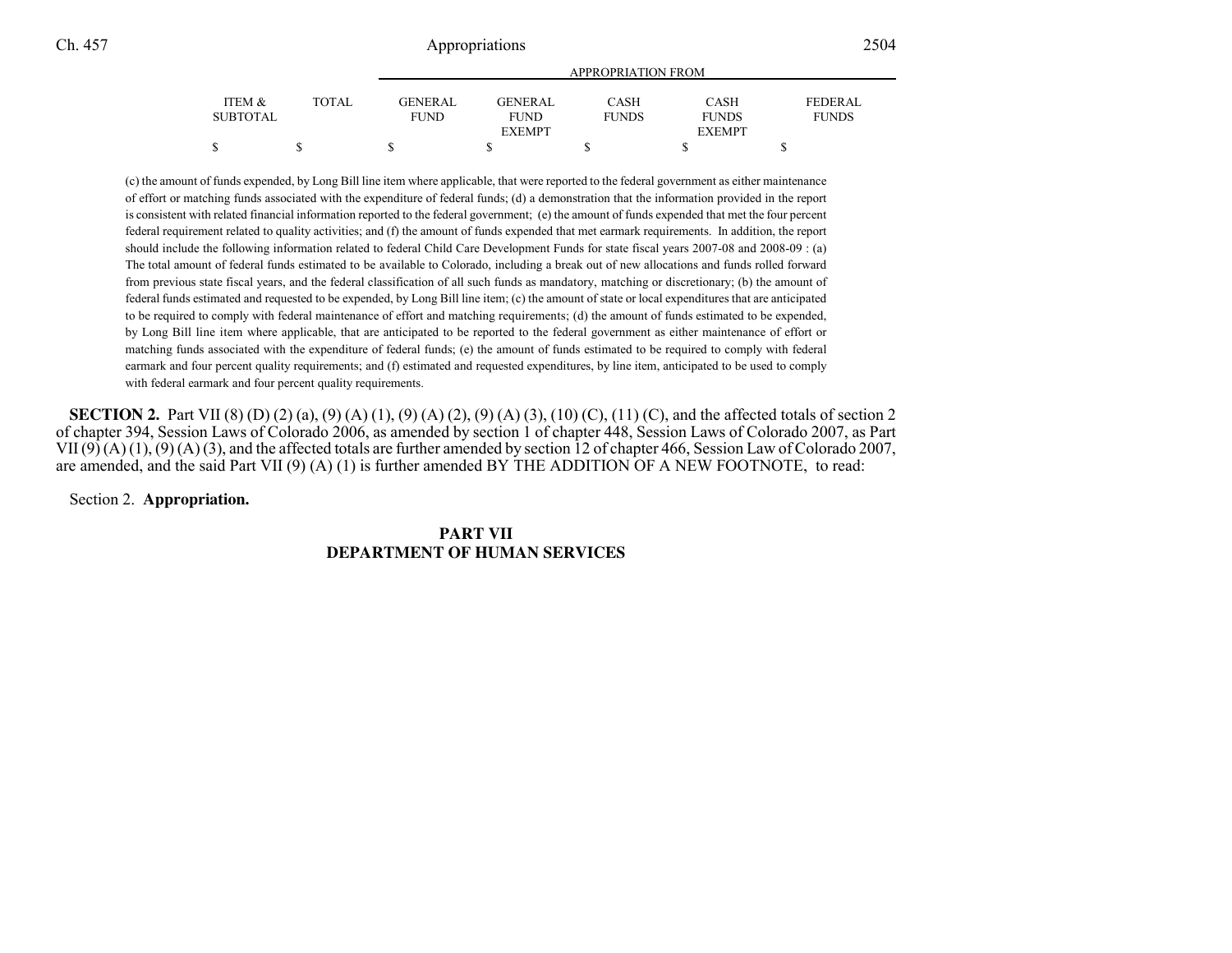## **(8) MENTAL HEALTH AND ALCOHOL AND DRUG ABUSE SERVICES**

**(D) Alcohol and Drug Abuse Division<sup>4</sup>**

(2) Community Programs

| Treatment and Detoxification |            |            |               |                            |             |
|------------------------------|------------|------------|---------------|----------------------------|-------------|
| Contracts <sup>58, 63a</sup> | 22,828,944 | 11,187,675 | $1,002,616^a$ | 290,706 <sup>b</sup>       | 10,347,947° |
| Case Management for          |            |            |               |                            |             |
| Chronic Detoxification       |            |            |               |                            |             |
| $C$ lients <sup>58</sup>     | 369,288    | 2,405      |               |                            | 366,883°    |
| High Risk Pregnant Women     |            |            |               |                            |             |
| Program <sup>58</sup>        | 983,958    |            |               | $983.958$ (T) <sup>d</sup> |             |
|                              | 1,109,447  |            |               | 1,109,447(T) <sup>d</sup>  |             |
|                              | 24,182,190 |            |               |                            |             |
|                              | 24,307,679 |            |               |                            |             |
|                              |            |            |               |                            |             |

a Of this amount, \$752,616 shall be from the Drug Offender Surcharge Fund, pursuant to Section 18-19-103 (4), C.R.S., and \$250,000 shall be from various cash funds.

b Of this sum, \$275,706(T) shall be from moneys transferred from the Department of Public Safety, Community Corrections, Substance Abuse Treatment Program, and \$15,000 shall be from reserves in the Persistent Drunk Driver Cash Fund created pursuant to Section 42-3-303, C.R.S.

c These amounts shall be from the Substance Abuse Prevention and Treatment Block Grant.

<sup>d</sup> This amount shall be from Medicaid funds transferred from the Department of Health Care Policy and Financing.

## 201,761,832

201,887,321

Ch. 457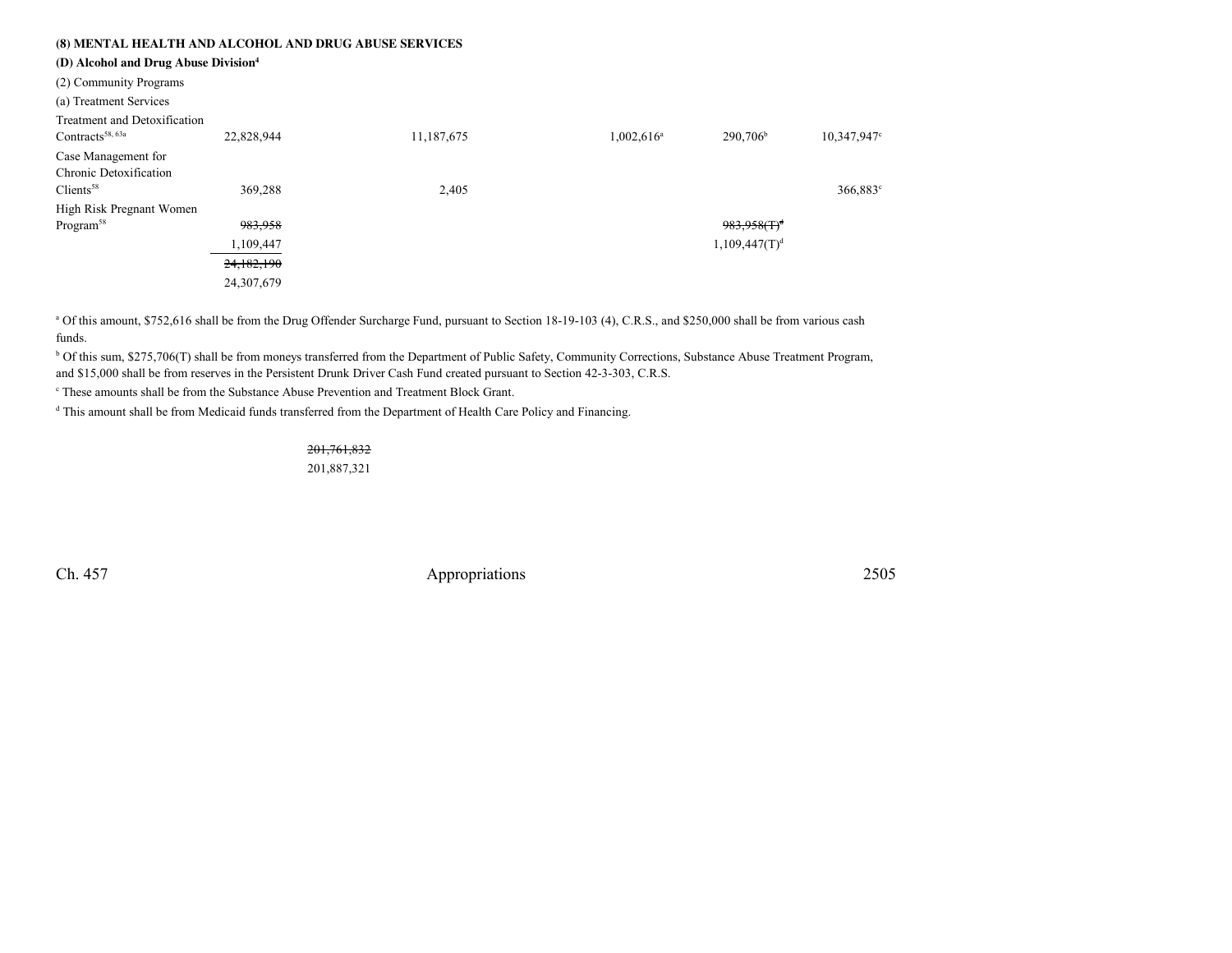|                                                |                           |              | <b>APPROPRIATION FROM</b>     |                                                |                             |                                              |                                |  |
|------------------------------------------------|---------------------------|--------------|-------------------------------|------------------------------------------------|-----------------------------|----------------------------------------------|--------------------------------|--|
|                                                | ITEM &<br><b>SUBTOTAL</b> | <b>TOTAL</b> | <b>GENERAL</b><br><b>FUND</b> | <b>GENERAL</b><br><b>FUND</b><br><b>EXEMPT</b> | <b>CASH</b><br><b>FUNDS</b> | <b>CASH</b><br><b>FUNDS</b><br><b>EXEMPT</b> | <b>FEDERAL</b><br><b>FUNDS</b> |  |
|                                                | \$                        | \$           | \$                            | \$                                             | \$                          | \$                                           | \$                             |  |
| (9) SERVICES FOR PEOPLE WITH DISABILITIES      |                           |              |                               |                                                |                             |                                              |                                |  |
| (A) Developmental Disability Services          |                           |              |                               |                                                |                             |                                              |                                |  |
| (1) Community Services <sup>64</sup>           |                           |              |                               |                                                |                             |                                              |                                |  |
| Personal Services                              | 2,545,466                 |              | 258,652                       |                                                |                             | $2,286,814(T)^a$                             |                                |  |
|                                                | $(32.4$ FTE)              |              |                               |                                                |                             |                                              |                                |  |
| <b>Operating Expenses</b>                      | 151,317                   |              |                               |                                                |                             | $151,317(T)^a$                               |                                |  |
| Community and Contract                         |                           |              |                               |                                                |                             |                                              |                                |  |
| Management System                              |                           |              |                               |                                                |                             |                                              |                                |  |
| Replacement <sup>65</sup>                      | 301,675                   |              | 59,058                        |                                                |                             | $242,617(T)^a$                               |                                |  |
| Adult Program Costs <sup>66, 67, 68, 68a</sup> | 300,266,321               |              | 24,741,186                    |                                                |                             | 275,525,135 <sup>b</sup>                     |                                |  |
|                                                | 290,565,562               |              | 23,432,057                    |                                                |                             | 267,133,505 <sup>b</sup>                     |                                |  |
| Federally-matched Local                        |                           |              |                               |                                                |                             |                                              |                                |  |
| Program Costs                                  | 12,324,307                |              |                               |                                                |                             | $12,324,307(T)^c$                            |                                |  |
| Preventive Dental Hygiene <sup>69</sup>        | 62,449                    |              | 58,842                        |                                                |                             | $3,607(L)^d$                                 |                                |  |
| Medicaid Waiver Transition                     |                           |              |                               |                                                |                             |                                              |                                |  |
| Costs COSTS <sup>69a</sup>                     | 1,440,468                 |              | 788,703                       |                                                |                             | $651,765($ T) <sup>a</sup>                   |                                |  |
|                                                | 1,812,049                 |              | 850,873                       |                                                |                             | $961,176(T)^a$                               |                                |  |
|                                                | 317,092,003               |              |                               |                                                |                             |                                              |                                |  |
|                                                | 307,762,825               |              |                               |                                                |                             |                                              |                                |  |

<sup>a</sup> These amounts shall be from Medicaid cash funds transferred from the Department of Health Care Policy and Financing.

Ch. 457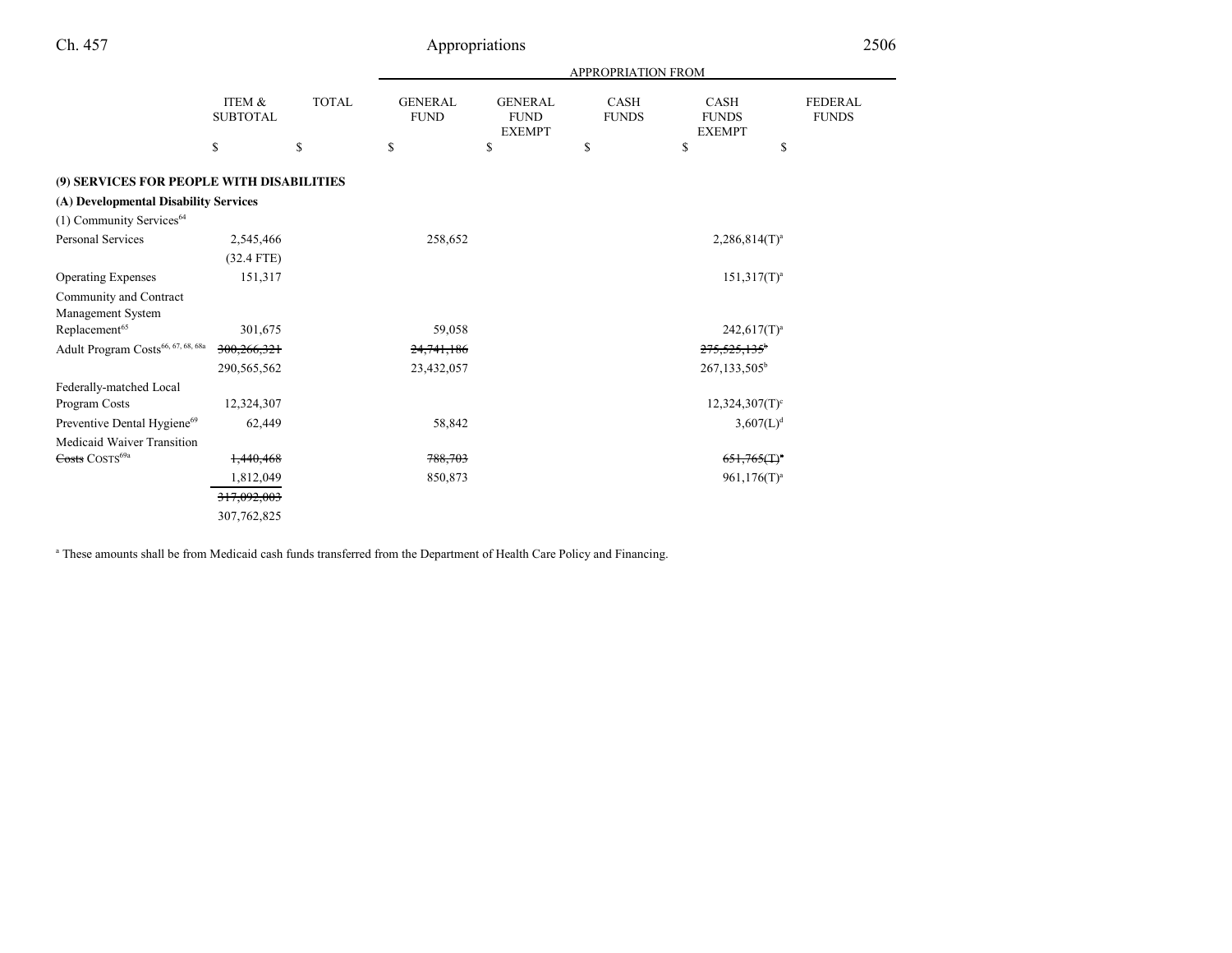$b$  Of this amount,  $\frac{241.556,646(T)}{233,165,016(T)}$  shall be from Medicaid funds transferred from the Department of Health Care Policy and Financing, \$25,855,778 shall be from client cash sources, \$7,621,397(L) shall be from local matching funds, and \$491,314(T) shall be from the Division of Vocational Rehabilitation. Up to 3.0 percent of the Medicaid funds appropriated, if not expended prior to July 1, 2007, shall be rolled forward for expenditure in FY 2007-08. These amounts reflectthe assumption that \$2,432,000 shall be received by community centered boards from consumers associated with post-eligibility treatment of income assessments.<sup>e</sup> This amount shall be from Medicaid cash funds transferred from the Department of Health Care Policy and Financing that originate as local cash funds exempt and federal funds. Up to 3.0 percent of the Medicaid funds appropriated, if not expended prior to July 1, 2007, shall be rolled forward for expenditure in FY 2007-08. <sup>d</sup> This amount shall be from local funds.

| (2) Regional Centers         |               |         |               |                   |
|------------------------------|---------------|---------|---------------|-------------------|
| <b>Personal Services</b>     | 39,275,018    |         |               |                   |
|                              | $(887.4$ FTE) |         |               |                   |
| <b>Operating Expenses</b>    | 2,178,420     |         |               |                   |
|                              | 2,290,673     |         |               |                   |
| Capital Outlay - Patient     |               |         |               |                   |
| Needs                        | 80,249        |         |               |                   |
| Leased Space                 | 200,209       |         |               |                   |
| Resident Incentive Allowance | 138,176       |         |               |                   |
| Purchase of Services         | 262,442       |         |               |                   |
| Reimbursement for            |               |         |               |                   |
| Unallowable Costs            | 553,399       |         |               |                   |
|                              | 42,687,913    | 553,399 | $2,681,362^a$ | $39,453,152(f)^6$ |
|                              | 42,800,166    |         |               | 39,565,405(T)     |

<sup>a</sup> This amount shall be from client cash revenues.

b This amount shall be from Medicaid funds appropriated to the Department of Health Care Policy and Financing and shall include \$743,200 for facility fees pursuant to Section 26-4-410(1)(d)(I), C.R.S. AND \$112,253 TO RELEASE AN OVEREXPENDITURE RESTRICTION PURSUANT TO SECTION 24-75-109 (1) (b), C.R.S.

Ch. 457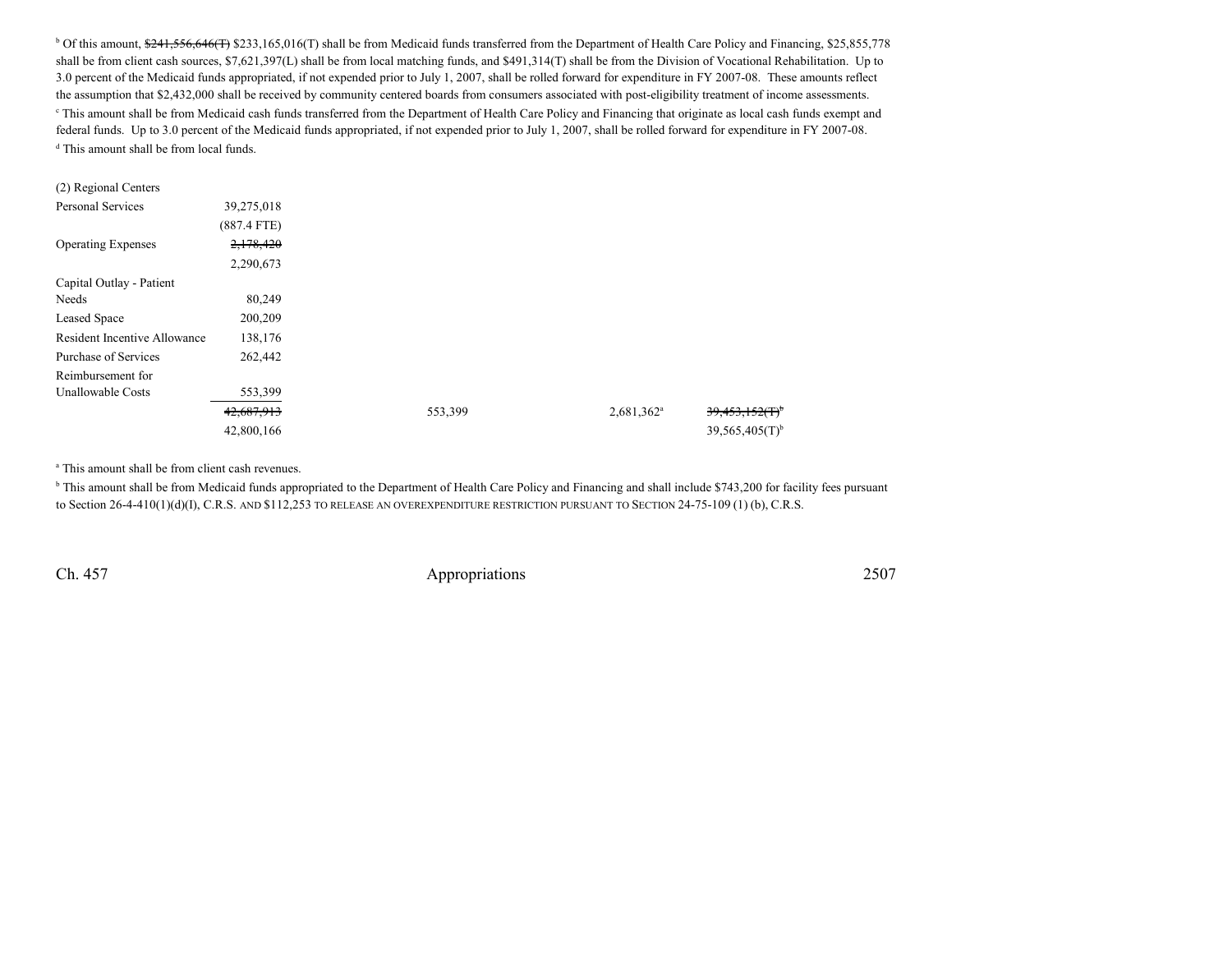| Ch. 457                                                   |                           |              |                               | Appropriations                                 |                             |                                              | 2508                    |
|-----------------------------------------------------------|---------------------------|--------------|-------------------------------|------------------------------------------------|-----------------------------|----------------------------------------------|-------------------------|
|                                                           |                           |              |                               |                                                |                             |                                              |                         |
|                                                           | ITEM &<br><b>SUBTOTAL</b> | <b>TOTAL</b> | <b>GENERAL</b><br><b>FUND</b> | <b>GENERAL</b><br><b>FUND</b><br><b>EXEMPT</b> | <b>CASH</b><br><b>FUNDS</b> | <b>CASH</b><br><b>FUNDS</b><br><b>EXEMPT</b> | FEDERAL<br><b>FUNDS</b> |
|                                                           | \$                        | \$           | \$                            | \$                                             | \$                          | \$                                           | \$                      |
| (3) Services for Children and Families                    |                           |              |                               |                                                |                             |                                              |                         |
| Program Funding <sup>11, 68, 70</sup>                     | 23,463,571                |              | 16,882,166                    |                                                |                             | $6,581,405$ <sup>*</sup>                     |                         |
|                                                           | 23,496,212                |              |                               |                                                |                             | $6,614,046$ <sup>a</sup>                     |                         |
| Federal Special Education<br>Grant for Infants, Toddlers, |                           |              |                               |                                                |                             |                                              |                         |
| and Their Families (Part $C$ ) <sup>71</sup>              | 6,906,967                 |              |                               |                                                |                             |                                              | 6,906,967               |
|                                                           |                           |              |                               |                                                |                             |                                              | $(6.5$ FTE)             |
| Child Find                                                | 1,000,000                 |              | 1,000,000                     |                                                |                             |                                              |                         |
|                                                           | 31,370,538                |              |                               |                                                |                             |                                              |                         |
|                                                           | 31,403,179                |              |                               |                                                |                             |                                              |                         |

<sup>a</sup> Of this amount, \$5,346,267(T) \$5,378,908(T) shall be from Medicaid funds transferred from the Department of Health Care Policy and Financing, AND SHALL INCLUDE \$436,158 ASSOCIATED WITH A MEDICAID OVEREXPENDITURE PURSUANT TO SECTION 24-75-109 (1) (a), C.R.S., and \$1,235,138(L) shall be from local funds. Up to 3.0 percent of the Medicaid funds appropriated, if not expended prior to July 1, 2007, shall be rolled forward for expenditure in FY 2007-08.

## 488,025,651478,841,367

**(10) ADULT ASSISTANCE PROGRAMS(C) Other Grant Programs**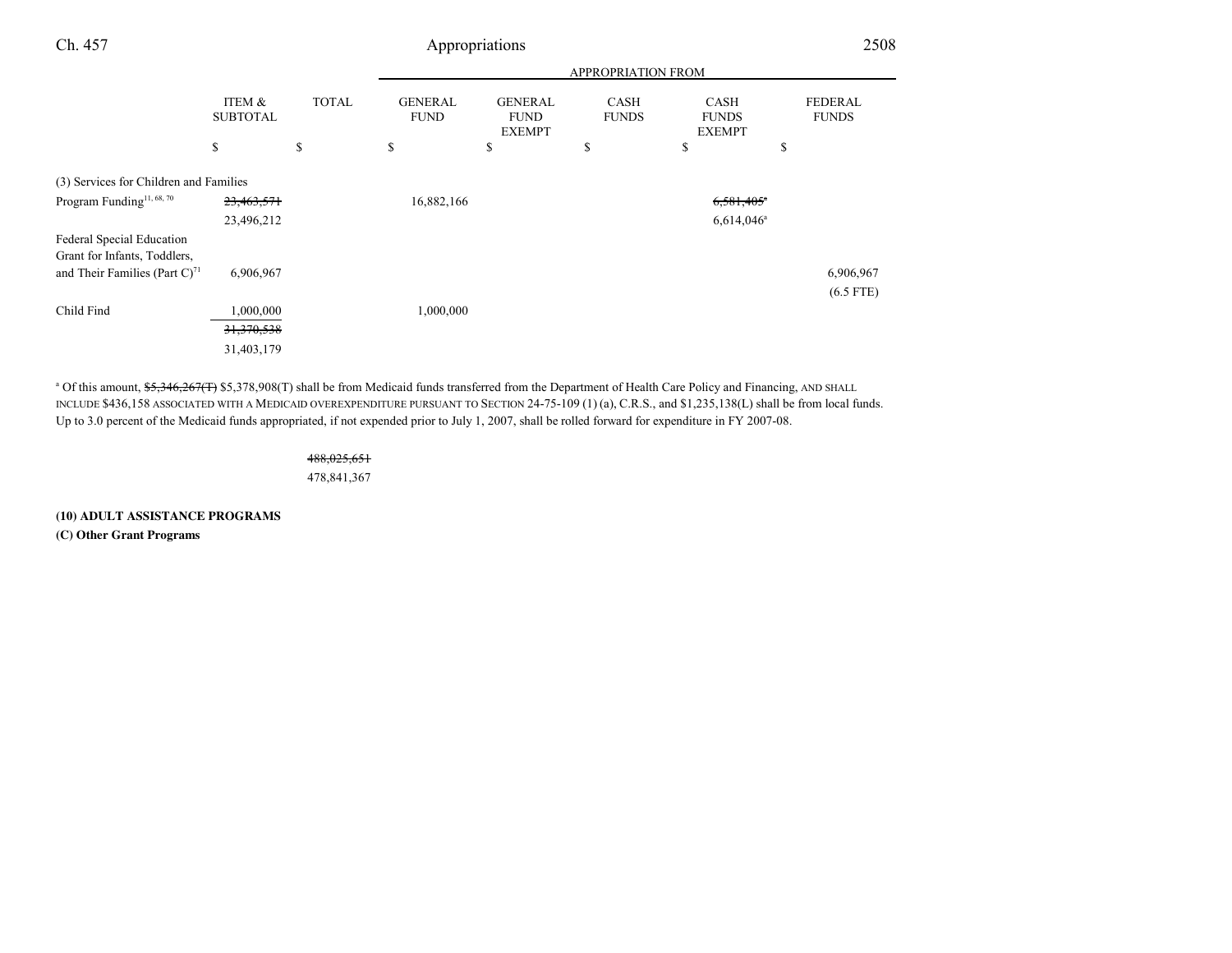| Aid to the Needy Disabled       |            |            |                               |
|---------------------------------|------------|------------|-------------------------------|
| State Supplemental Grant        |            |            |                               |
| Program                         | 1,970,000  | 1,454,675  | 515,325 <sup>a</sup>          |
| Aid to the Blind State          |            |            |                               |
| Supplemental Grant Program      | 15.275     | 12,220     | $3,055(L)^{b}$                |
| Aid to the Needy Disabled       |            |            |                               |
| <b>State-only Grant Program</b> | 15,306,720 | 9,845,376  | 5,461,344 $\degree$           |
|                                 | 15,964,431 | 10,503,087 |                               |
| <b>Burial Reimbursements</b>    | 508,000    | 402,985    | $105,015^d$                   |
| Home Care Allowance             | 10,880,411 |            | $10,880,411$ (T) <sup>e</sup> |
| <b>Adult Foster Care</b>        | 157,469    |            | $157,469(T)$ <sup>e</sup>     |
|                                 | 28,837,875 |            |                               |
|                                 | 29,495,586 |            |                               |

<sup>a</sup> Of this amount, \$434,648(L) shall be from local funds and \$80,677 shall be from cash funds exempt revenues, including refunds and state revenue intercepts.

<sup>b</sup> This amount shall be from local funds.

<sup>c</sup> Of this amount, \$2,989,332(L) shall be from local funds, \$2,279,944 shall be from federal interim assistance reimbursement payments, and \$192,068 shall be from other refunds.

<sup>d</sup> Of this amount, \$100,744(L) shall be from local funds and \$4,271 shall be from cash funds exempt revenues, including refunds.

e These amounts shall be transferred from the Department of Health Care Policy and Financing.

130,378,047131,035,758

#### **(11) DIVISION OF YOUTH CORRECTIONS<sup>4</sup> (C) Community Programs**

| (C) Community Programs |           |                |                  |                 |          |
|------------------------|-----------|----------------|------------------|-----------------|----------|
| Personal Services      | 7,254,158 | 6,915,673      | $48,728^{\rm a}$ | $39.757(T)^{b}$ | 250,000° |
| Ch. 457                |           | Appropriations |                  |                 | 2509     |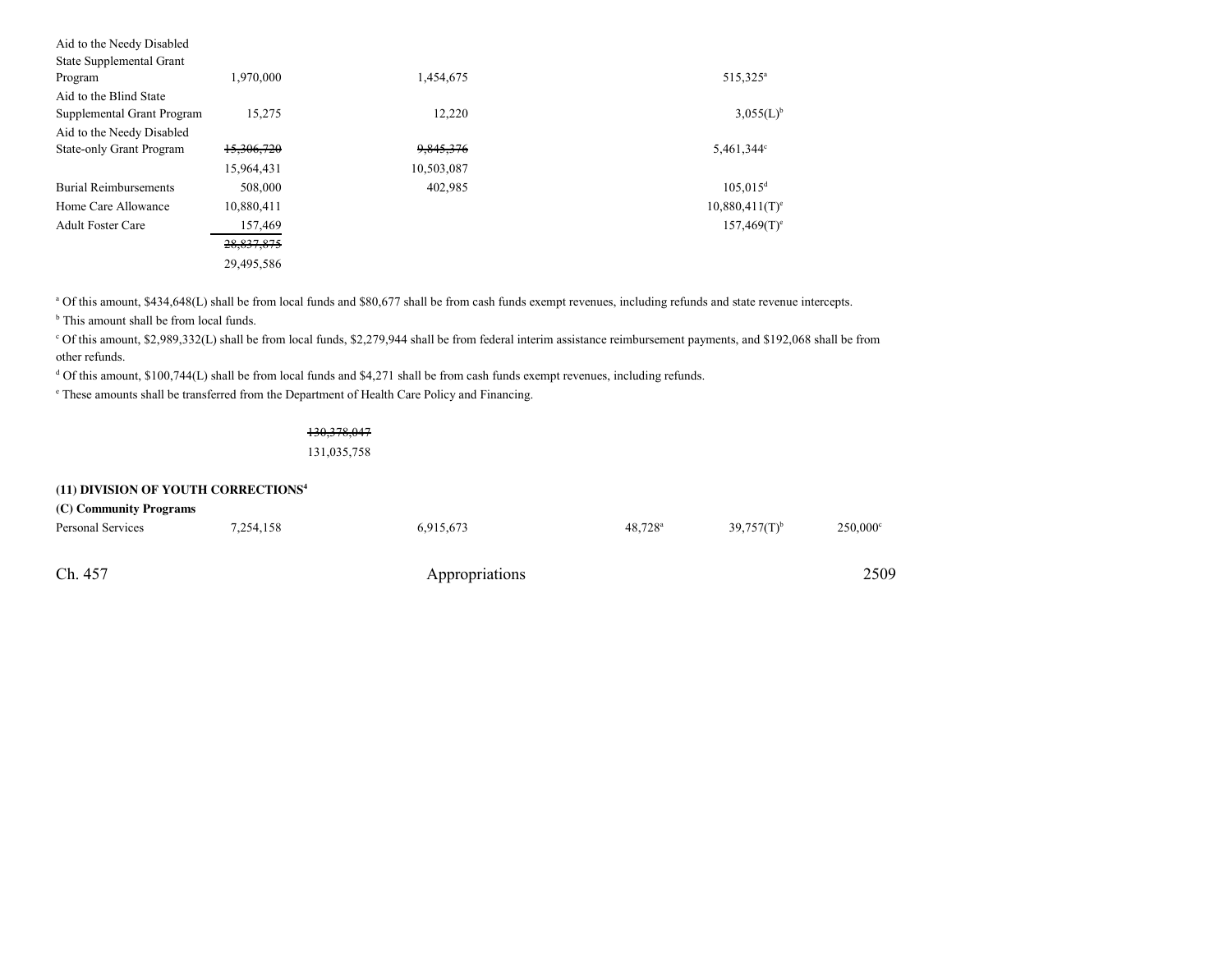|                                   |                                      |              | <b>APPROPRIATION FROM</b>     |                                                |                             |                                              |    |                                |
|-----------------------------------|--------------------------------------|--------------|-------------------------------|------------------------------------------------|-----------------------------|----------------------------------------------|----|--------------------------------|
|                                   | <b>ITEM &amp;</b><br><b>SUBTOTAL</b> | <b>TOTAL</b> | <b>GENERAL</b><br><b>FUND</b> | <b>GENERAL</b><br><b>FUND</b><br><b>EXEMPT</b> | <b>CASH</b><br><b>FUNDS</b> | <b>CASH</b><br><b>FUNDS</b><br><b>EXEMPT</b> |    | <b>FEDERAL</b><br><b>FUNDS</b> |
|                                   | $\mathbb{S}$                         | \$           | \$                            | \$                                             | \$                          | \$                                           | \$ |                                |
|                                   |                                      |              | $(114.2$ FTE)                 |                                                | $(1.0$ FTE)                 |                                              |    |                                |
| <b>Operating Expenses</b>         | 339,180                              |              | 336,732                       |                                                | $2,448^a$                   |                                              |    |                                |
| Capital Outlay                    | 8,084                                |              | 8,084                         |                                                |                             |                                              |    |                                |
| Purchase of Contract              |                                      |              |                               |                                                |                             |                                              |    |                                |
| Placements <sup>79</sup>          | 51,594,735                           |              | 50,404,678                    |                                                |                             | $1,190,057(T)$ <sup>b</sup>                  |    |                                |
|                                   | 50,937,024                           |              | 49,746,967                    |                                                |                             |                                              |    |                                |
| Managed Care Pilot Project        | 1,349,648                            |              | 1,317,290                     |                                                |                             | $32,358(T)$ <sup>b</sup>                     |    |                                |
| S.B. 91-94 Programs <sup>80</sup> | 10,422,234                           |              | 10,422,234                    |                                                |                             |                                              |    |                                |
| Parole Program Services           | 3,310,921                            |              | 2,248,929                     |                                                |                             |                                              |    | 1,061,992 <sup>c</sup>         |
| Juvenile Sex Offender Staff       |                                      |              |                               |                                                |                             |                                              |    |                                |
| Training                          | 38,250                               |              |                               |                                                | 38,250 <sup>d</sup>         |                                              |    |                                |
|                                   | 74, 317, 210                         |              |                               |                                                |                             |                                              |    |                                |
|                                   | 73,659,499                           |              |                               |                                                |                             |                                              |    |                                |

<sup>a</sup> These amounts shall be from the contractor for the Ridge View facility pursuant to Section 19-2-411.5 (2) (e), C.R.S.

<sup>b</sup> These amounts shall be from Medicaid funds appropriated to the Department of Health Care Policy and Financing.

c These amounts shall be from Title IV-E of the Social Security Act.

<sup>d</sup> This amount shall be from the Sex Offender Surcharge Fund created in Section 18-21-103 (3), C.R.S.

130,920,560

130,262,849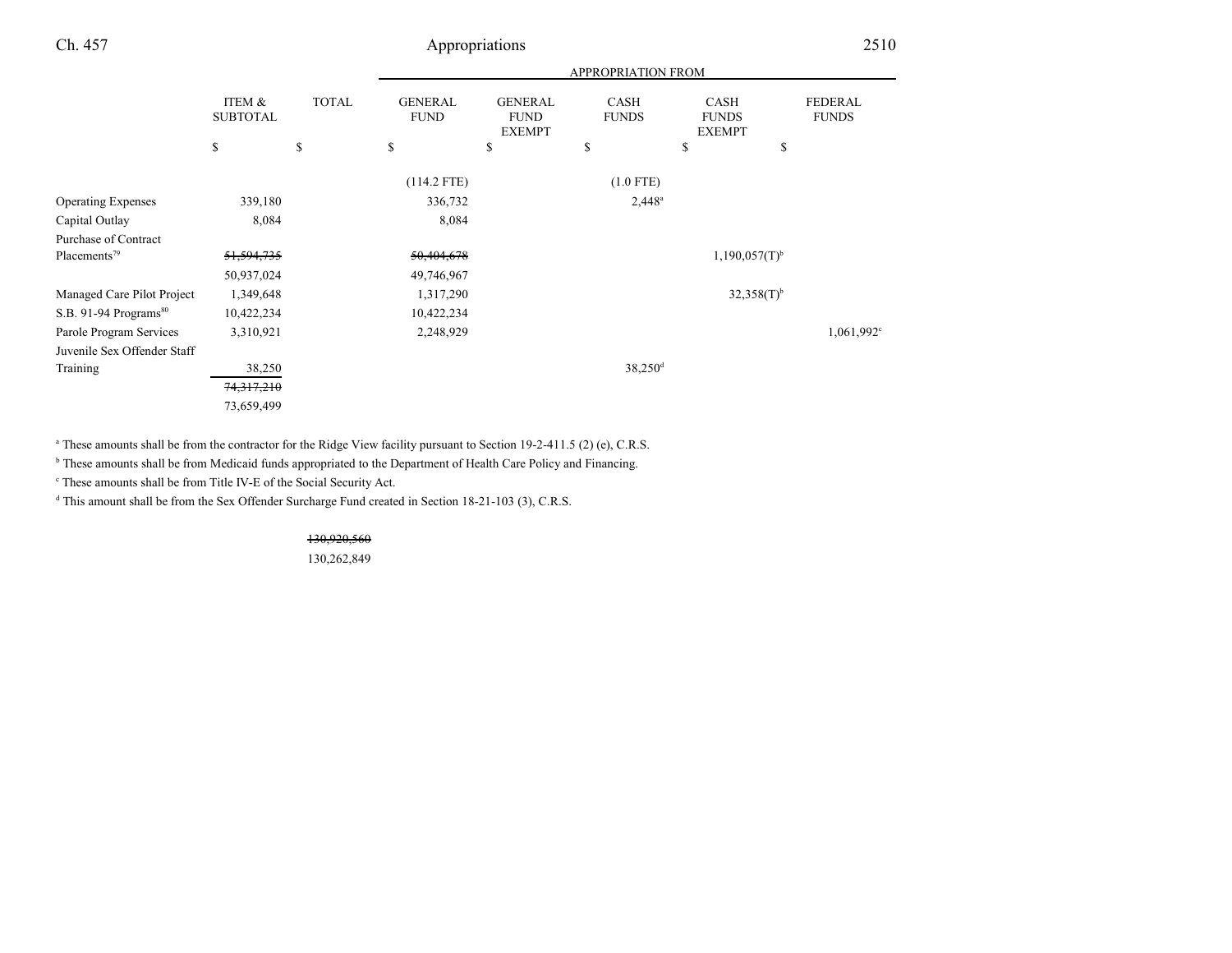| <b>TOTALS PART VII</b>                                |                            |                            |              |                            |               |
|-------------------------------------------------------|----------------------------|----------------------------|--------------|----------------------------|---------------|
| (HUMAN SERVICES) <sup>2, 3, 19a, 45, 81, 82, 83</sup> | <del>\$1,937,365,965</del> | <del>\$613,824,226</del>   | \$97,725,527 | <del>\$622,068,562</del> * | \$603,747,650 |
|                                                       | \$1,928,307,170            | \$612,577,267 <sup>b</sup> |              | $$614,256,726^{\circ}$     |               |

<sup>a</sup> Of this amount,  $\frac{$404,308,046}{9,396,496,210}$  contains a (T) notation, and \$117,809,634 contains an (L) notation. b Of this amount, \$68,489 shall be exempt from the statutory limit on state General Fund appropriations imposed by Section 24-75-201.1, C.R.S.

**FOOTNOTES** -- The following statements are referenced to the numbered footnotes throughout section 2.

69a <sup>D</sup>EPARTMENT OF HUMAN SERVICES, <sup>S</sup>ERVICES FOR PEOPLE WITH DISABILITIES, <sup>D</sup>EVELOPMENTAL DISABILITY SERVICES, <sup>C</sup>OMMUNITY SERVICES, MEDICAID WAIVER TRANSITION COSTS OF THE TOTAL APPROPRIATION IN THIS LINE ITEM, UP TO \$371,581, IF NOT EXPENDED PRIOR TO JULY 1,2007, MAY BE ROLLED FORWARD FOR EXPENDITURE IN FY 2007-08.

**SECTION 3.** Section 14 (3) (a) and (3) (b) of chapter 41, Session Laws of Colorado 2007, as amended by Section 6 of chapter 423, Session Laws of Colorado 2007, are amended to read:

Section 14. **Appropriation.** (3) (a) In addition to any other appropriation, there is hereby appropriated, out of any moneys in the offender mental health services fund created in section 27-1-204 (5.5), Colorado Revised Statutes, not otherwise appropriated, to the department of human services, mental health and alcohol and drug abuse services, mental health community programs, mental health services for the medically indigent, for mental health services for juvenile and adult offenders, for the fiscal year beginningJuly 1, 2007, <del>the sum of two million fifty-five thousand four hundred sixty-five dollars (\$2,055,465),</del> TWO MILLION EIGHTY-FOUR THOUSAND FOUR HUNDRED ELEVEN DOLLARS (\$2,084,411), cash funds exempt, and 0.8 FTE, or so much thereof as may benecessary.

(b) In addition to any other appropriation, there is hereby appropriated, out of any moneys in the alcohol and drug abuse community prevention and treatment fund created in section 24-75-1104.5 (1.5) (a) (VIII), Colorado Revised Statutes, not otherwise appropriated, to the department of human services, mental health and alcohol and drug abuse services, alcohol and drug abusedivision, community programs, for treatment and detoxification contracts and for prevention contracts, for the fiscal year beginning

Ch. 457